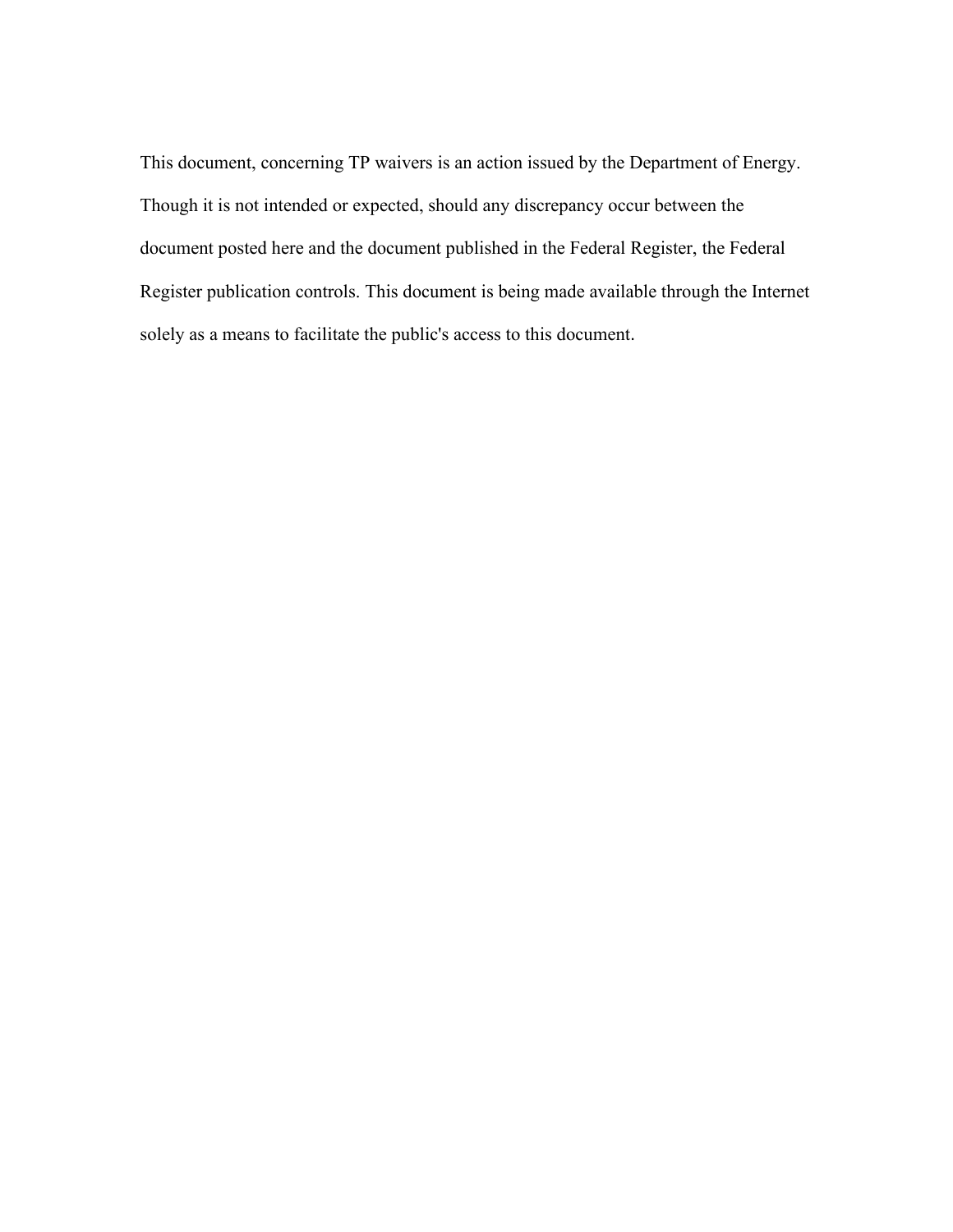# **[6450-01-P] DEPARTMENT OF ENERGY 10 CFR Parts 430 and 431 [EERE-2019-BT-NOA-0011] RIN 1904-AE24**

## **Test Procedure Interim Waiver Process**

**AGENCY:** Office of Energy Efficiency and Renewable Energy (EERE), U.S. Department of Energy.

**ACTION:** Final rule.

**SUMMARY:** The U.S. Department of Energy ("DOE" or the "Department") is revising the Department's test procedure interim waiver process. The revisions address areas of the test procedure interim waiver process regulations that may result in alternate test procedures that are inconsistent with the purpose and requirements of the Energy Policy and Conservation Act, and that otherwise appear not to effectuate the statute properly.

**DATES:** This rule is effective **[INSERT DATE 60 DAYS AFTER DATE OF PUBLICATION IN THE** *FEDERAL REGISTER***]**.

## **ADDRESSES:**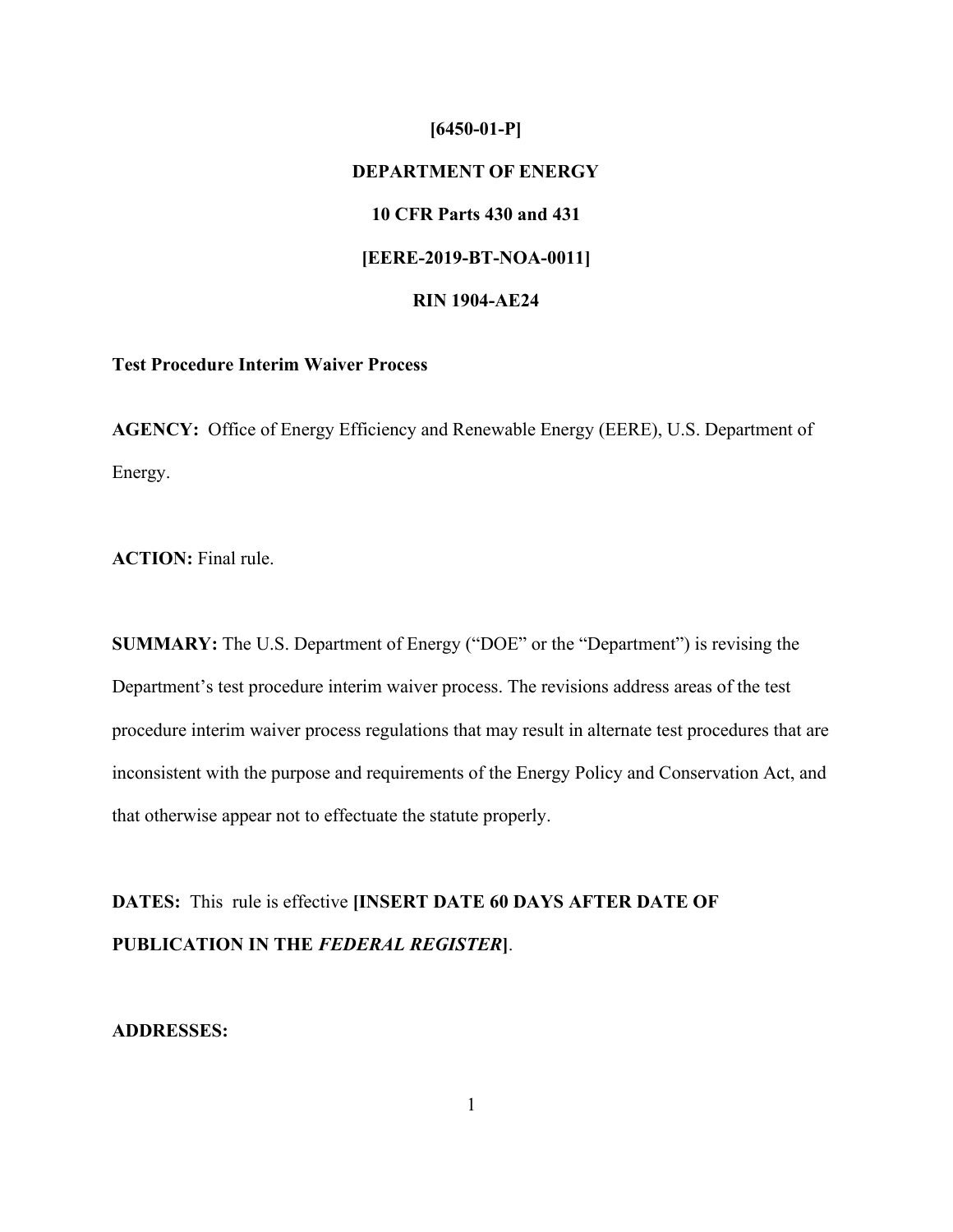The docket for this rulemaking, which includes *Federal Register* notices, public meeting attendee lists and transcripts, comments, and other supporting documents/materials, is available for review at *[www.regulations.gov](http://www.regulations.gov/)*. All documents in the docket are listed in the *[www.regulations.gov](http://www.regulations.gov/)* index. However, not all documents listed in the index may be publicly available, such as information that is exempt from public disclosure.

The docket webpage can be found at:

*[www.regulations.gov/docket?D=EERE-2019-BT-NOA-0011](http://www.regulations.gov/docket?D=EERE-2019-BT-NOA-0011)*. The *[www.regulations.gov](http://www.regulations.gov/)* web page contains instructions on how to access all documents, including public comments, in the docket.

**FOR FURTHER INFORMATION CONTACT:** Ms. Sarah Butler, U.S. Department of Energy, Office of General Counsel, GC-33, 1000 Independence Avenue, S.W., Washington, DC, 20585-0121. E-mail: *[Sarah.Butler@hq.doe.gov.](mailto:Sarah.Butler@hq.doe.gov)*

Ms. Julia Hegarty, U.S. Department of Energy, Office of Energy Efficiency and Renewable Energy, Building Technologies Office, EE-5B, 1000 Independence Avenue, S.W., Washington, DC, 20585-0121. E-mail: *[ApplianceStandardsQuestions@ee.doe.gov](mailto:ApplianceStandardsQuestions@ee.doe.gov)*.

#### **SUPPLEMENTARY INFORMATION:**

#### **Table of Contents**

I. Summary of Final Rule II. Authority and Background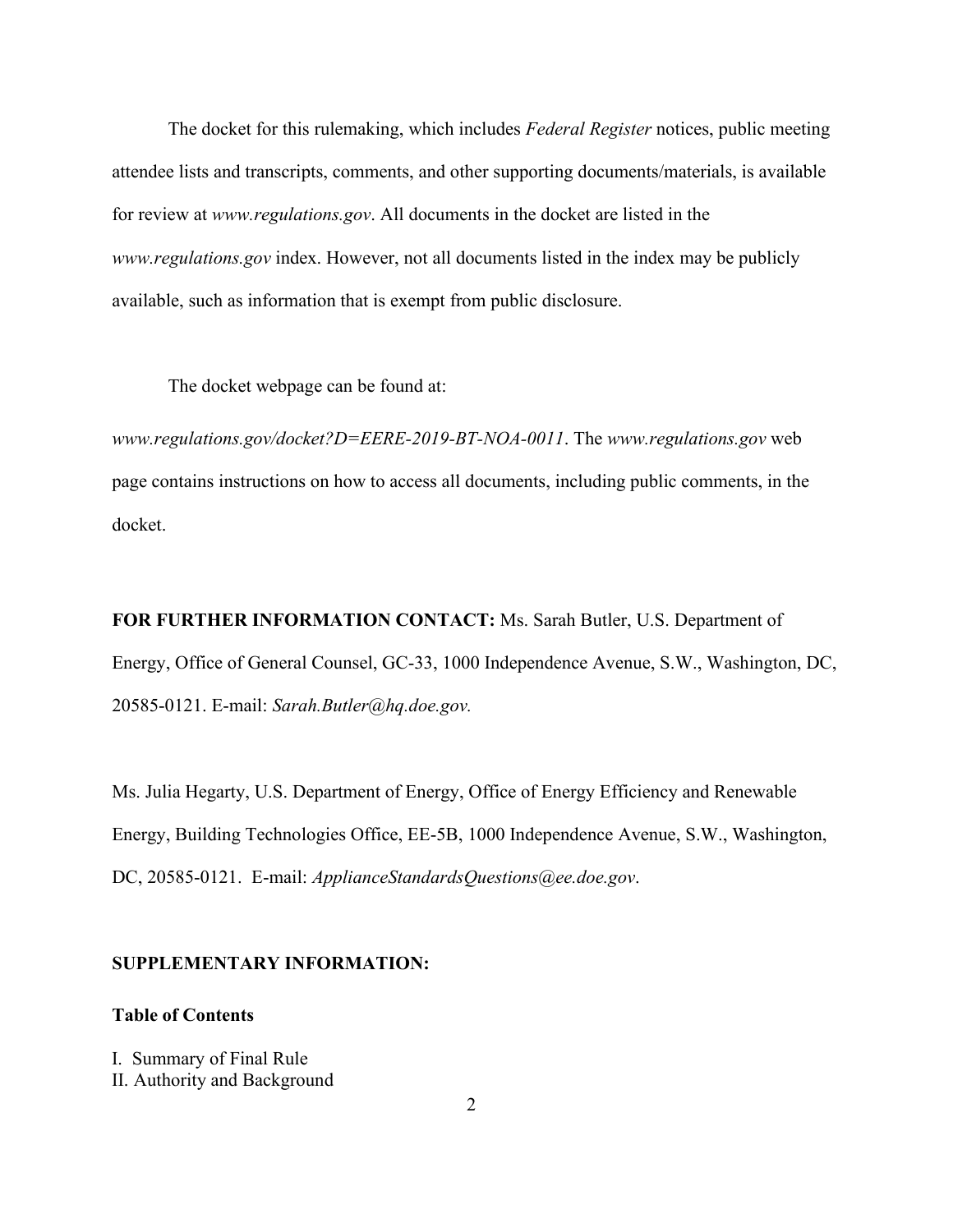- A. Authority
- B. Background
- III. Discussion
	- A. Automatic Granting of Interim Waiver After Prescribed Time Period
	- B. Timeframe for Review of Interim Waivers
	- C. Clarification of Necessary Contents of Interim Waiver
	- D. Duration of Applicability of Interim Waivers and Waivers
- E. Transition Period for Compliance with Decision and Order or Amended Test Procedure
	- F. Consistency with Enforcement Requirements
	- G. Reasons for Rescinding or Modifying Waiver or Interim Waiver
- IV. Procedural Issues and Regulatory Review
	- A. Review Under Executive Order 12866
	- B. Review Under the Regulatory Flexibility Act
	- C. Review Under the Paperwork Reduction Act of 1995
	- D. Review Under the National Environmental Policy Act of 1969
	- E. Review Under Executive Order 13132
	- F. Review Under Executive Order 12988
	- G. Review Under the Unfunded Mandates Reform Act of 1995
	- H. Review Under the Treasury and General Government Appropriations Act, 1999
	- I. Review Under Executive Order 12630
	- J. Review Under Treasury and General Government Appropriations Act, 2001
	- K. Review Under Executive Order 13211
	- L. Review Consistent with OMB's Information Quality Bulletin for Peer Review
	- M. Congressional Notification
- VI. Approval of the Office of the Secretary

## **I. Summary of Final Rule**

On December 11, 2020, DOE published a final rule ("December 2020 Final Rule") in the

*Federal Register* that made significant revisions to its procedures for processing petitions for

interim waivers from test procedures mandated pursuant to the Energy Policy and Conservation

Act ("EPCA"), found in 10 CFR 430.27 and 10 CFR 431.401. 85 FR 79802.

Subsequently, on January 20, 2021, the White House issued Executive Order 13990,

"Protecting Public Health and the Environment and Restoring Science to Tackle the Climate

Crisis." 86 FR 7037 (Jan. 25, 2021). Section 1 of that Order listed several policies related to the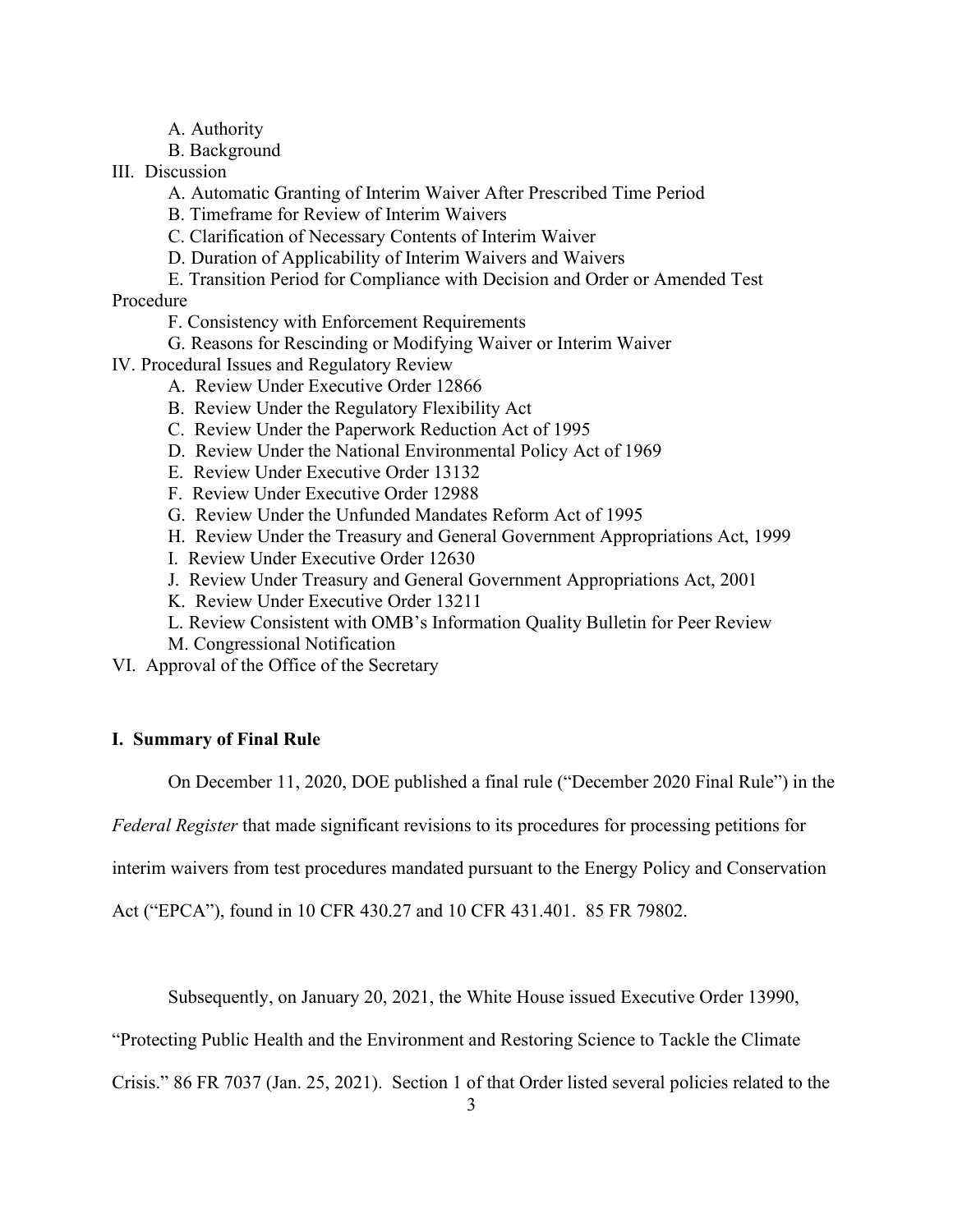protection of public health and the environment, including reducing greenhouse gas emissions and bolstering the Nation's resilience to climate change. *Id.* at 86 FR 7037, 7041. Section 2 of the Order instructs all agencies to review "existing regulations, orders, guidance documents, policies, and any other similar agency actions (agency actions) promulgated, issued, or adopted between January 20, 2017, and January 20, 2021, that are or may be inconsistent with, or present obstacles to, [these policies]." *Id.* Agencies are then directed, as appropriate and consistent with applicable law, to consider suspending, revising, or rescinding these agency actions and to immediately commence work to confront the climate crisis. *Id.* In addition, the White House explicitly enumerated certain agency actions, including the December 2020 Final Rule, as actions that would be reviewed to determine consistency with Section 1 of the Order.<sup>1</sup> Executive Order 13990, Fact Sheet.<sup>2</sup>

DOE proposed revisions to its procedures for processing petitions for interim waivers from test procedures mandated pursuant to EPCA in a notice of proposed rulemaking ("NOPR") that was published on August 19, 2021 ("August 2021 NOPR"). 86 FR 46793.

While E.O. 13990 triggered the Department's re-evaluation, DOE is relying on the analysis presented below, based upon EPCA, to revise its prior rule. In conducting its review of the December 2020 Final Rule, DOE has identified areas that do not meet DOE's responsibilities under EPCA. The December 2020 Final Rule mandates a process that may result in alternate test

<sup>1</sup> Fact Sheet: List of Agency Actions for Review (Jan. 20, 2021*), http[s://www.whitehouse.gov/briefing](http://www.whitehouse.gov/briefing-)room/statements-releases/2021/01/20/fact-sheet-list-of-agency-actions-for-review/*

<sup>2</sup> The Joint Advocates, Sierra Club and Earthjustice, and DEEP (as identified in Table II.1 of this document) urged DOE to comply with the deadline for final action on this proposal contained in Executive Order 13990. (Joint Advocates, No. 65 at p. 2; Sierra Club and Earthjustice, No. 67 at p. 1; DEEP, No. 59 at p. 2)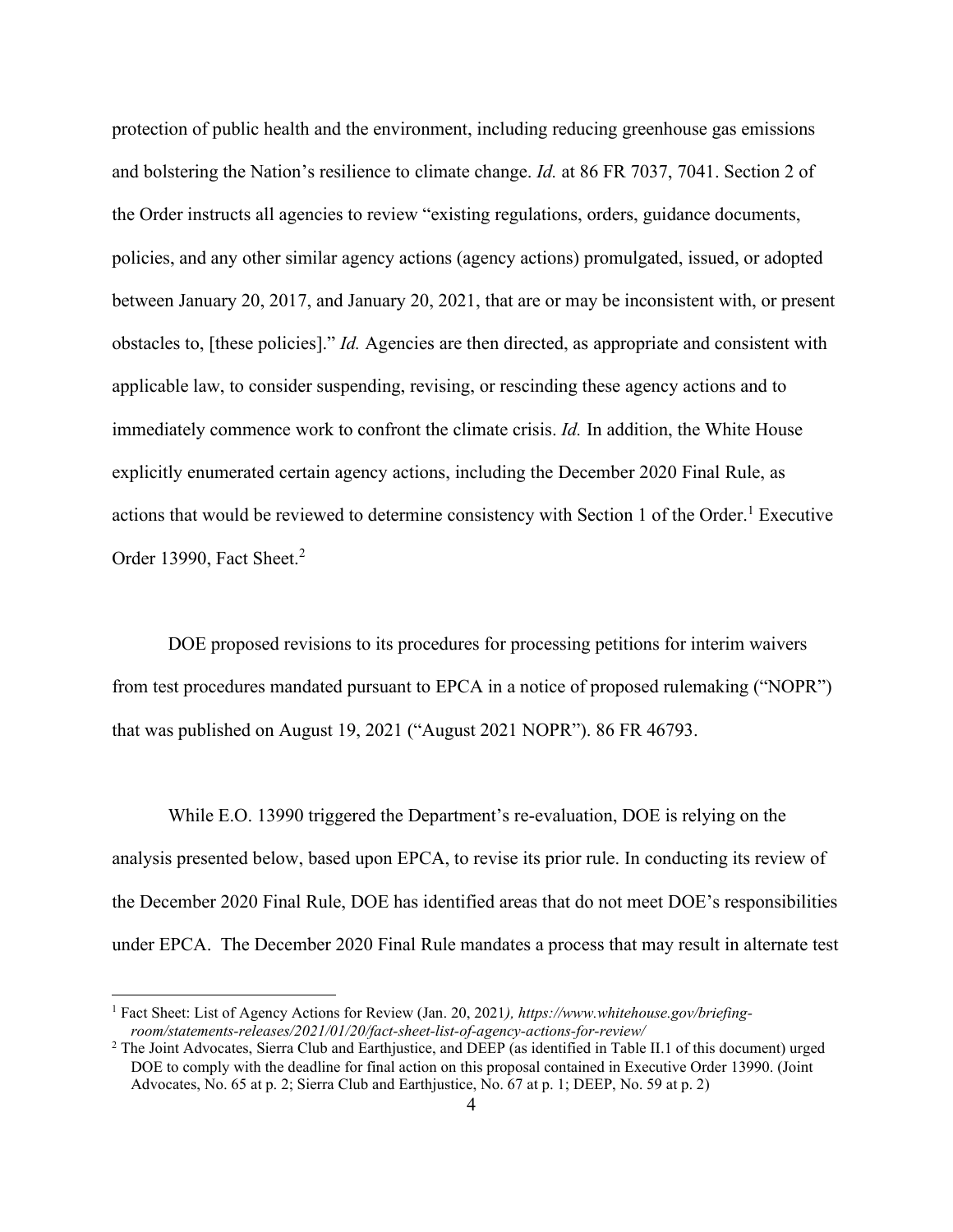procedures that are inconsistent with EPCA's purpose and requirements. In addition, as discussed in greater detail in section III of this document, upon reconsideration, DOE believes provisions implemented by the December 2020 Final Rule could weaken energy conservation standards by allowing manufacturers to place noncompliant products in the market. In furtherance of its duties under EPCA and in accordance with Executive Order 13990, DOE is revising its procedures for processing interim waiver requests.

In this final rule, DOE amends 10 CFR 430.27 and 10 CFR 431.401 by: (1) removing the provisions, adopted in the December 2020 Final Rule, that interim waivers will be automatically granted if DOE fails to notify the petitioner of the disposition of the petition within 45 business days of receipt of the petition, and instead specifying that DOE will make best efforts to process any interim waiver request within 90 days of receipt; (2) providing the requirements for a complete petition for interim waiver, and specifying that DOE would notify petitioners of incomplete petitions via email and that DOE will post a complete petition for interim waiver on its website within five business days of receipt of the complete petition; (3) stating the information that must be provided in a request to extend a waiver to additional basic models; (4) revising the compliance certification and representation requirements; (5) specifying that interim waivers will automatically terminate on the compliance date of a new or amended test procedure; (6) harmonizing the consumer product and commercial equipment waiver provisions with enforcement requirements; and (7) allowing DOE to rescind or modify a waiver for appropriate reasons.

#### **II. Authority and Background**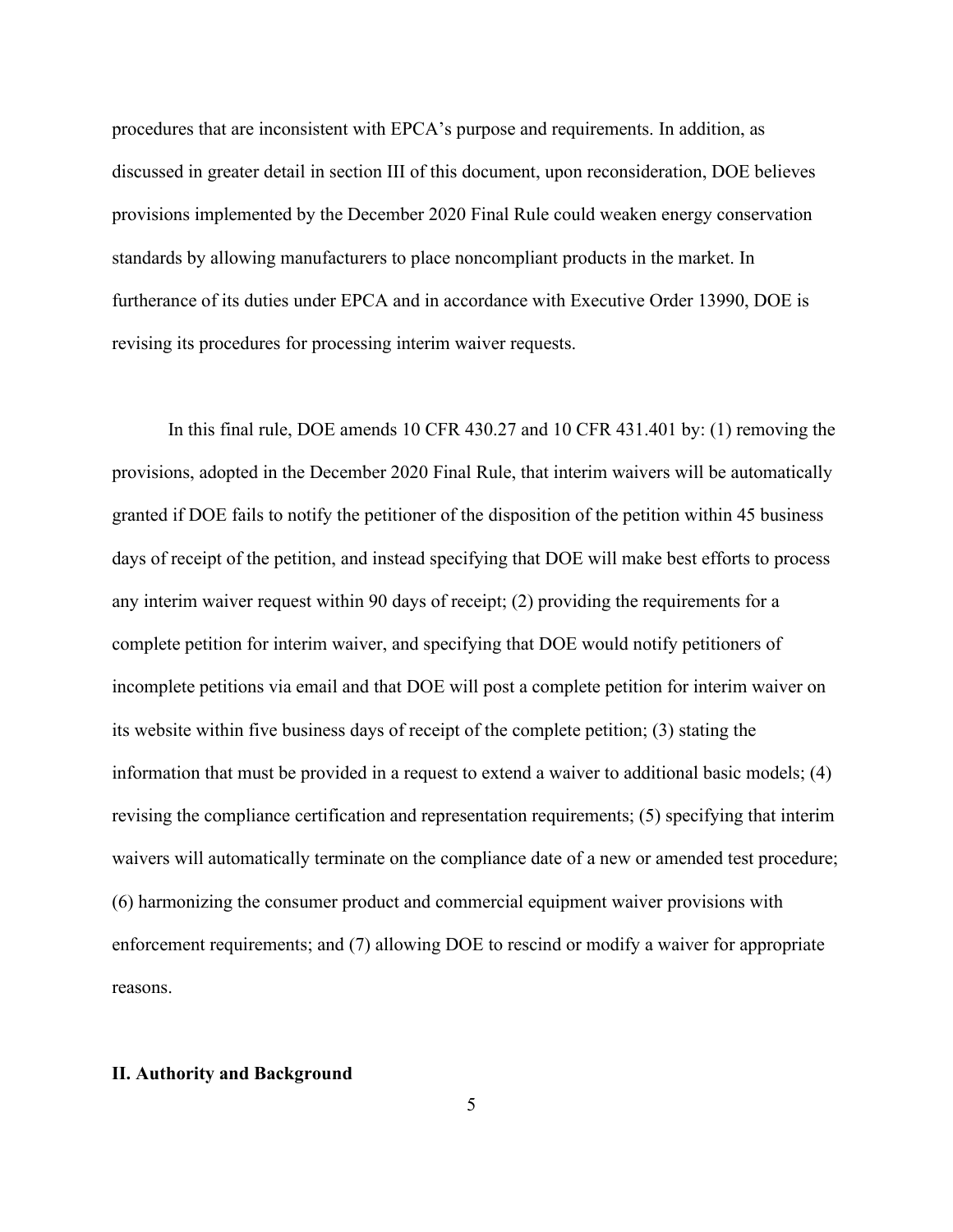#### *A. Authority*

EPCA,<sup>3</sup> Public Law 94-163 (42 U.S.C. 6291–6317) authorizes DOE to regulate the energy efficiency of a number of consumer products and industrial equipment types. Title III, Part B<sup>4</sup> of EPCA established the Energy Conservation Program for Consumer Products Other Than Automobiles. Title III, Part  $C^5$  of EPCA established the Energy Conservation Program for Certain Industrial Equipment. The energy conservation program under EPCA consists essentially of four parts: (1) testing, (2) labeling, (3) Federal energy conservation standards, and (4) certification and enforcement procedures.

The Federal testing requirements consist of test procedures that manufacturers of covered products and equipment generally must use as the basis for: (1) certifying to DOE that the product or equipment complies with the applicable energy conservation standards adopted pursuant to EPCA (42 U.S.C. 6295(s); 42 U.S.C. 6316(a)), and (2) making representations about the efficiency of the products or equipment (42 U.S.C. 6293(c); 42 U.S.C. 6314(d)). Similarly, DOE must use these test procedures to determine whether the product or equipment complies with relevant standards promulgated under EPCA. (42 U.S.C. 6295(s); 42 U.S.C. 6316(a))

Under 42 U.S.C. 6293 and 42 U.S.C. 6314, EPCA sets forth the criteria and procedures DOE is required to follow when prescribing or amending test procedures for covered products and equipment. Specifically, test procedures must be reasonably designed to produce test results

<sup>&</sup>lt;sup>3</sup> All references to EPCA in this document refer to the statute as amended through the Energy Act of 2020, Pub. L. 116-260 (Dec. 27, 2020).

<sup>4</sup> For editorial reasons, Part B was redesignated as Part A upon codification in the U.S. Code.

<sup>5</sup> For editorial reasons, Part C was redesignated as Part A-1 upon codification in the U.S. Code.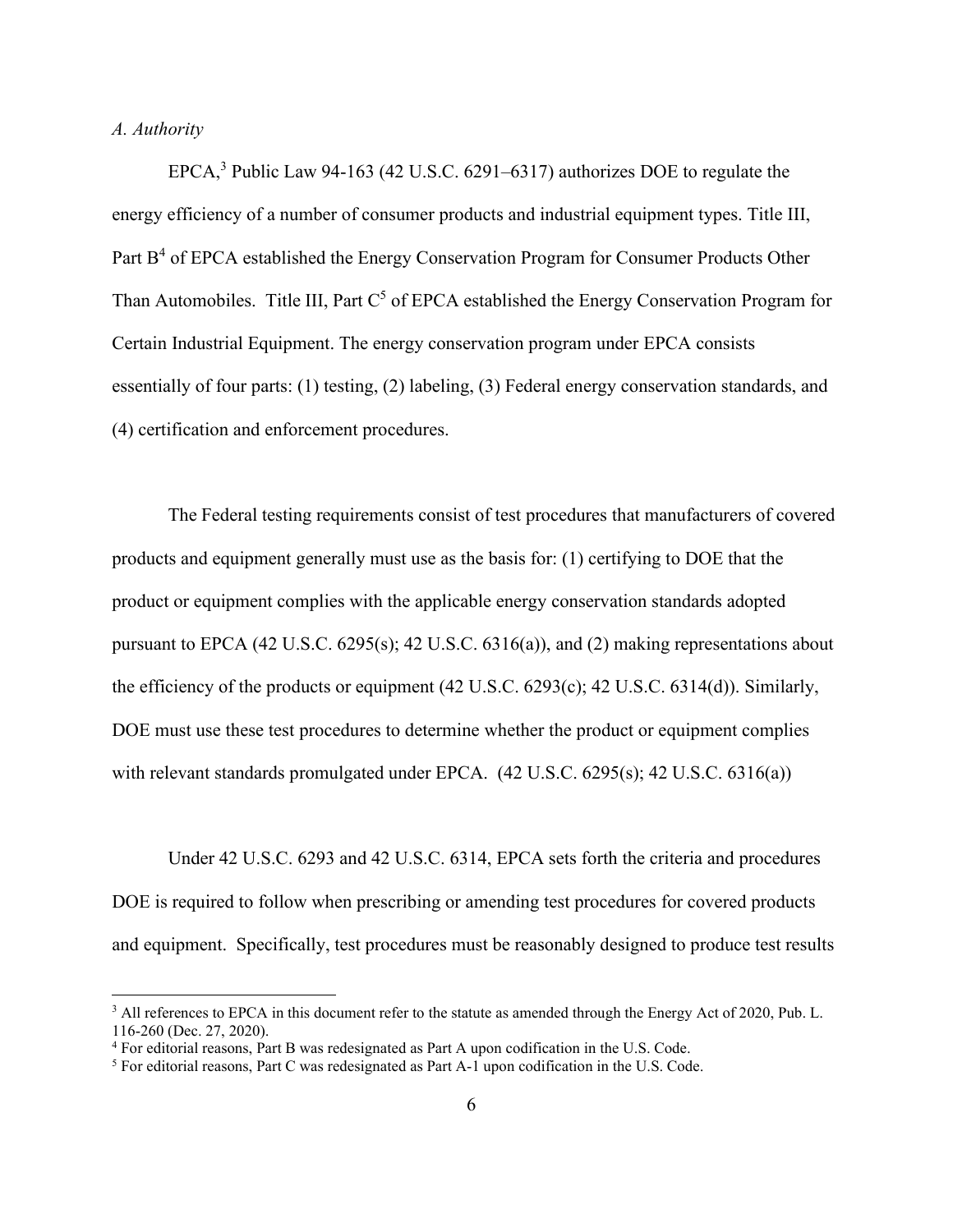that reflect energy efficiency, energy use or estimated annual operating cost of a covered product or covered equipment during a representative average use cycle or period of use, and must not be unduly burdensome to conduct.  $(42 \text{ U.S.C. } 6293(b)(3); 42 \text{ U.S.C. } 6314(a)(2))$ 

#### *B. Background*

This final rule involves the regulatory provisions governing the submission and processing of test procedure waivers for both consumer products under Part A of EPCA and industrial equipment under Part A-1. DOE's regulations in Title 10 of the Code of Federal Regulations ("CFR"), §430.27 (consumer products) and §431.401 (commercial equipment), contain provisions allowing a person to seek a waiver from the test procedure requirements if certain conditions are met. DOE will grant a waiver from the test procedure requirements if DOE determines either that the basic model for which the waiver was requested contains a design characteristic that prevents testing of the basic model according to the prescribed test procedures, or that the prescribed test procedure evaluates the basic model in a manner so unrepresentative of its true energy consumption characteristics as to provide materially inaccurate comparative data. 10 CFR 430.27(a)(1) and 10 CFR 431.401(a)(1). DOE may grant the waiver subject to conditions, including adherence to alternate test procedures. In addition, the waiver process permits parties submitting a petition for waiver to also file an application for interim waiver from the applicable test procedure requirements. 10 CFR 430.27(a) and 10 CFR 431.401(a). DOE will grant an interim waiver if it appears likely that the petition for waiver will be granted and/or if DOE determines that it would be desirable for public policy reasons to grant immediate relief pending a decision on the petition for waiver. 10 CFR 430.27(e)(2) and 10 CFR 431.401(e)(2).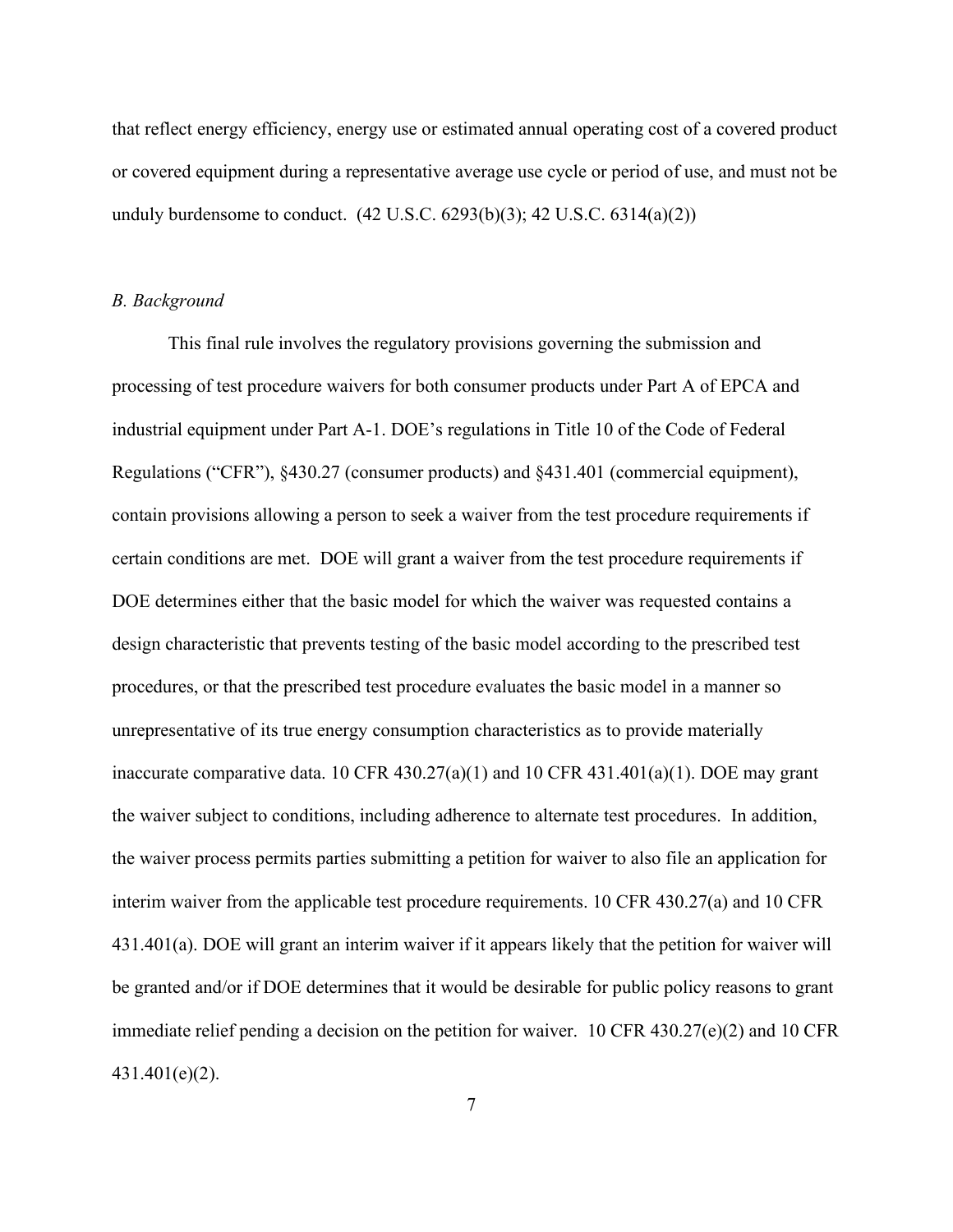On May 1, 2019, DOE published a NOPR to amend the existing test procedure interim waiver process ("May 2019 NOPR"). 84 FR 18414. After considering the comments received, DOE published the December 2020 Final Rule, which significantly revised its procedures for test procedure interim waivers. 85 FR 79802.

The December 2020 Final Rule adopted an approach to DOE's test procedure interim waiver decision-making process that requires the Department to notify, in writing, an applicant for an interim waiver of the disposition of the request within 45 business days of receipt of the application. 10 CFR 430.27(e)(ii) and 10 CFR 431.401(e)(ii). Importantly, under the recent amendments, if DOE does not notify the applicant in writing of the disposition of the interim waiver within 45 business days, the interim waiver is granted automatically and the manufacturer is authorized to test subject products or equipment using the alternate test procedure proposed by the manufacturer in the petition. *Id.* If DOE denies the interim waiver petition, DOE is required to notify the petitioner within 45 business days and post the notice on the Department's website as well as publish its determination in the *Federal Register* as soon as possible after such notification. *Id.* If DOE ultimately denies an associated petition for waiver or grants the petition with a test procedure that differs from the alternate test procedure specified in the interim waiver, manufacturers are allowed a 180-day grace period before the manufacturer is required to use the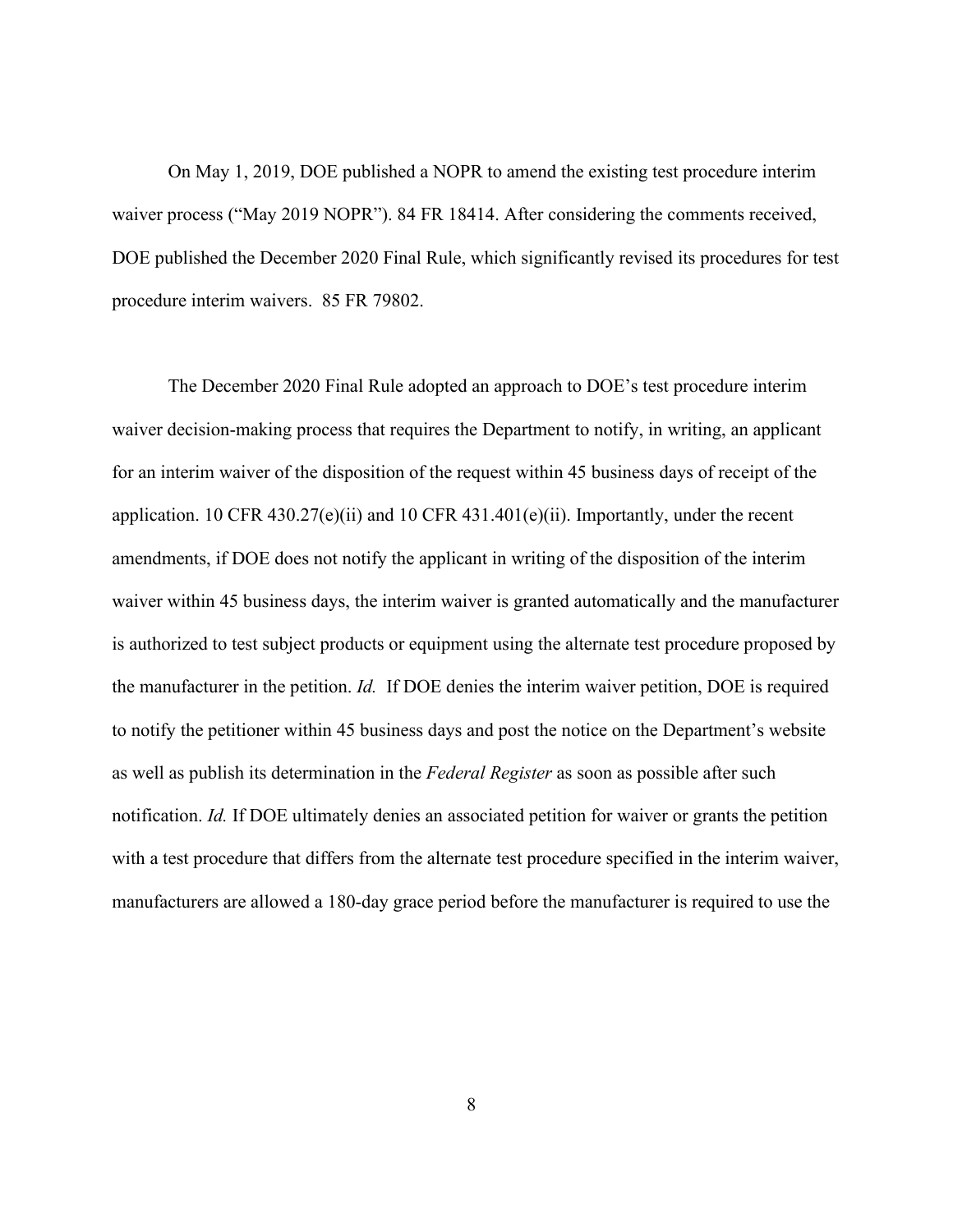DOE test procedure or the alternate test procedure specified in the decision and order to make representations regarding energy efficiency. 10 CFR 430.27(i)(1) and 10 CFR 431.401(i)(1).<sup>6</sup>

In the December 2020 Final Rule, DOE made a policy decision to place significant weight on reducing manufacturers' burdens, providing greater certainty and transparency to manufacturers, and reducing delays in manufacturers' ability to bring innovative product options to consumers. 85 FR 79816. To justify these changes to DOE's interim waiver process, DOE noted that it intended to shift the burden of any delays in the review process onto the Department and allow for innovative products to be made available more quickly to consumers. 85 FR 79802, 79803 and 79811.

In the August 2021 NOPR, DOE stated that in reconsideration of the December 2020 Final Rule, DOE is weighing these policy considerations differently. DOE tentatively determined that the changes under the December 2020 Final Rule may not allow DOE sufficient time to review an alternate test procedure, leading to increased risks to consumers of purchasing noncompliant products, decreased energy savings, and an unfair playing field for competing manufacturers in the market. Given EPCA's goal of energy conservation and DOE's statutory obligations under EPCA, in this final rule DOE places greater weight on ensuring compliant test

 $6$  In proposing an amendment to 10 CFR 430.27(i) and 431.401(i), DOE stated that - "The 180 day duration was proposed because that time frame is consistent with the EPCA provision that provides manufacturers 180 days from issuance of a new or amended test procedure to begin using that test procedure for representation of energy efficiency." 84 FR 18414, 18416; (*See* 42 U.S.C. 6293(c)(2)). In the December 2020 Final Rule, DOE stated that it was maintaining the 180-day grace period as proposed. 85 FR 79802, 79813. As such, under 10 CFR 430.27(i) and 431.401(i) as finalized in the December 2020 Final Rule, were a Decision and Order issued with an alternate test procedure that differed from that required under the interim waiver, beginning 180 days following publication of the Decision and Order any representations made by the petitioner must fairly disclose the results of testing in accordance with the alternate test procedure specified by the final Order and the applicable requirements of 10 CFR part 429.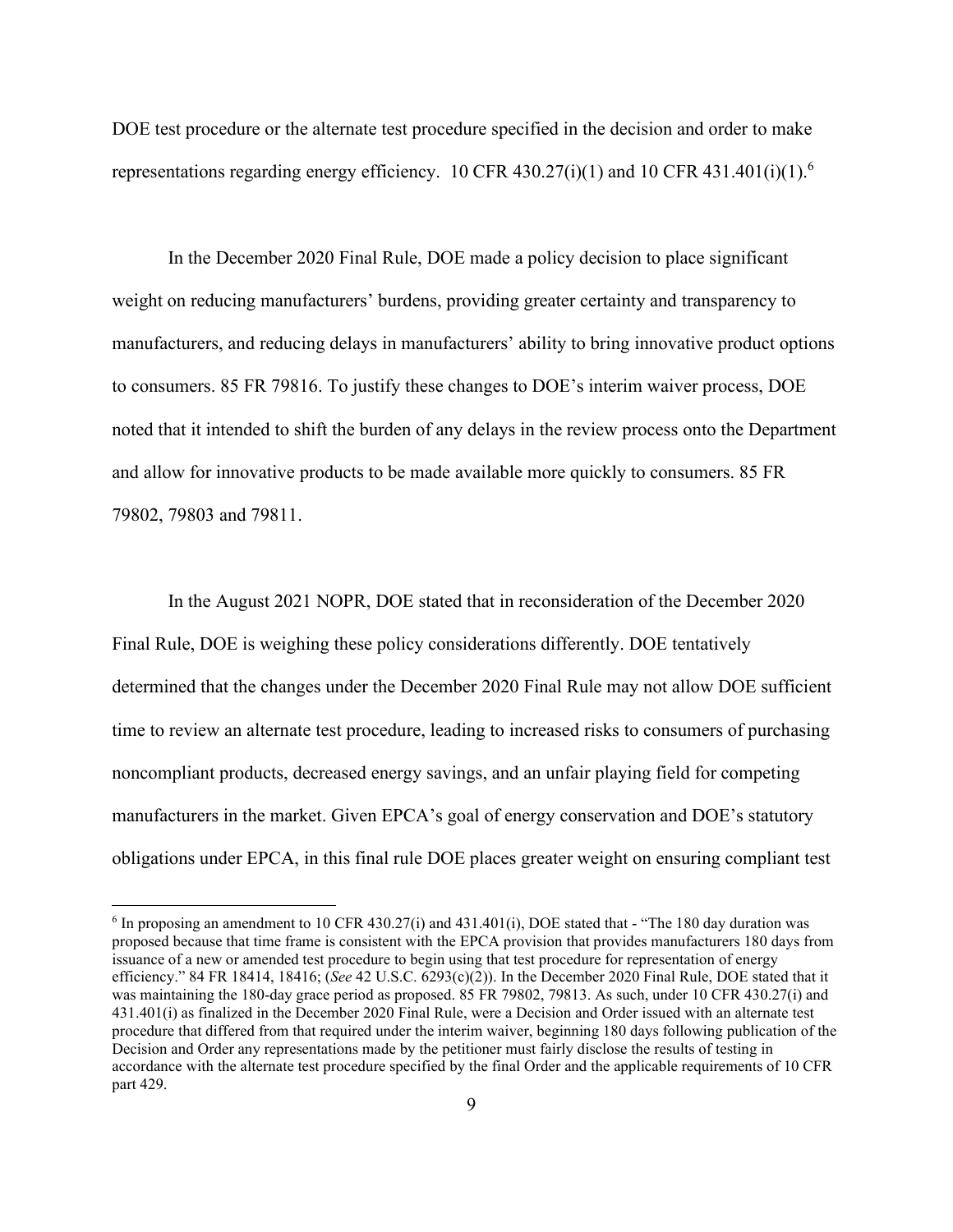procedures, decreasing risks to consumers and manufacturers, and ensuring that DOE meets its statutory obligations. 86 FR 46793, 46795.

In response to the August 2021 NOPR, DOE received comments from the interested parties listed in Table II.1.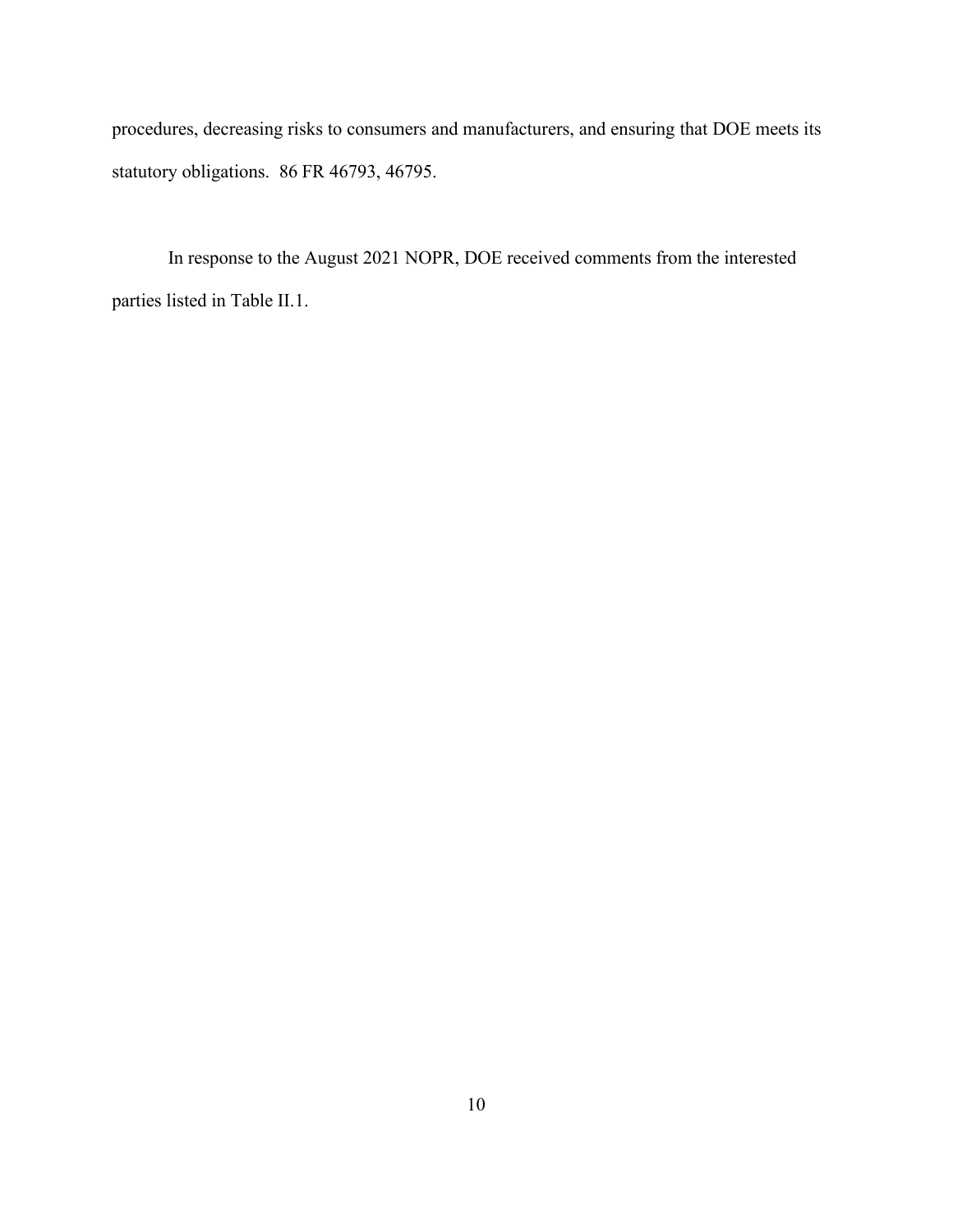|                                                                                                                                                                                                                                                                                          | <b>Reference</b> in<br>this Final Rule | <b>Commenter</b>                      |
|------------------------------------------------------------------------------------------------------------------------------------------------------------------------------------------------------------------------------------------------------------------------------------------|----------------------------------------|---------------------------------------|
| Commenter(s)                                                                                                                                                                                                                                                                             |                                        | <b>Type</b>                           |
| Appliance Standards Awareness Project, American<br>Council for an Energy-Efficient Economy, Consumer<br>Federation of America, National Consumer Law Center<br>(on behalf of its low-income clients), and Natural<br><b>Resources Defense Council</b>                                    | Joint Advocates                        | Efficiency<br>Organizations           |
| Sierra Club and Earthjustice                                                                                                                                                                                                                                                             | Sierra Club and<br>Earthjustice        | Efficiency<br>Organizations           |
| Attorneys General of New York, Colorado, Connecticut,<br>Illinois, Maine, Maryland, Michigan, Minnesota,<br>Nevada, New Jersey, New Mexico, Oregon, Vermont,<br>Washington, the Commonwealths of Massachusetts And<br>Pennsylvania, the District Of Columbia and the City Of<br>New York | Joint Attorneys<br>General             | <b>State and Local</b><br>Governments |
| Connecticut Department of Energy and Environmental<br>Protection                                                                                                                                                                                                                         | <b>DEEP</b>                            | <b>State</b>                          |
| California Investor-Owned Utilities (Pacific Gas and<br>Electric, San Diego Gas and Electric, and Southern<br>California Edison)                                                                                                                                                         | <b>CA IOUs</b>                         | Utility                               |
| Madison Indoor Air Quality                                                                                                                                                                                                                                                               | <b>MIAQ</b>                            | Manufacturer                          |
| North American Association of Food Equipment<br>Manufacturers                                                                                                                                                                                                                            | <b>NAFEM</b>                           | Trade<br>Association                  |
| Air-Conditioning, Heating, and Refrigeration Institute                                                                                                                                                                                                                                   | <b>AHRI</b>                            | Trade<br>Association                  |
| Air-Conditioning, Heating, and Refrigeration Institute,<br>Association of Home Appliance Manufacturers, and<br>National Electrical Manufacturers Association                                                                                                                             | Joint<br>Commenters                    | Trade<br>Associations                 |
| Carrier Corporation                                                                                                                                                                                                                                                                      | $\overline{\text{C}}$ arrier           | Manufacturer                          |
| <b>Bradford White Corporation</b>                                                                                                                                                                                                                                                        | <b>BWC</b>                             | Manufacturer                          |
| Lennox International Inc.                                                                                                                                                                                                                                                                | Lennox                                 | Manufacturer                          |

## **Table II.1 Written Comments Received in Response to August 2021 NOPR**

A parenthetical reference at the end of a comment quotation or paraphrase provides the location

of the item in the public record.<sup>7</sup>

<sup>7</sup> The parenthetical reference provides a reference for information located in the docket of DOE's rulemaking to amend the test procedure interim waiver process. (Docket NO. EERE-2019-BT-NOA-0011, which is maintained at *www.regulations.gov*). The references are arranged as follows: (commenter name, comment docket ID number, page of that document).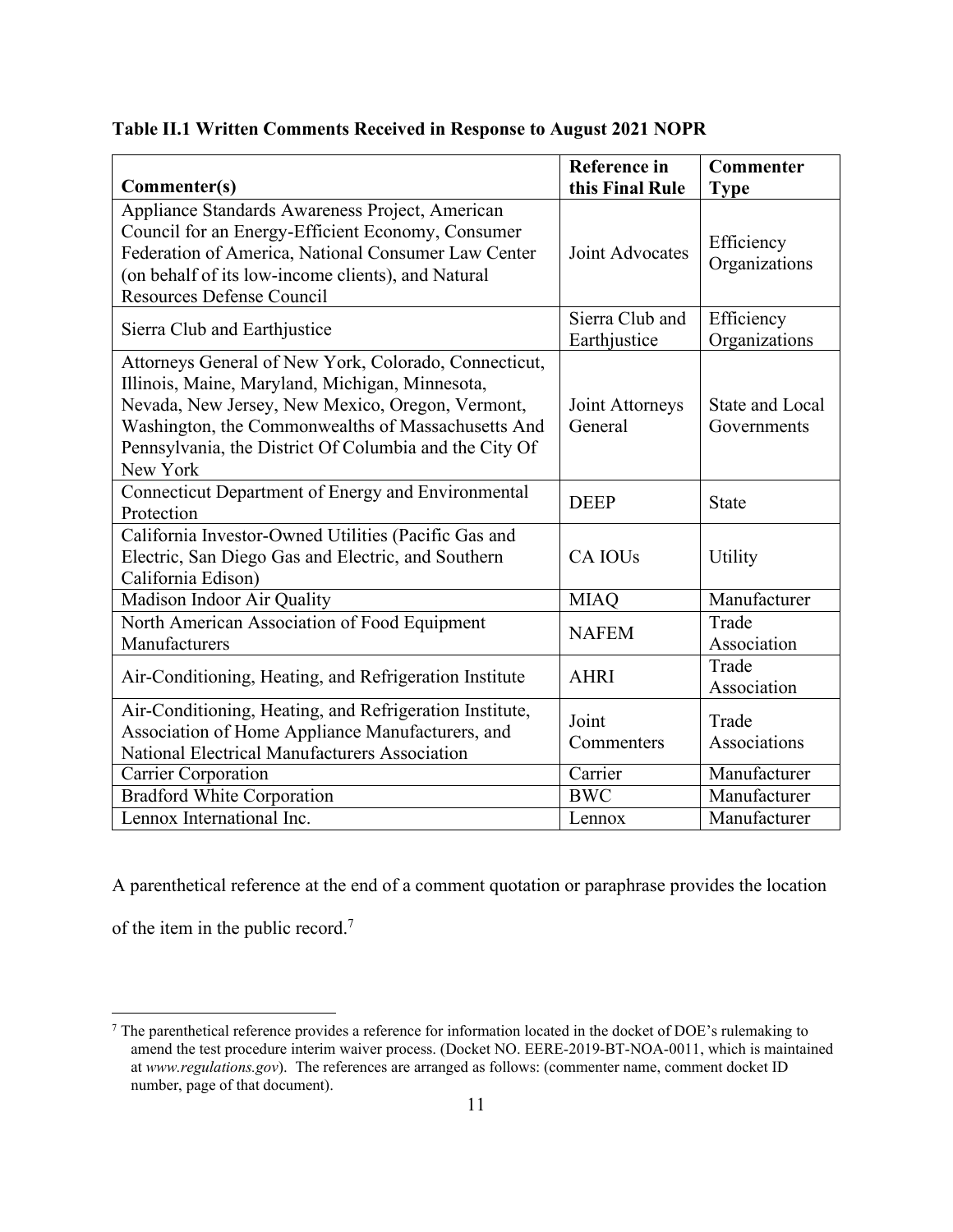Other comments pertaining to specific proposals are discussed in section III.

## **III. Discussion**

As noted previously, DOE is required to develop test procedures to measure the energy efficiency, energy use, or estimated annual operating cost of each covered product and covered equipment during a representative average use cycle or period of use. (42 U.S.C. 6293; 42 U.S.C. 6314) Manufacturers of covered products and covered equipment must use the prescribed DOE test procedure to certify that their products and equipment meet the applicable energy conservation standards adopted under EPCA, and also when making any other representations to the public regarding the energy use or efficiency of those products. (42 U.S.C. 6293(c), 6295(s), 42 U.S.C. 6314(d) and 42 U.S.C. 6316(a)) In accordance with EPCA, manufacturers are prohibited from distributing a covered product without first demonstrating compliance with applicable standards through the use of DOE test procedures. (42 U.S.C. 6302(a)(5), 42 U.S.C. 6295(s))

DOE has determined that, upon weighing the aforementioned policy considerations differently, certain provisions implemented by the December 2020 Final Rule are not appropriate or necessary. DOE acknowledges that its interim waiver process often involves a lengthy period following submission of interim waiver and waiver applications and imposes burdens on manufacturers who are unable to certify their products or equipment absent an interim waiver or waiver from DOE. The December 2020 Final Rule, however, mandates a process that, by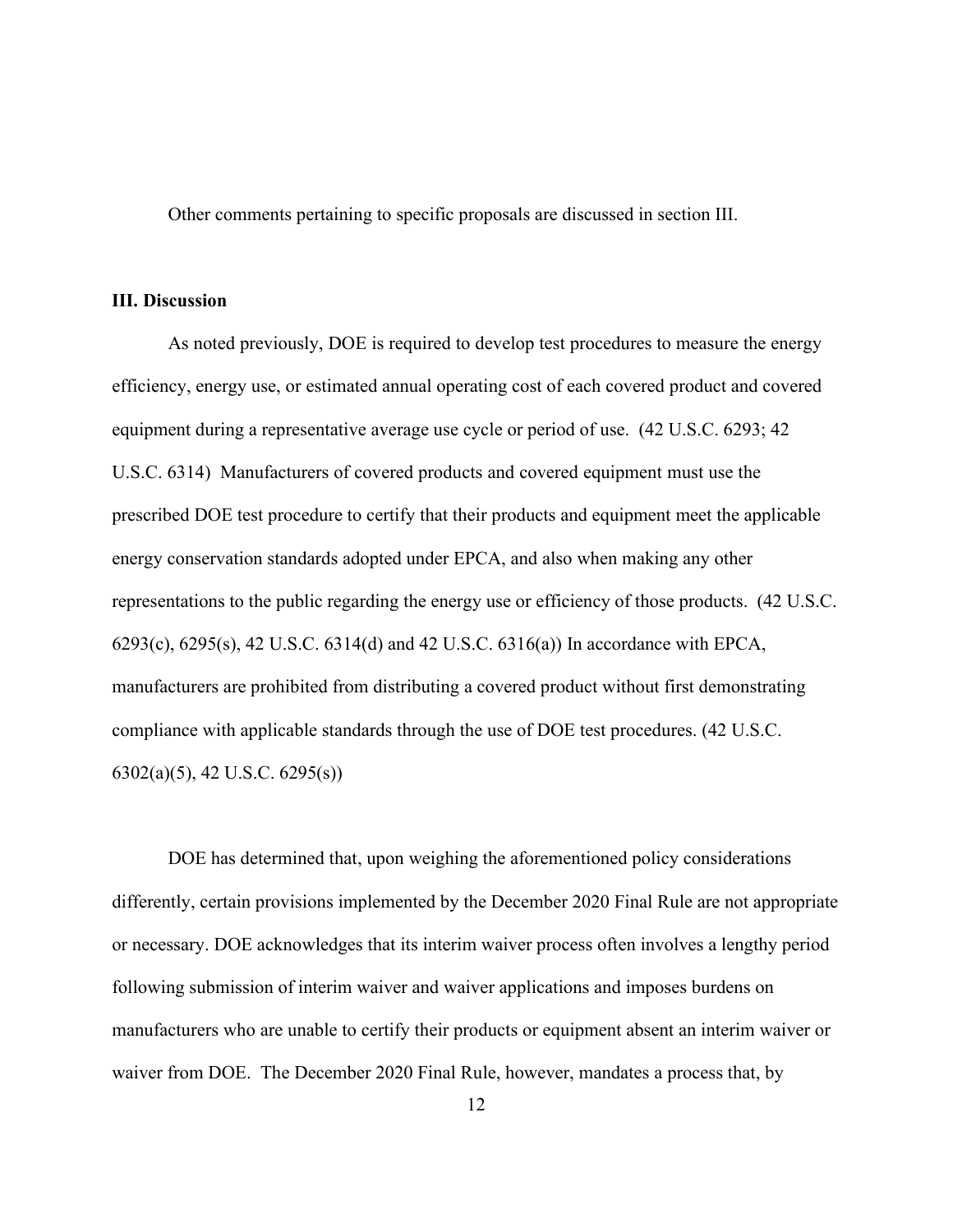prioritizing the speeding up of the petition process, may result in alternate test procedures that are inconsistent with EPCA's purpose and requirements and have adverse environmental impacts. Further, to encourage waivers and prevent the Department's administrative waiver process from delaying or deterring the introduction of novel, innovative products into the marketplace, the Department has a long-stated Enforcement Policy Statement – Pending Test Procedure Waiver Applications ("Test Procedure Waiver Enforcement Policy"), which provides that DOE will refrain from an enforcement action related to a specific basic model while a waiver request is pending.<sup>8</sup>

## *A. Automatic Granting of Interim Waiver After Prescribed Time Period*

Under the interim waiver process established in the December 2020 Final Rule, an interim waiver granted by default after the 45-day period would lack DOE review and would not benefit from a determination that the alternate test procedure meets EPCA requirements. As demonstrated in the examples discussed in this section, DOE often requires longer than 45 business days to adequately evaluate an alternate test procedure in order to determine whether the proposed test procedure accurately reflect the product's energy consumption during an average use cycle. The default waiver process may result in test procedures later found to be inconsistent with EPCA, which would allow manufacturers to distribute noncompliant products in commerce, resulting in additional costs (*i.e.*, cost of energy use) to consumers and materially inaccurate information to the marketplace.

<sup>8</sup> Department of Energy, Enforcement Policy Statement – Pending Test Procedure Waiver Applications (Apr. 5. 2017), available at *[www.energy.gov/sites/default/files/2017/04/f34/Enforcement%20Policy%20-%20waivers.pdf](http://www.energy.gov/sites/default/files/2017/04/f34/Enforcement%20Policy%20-%20waivers.pdf)*.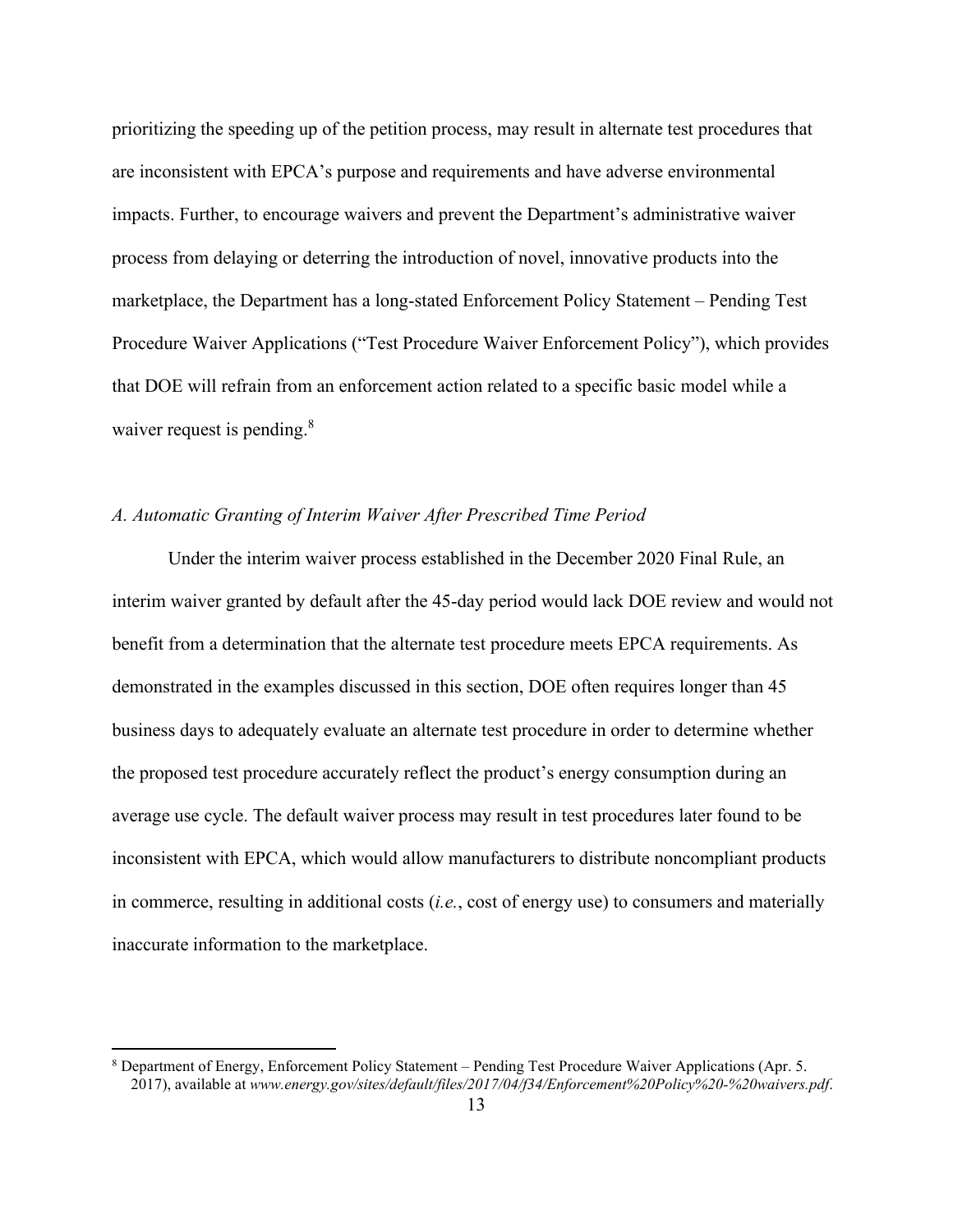DOE noted in the December 2020 Final Rule that some commenters stated that the amendments to the interim waiver process would weaken the energy conservation standards program because the automatic granting of interim waivers without review could place noncompliant products in the market and allow them to remain for an additional 180 days after DOE acts on the associated petition. 85 FR 79802, 79806. In addition, some commenters noted that the amendments could indirectly allow for backsliding of energy conservation standards, noting that 42 U.S.C. 6295(o)(1) forbids DOE from prescribing an energy conservation standard that decreases the required energy efficiency of a product. 85 FR 79802, 79813. These commenters argued that the amendments proposed in the May 2019 NOPR (and that were ultimately adopted in the December 2020 Final Rule) would lead to the same loss of efficiency that EPCA's anti-backsliding provision was intended to prevent. *Id.* DOE's decision under the December 2020 Final Rule reflected a policy choice to reject these comments raising concerns about the risks of non-compliant products in favor of perceived greater certainty and transparency, and a less burdensome process for manufacturers. In support of the December 2020 Final Rule, DOE explained that the changes were in response to concerns that the current system for processing interim waiver petitions was not working as it should, and in DOE's view, manufacturers should not be constrained from selling their products for significant periods while DOE reviews the interim waiver petition. 85 FR 79802, 79807.

Analyses of recent petitions indicate that, based on the time required to review appropriately and respond properly to interim waiver requests, the number of noncompliant test procedures granted without sufficient time to review would be higher than DOE estimated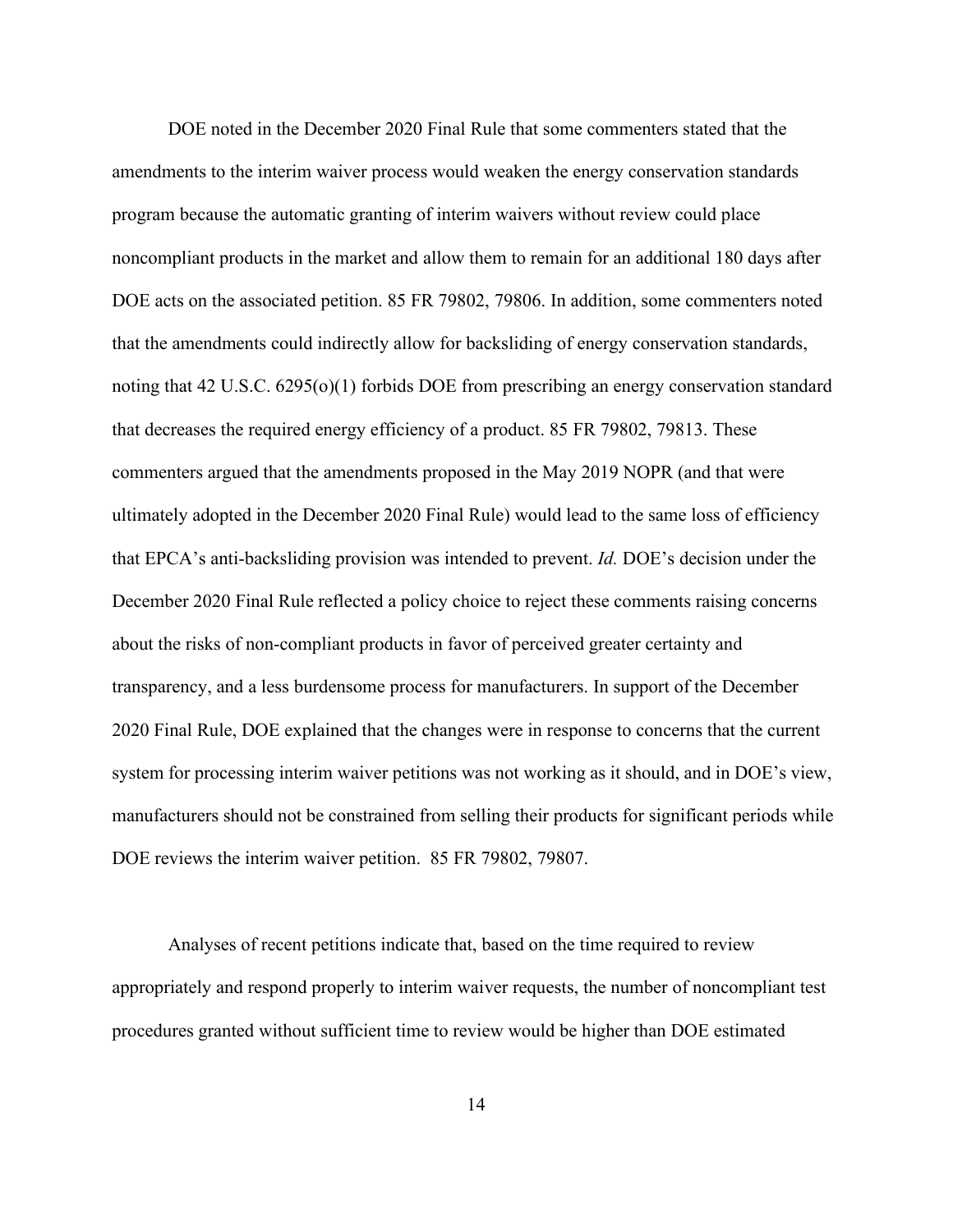previously. As noted, allowing any test procedure that does not provide an accurate, representative result runs counter to DOE's statutory obligations under EPCA.

One example illustrating DOE's concerns is as follows. On June 30, 2021, DOE issued a notice denying the interim waiver application from General Electric Appliance ("GEA") for certain miscellaneous refrigeration product ("MREF") basic models. 86 FR 35766. The original petition for waiver and interim waiver from the test procedure for MREFs set forth at appendix A to subpart B of 10 CFR part 430 was received on April 9, 2021. (EERE-2021-BT-WAV-0009, GEA, No. 1 at p. 1) As discussed in the August 2021 NOPR, from the time that DOE received GEA's original petition, to the time that the petition was denied, 55 business days passed. DOE was provided more than the 45-business day period in this case because GEA revised and supplemented its original petition in response to DOE's technical questions. However, if DOE did not have sufficient time to gather the additional information about GEA's MREF basic models and how such models are applied in the field, an alternate test procedure could have erroneously been applied that did not meet the requirements in EPCA. DOE needed time to understand more about the product and the proposed alternate test procedure, and after several exchanges, came to understand that the GEA proposed alternate test procedure did not include all the energy consumption to represent an average use cycle and thus, the test procedure proposed by GEA was not representative. *See* 42 U.S.C. 6293. If the alternate test procedure proposed by GEA was automatically granted, the tested energy use of the basic models subject to the interim waiver would have been based on a test procedure that improperly underestimates the energy consumption of the product and would not have provided accurate information to the customers about the representative average use of the product.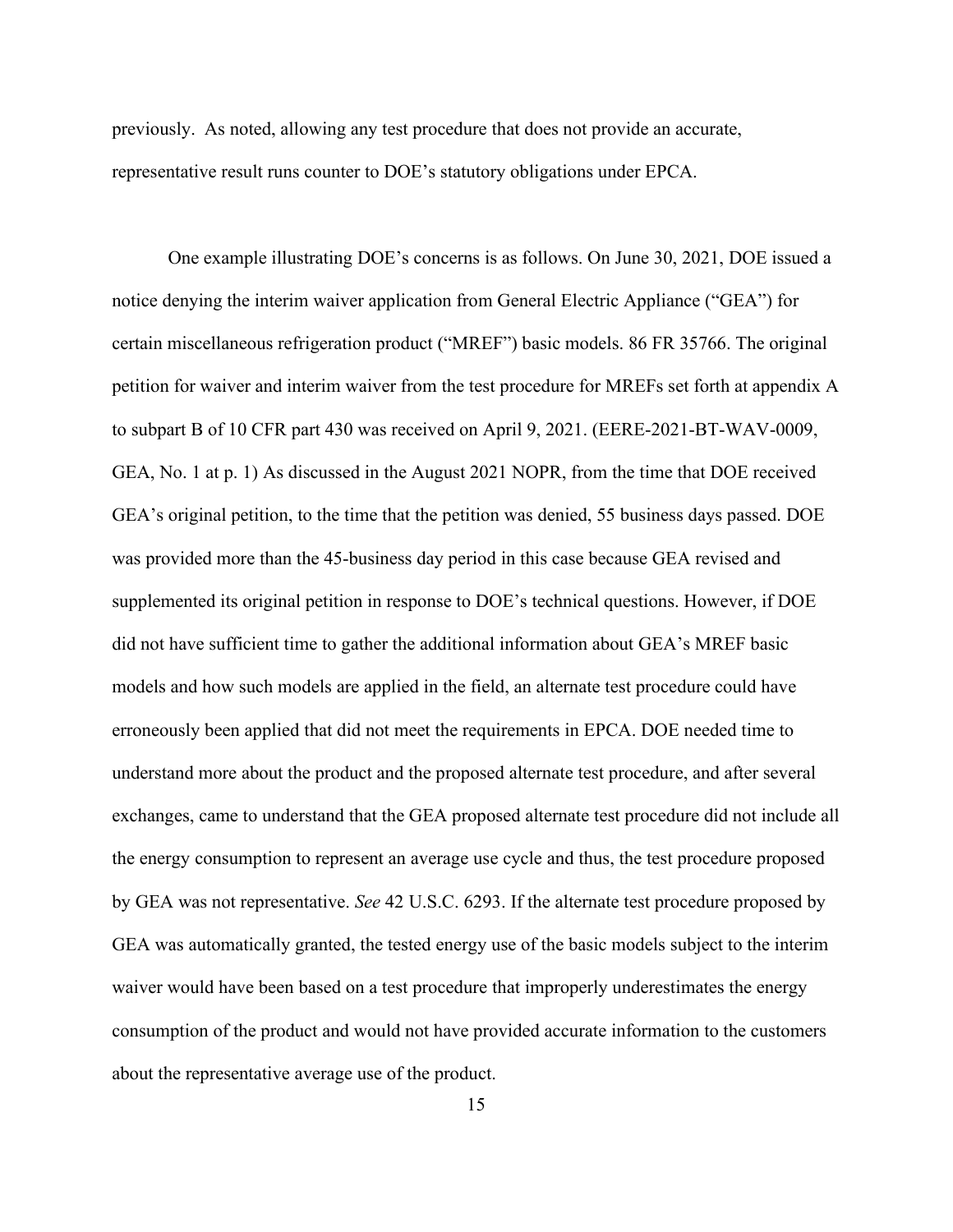In another example, on October 25, 2016, AHT Cooling Systems GmbH and AHT Cooling Systems USA, Inc. ("AHT") filed a petition for waiver and interim waiver from the DOE test procedure for commercial refrigeration equipment set forth in 10 CFR part 431, subpart C, appendix B. (EERE-2017-BT-WAV-0027, AHT, No. 1 at pp. 1-10) AHT petitioned for waiver for six model lines that are capable of multi-mode operation (*i.e.*, as ice cream freezer and commercial refrigerator). In the petition, AHT stated that the DOE test procedure is not clear regarding how to test multi-mode equipment. 82 FR 15345, 15349. To address multimode operation, AHT requested that their equipment be tested and rated only as ice cream freezers (with integrated average temperature of  $-15$  °F  $+/- 2.0$  °F and use of total display area to determine associated energy conservation standards). 82 FR 15345, 15349 – 15350. As discussed in the August 2021 NOPR, AHT's proposed alternate test procedure would have rated its multi-mode basic models in a manner that was unrepresentative because it would have only accounted for ice-cream freezer mode operation and would not have accounted for operation in the other applicable equipment categories. 82 FR 15345, 15347. After evaluating AHT's petition and alternate test procedure, DOE partially granted AHT's interim waiver. 82 FR 15345. DOE required 102 business days for this review. If DOE had not had sufficient time to evaluate this test procedure waiver and AHT had moved forward with its request without modification, AHT would not have evaluated the multi-mode operation in a manner representative of field use in each applicable equipment category, which would have resulted in equipment being distributed in commerce that may have otherwise been non-compliant with the energy conservation standards.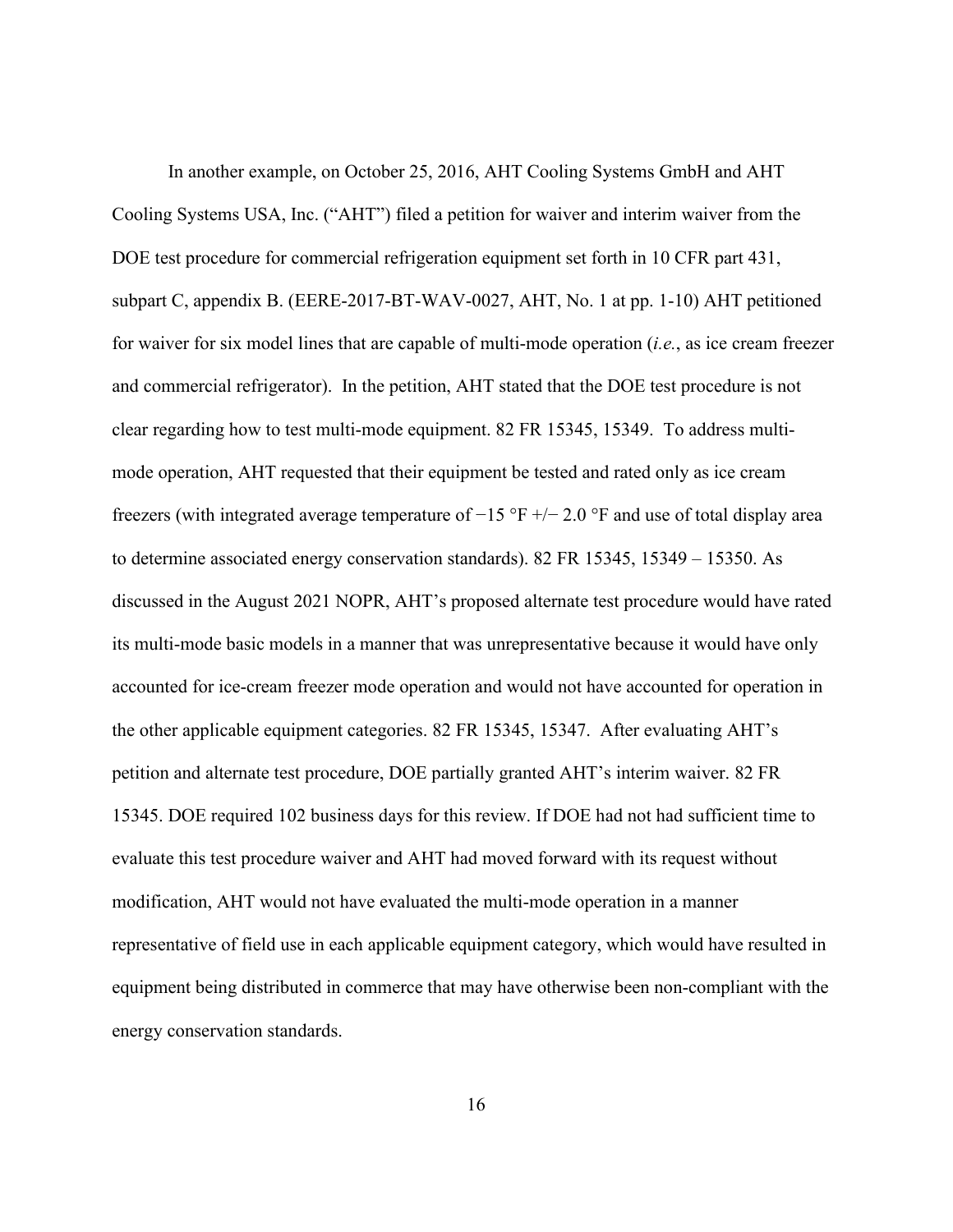DOE has determined that the December 2020 Final Rule did not place sufficient weight on the potential for alternate test procedures granted without sufficient DOE review to allow manufacturers to place products in the market that do not meet applicable energy conservation standards. To the extent that test procedure results are unrepresentative and do not provide comparative data, energy savings may not be realized, and consumers may not be able to make informed choices. As discussed previously, DOE has an obligation under EPCA to ensure that all test procedures authorized by the Department yield measurements of energy consumption that are representative of actual product or equipment performance. (42 U.S.C. 6293) As commenters noted in the December 2020 Final Rule, a DOE test procedure that inaccurately measures energy use of a covered product or equipment could inadvertently allow for the backsliding of energy conservation measures in violation of 42 U.S.C. 9265(o). As seen with the GEA and AHT petitions, DOE cannot appropriately determine whether an alternate test procedure will accurately measure energy use if there is insufficient time to understand a product and validate an alternate test procedure. Accordingly, DOE proposed removing the provision that interim waivers will be automatically granted if DOE fails to notify the petitioner of the disposition of the petition within 45 business days of receipt. DOE also proposed to remove the language at 10 CFR 430.27(e)(1)(iii) and 10 CFR 431.401(e)(1)(iii) specifying when a petition is considered "received" by DOE. These provisions were added for purposes of determining the start of the 45-business day window and serve no purpose upon removing the provision to automatically grant an interim waiver within a specified time period.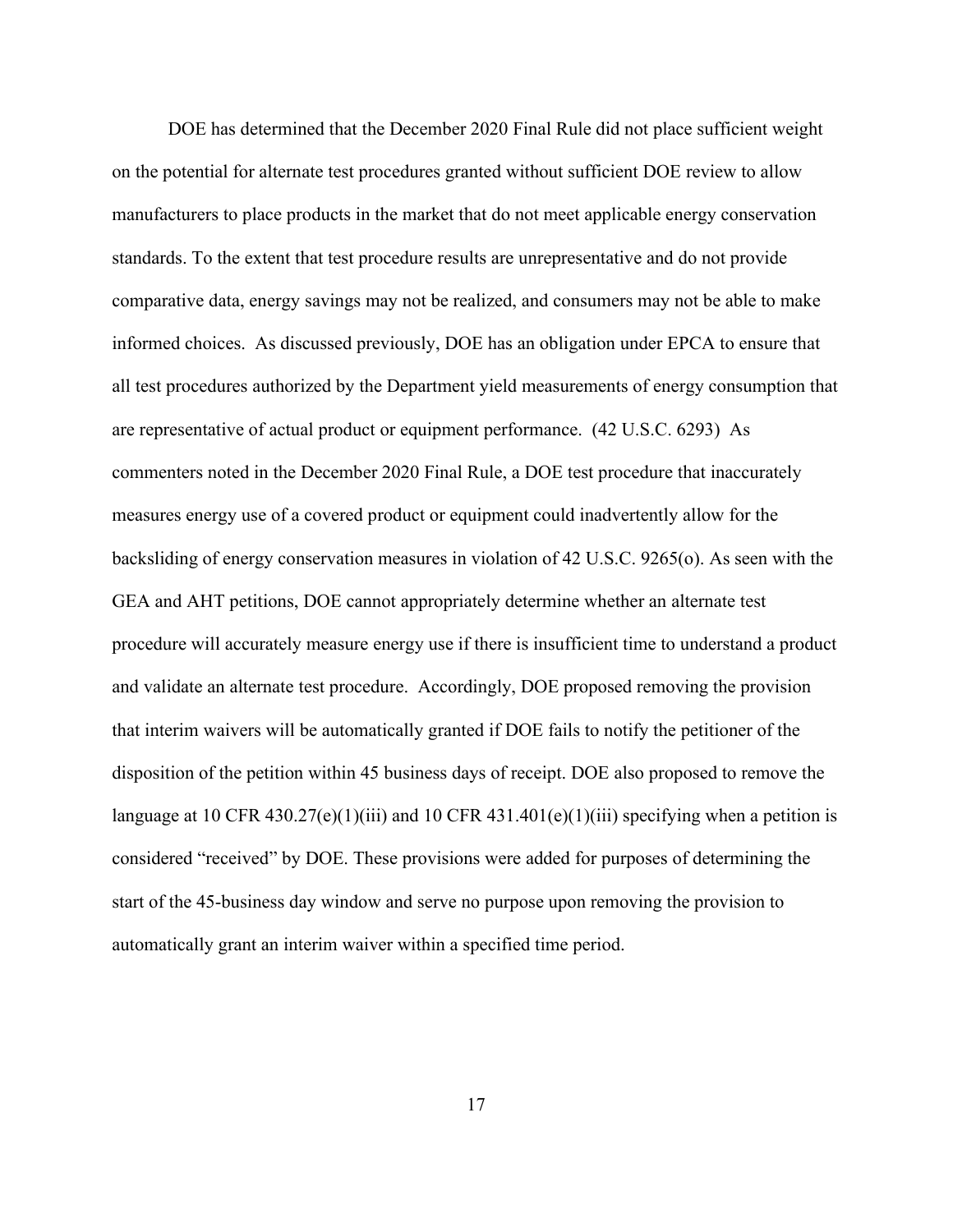DOE requested comments, information, and data on its proposal to remove the provision that interim waivers will be automatically granted if DOE fails to respond to the request within 45 business days of receipt of the petition.

DOE received comments expressing support for DOE's proposal to remove the provision that interim waivers will be automatically granted if DOE fails to respond to the request within 45 business days of receipt of the petition. (DEEP, No. 59 at p. 1; Lennox, No 60 at p. 1-3; Joint Attorneys General, No. 63 at pp. 1-2; CA IOUs, No. 64 at p. 1; Joint Advocates, No. 65 at p. 1; Carrier, No. 66 at p. 1; Sierra Club and Earthjustice, No. 67 at p. 1) Sierra Club and Earthjustice stated that the changes DOE adopted to the test procedure waiver process in December 2020 are unlawful, and stated that in proposing to discard this provision, DOE will close a loophole for manufacturers to offer noncompliant products that increase air pollutant emissions and impose higher energy costs on end-users. (Sierra Club and Earthjustice, No. 67 at p. 1) Joint Advocates noted a similar elimination of a pathway for noncompliant products to be brought into the market. (Joint Advocates, No. 65 at p.1) Similarly, Carrier stated that DOE rightly identified the risk that the default waiver process may result in manufacturers distributing products in commerce that result in additional costs to consumers, and that automatically granting petitions increases the risk that a level marketplace is not maintained for all competitors. (Carrier, No. 66 at p. 1) Lennox agreed that a "granted by default" approach would weaken the energy conservation standards program by placing noncompliant products on the market. (Lennox, No. 60 at p. 2) The Joint Attorneys General stated that the proposal to eliminate automatic waivers would restore a process that affords DOE the necessary time and discretion to properly review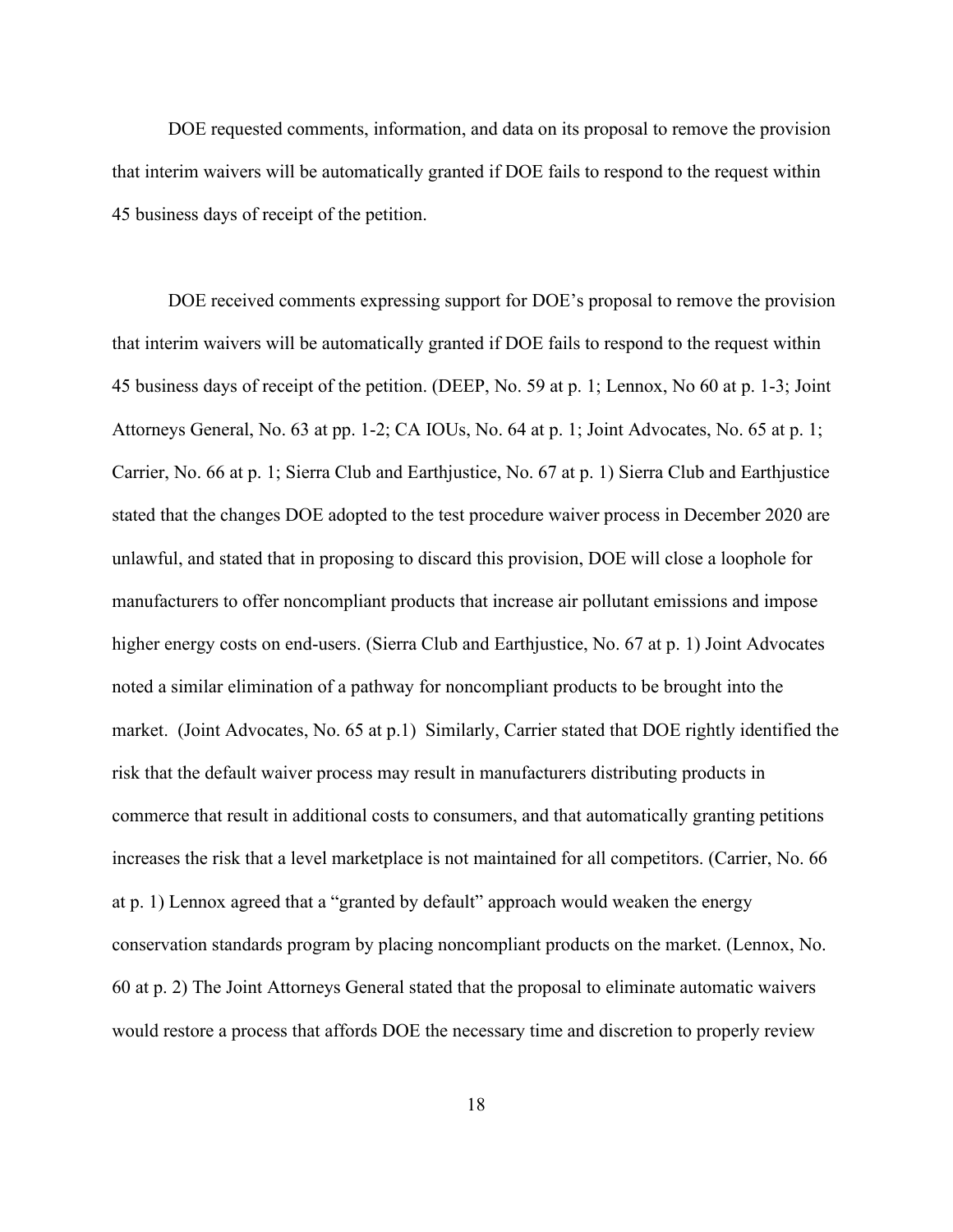waiver requests to ensure that alternate test procedures meet EPCA requirements. (Joint Attorneys General, No. 63 at p. 2)

Several interested parties expressed qualified support and/or alternatives for DOE's proposal to remove the provision that interim waivers will be automatically granted if DOE fails to respond to the request within 45-business days of receipt of the petition. MIAQ stated that a passive grant of an interim test procedure waiver assures timeliness but does not protect against potential for gamesmanship or ensure transparency, and that DOE should undertake an affirmative completeness assessment prior to granting an interim waiver. (MIAQ, No. 61 at p. 1) For most petitions for interim waivers, the Joint Commenters and AHRI expressed support to remove the requirement that an interim waiver is automatically granted after 45 days. (Joint Commenters, No. 69 at pp. 3-4; AHRI, No. 70 at p. 2) AHRI stated that while interim test procedures are temporary and the impact of harm would be limited, a fraudulently gained interim test procedure waiver could result in unfair market impacts. (AHRI, No. 70 at p. 2) AHRI advocated for affirmative intervention by DOE before an interim waiver is granted. (*Id*.) The Joint Commenters stated that they recognize DOE and manufacturers' interest in ensuring interim waivers are fair and accurate and a good predictor of the ultimate final test procedure waiver. (Joint Commenters, No. 69 at pp. 3-4) However, the Joint Commenters and AHRI stated that the current requirement—that the petition is deemed granted if DOE does not respond within 45 days of receipt of a complete notification—should continue to apply in two cases, specifically: (1) waivers in which a petitioner seeks an interim waiver and waiver identical to one already granted to another company for models with similar technology (*i.e.*, "same-technology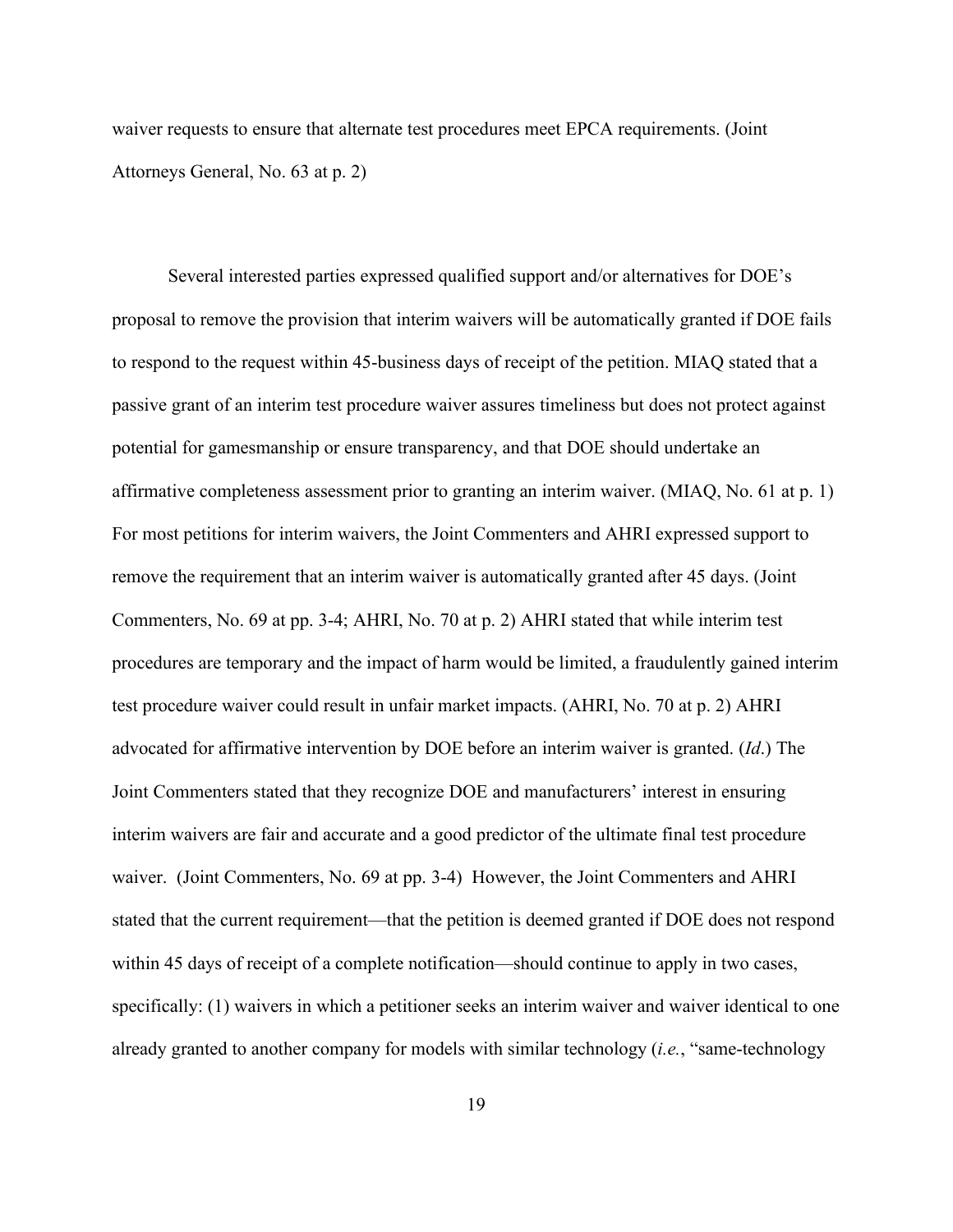waiver petitions"); and (2) waiver petitions that seek to extend alternate test methods granted in existing interim or final waivers to additional models (*i.e.*, "waiver extension petitions"). (Joint Commenters, No. 69 at pp. 3-4, AHRI, No. 70 at p. 2) AHRI stated that in these cases, DOE has already done the resource- and time-intensive work of reviewing the alternate method of test, and in this case need only decide that the petition includes models that should be tested in the same way. (AHRI, No. 70 at p. 2) The Joint Commenters stated that these waivers do not require the same level of review, should be prioritized, and when combined with the proposal to make clear the criteria for the petition to extend a waiver to additional basic models, should reduce the backand-forth needed. (Joint Commenters, No. 69 at p. 4)

Similarly, Carrier stated that in cases when the petitioner provides sufficient data to demonstrate that a request is the same as, or an extension of, a previously granted waiver petition, DOE should make a determination within 45 days. (Carrier, No. 66 at p. 2) Lennox stated that it does not oppose the "granted by default" approach staying in place when it involves a manufacturer simply adding additional models to an existing waiver or another manufacturer seeking the same relief that is already granted to a different company; however, Lennox noted that in these cases, DOE should affirmatively determine that the applications are administratively complete, publish receipt of application for such waivers on its website, and also publish notice of these waivers being granted both on its website and in the *Federal Register*. (Lennox, No. 60 at p. 7)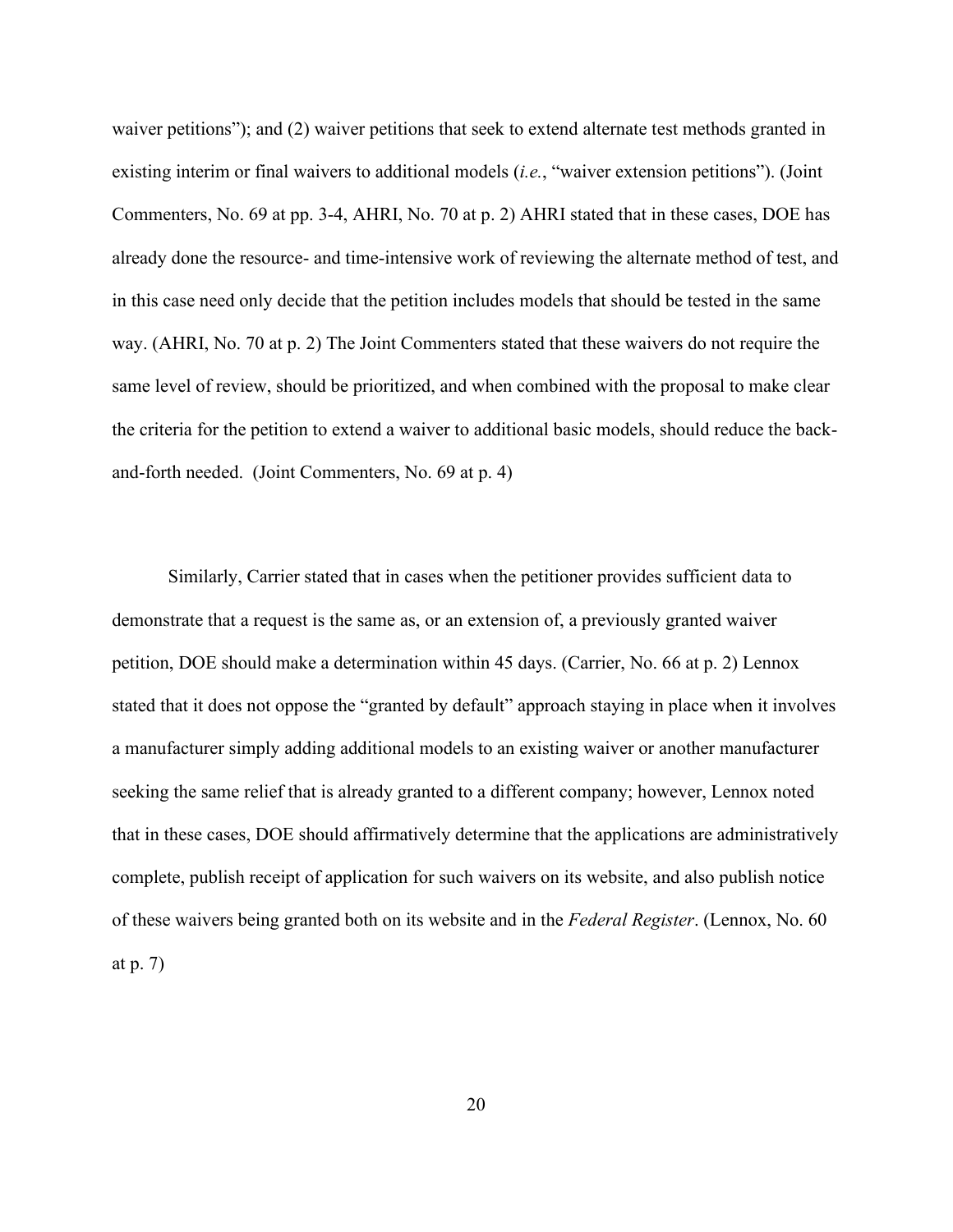DOE received a comment objecting to its proposal from NAFEM. NAFEM stated that DOE should precisely define the information needed in a petition, but that as soon as a company submits a "complete petition," DOE should make decisions within the existing 45-day process set forth in the December 2020 final rule. In addition, NAFEM recognized that there are times when a manufacturer submits a completely new and different waiver petition and DOE must initiate its review from scratch. In such cases, NAFEM stated that it would support, as a compromise alternative, DOE being allowed to request an additional 45 days (for a total of 90 days) for its review and response on new waiver petitions. (NAFEM, No. 62 at p. 3)

BWC noted that DOE is reversing course based on "increased risk to consumers of purchasing noncompliant products and decreased energy savings" and requested that DOE expand on what data supports that the delayed energy savings from utilizing a test procedure waiver would be less than from potential noncompliant products on the market. (BWC, No. 68 at p. 1)

DOE has considered the suggestions by multiple commenters to maintain the automatic granting of interim waivers after 45 days for same-technology waiver petitions or waiver extension petitions. Contrary to assertions by commenters, DOE applies the same level of rigor and scrutiny during its review of same-technology waiver petitions and waiver extension petitions as it does for the initial interim waiver petitions. DOE reviews the details of each sametechnology waiver petition to ensure that the alternate test procedure specified in the initial interim waiver would yield results that accurately reflect the product's energy consumption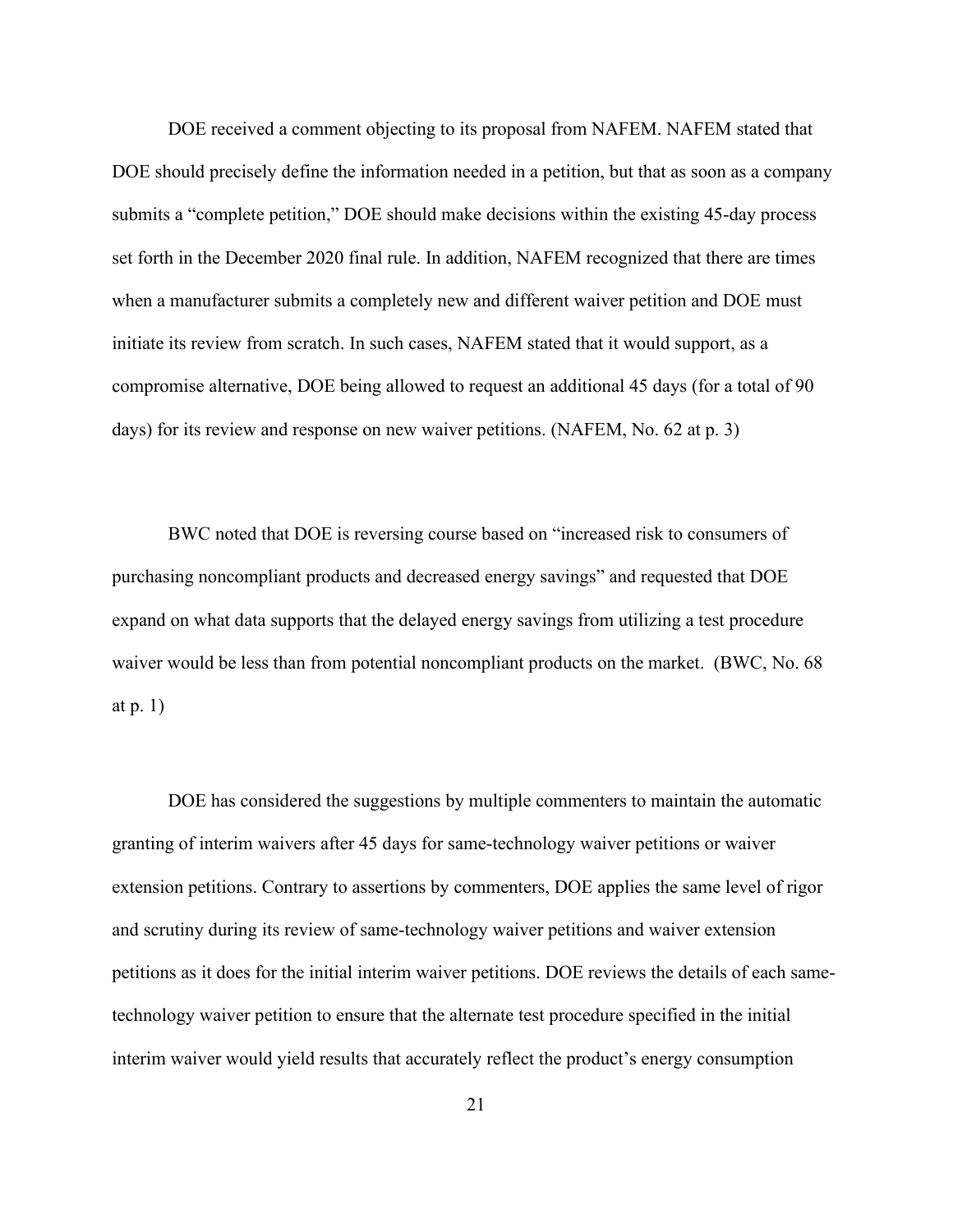during an average use cycle so as to provide materially accurate comparative data. Despite employing the same or similar technology as a previously granted waiver, each manufacturer that petitions for a same-technology waiver may have unique product designs that require a similar timeframe for evaluation by DOE as the basic model subject to the original waiver, which as described, may require more than 45 business days. Similarly for waiver extension petitions, DOE must be afforded sufficient opportunity to review a waiver extension request to confirm not only that the additional basic models employ the same technology as the basic model set forth in the original petition, but that the alternate test procedure specified for the original basic model would evaluate the performance of the additional basic models in a manner representative of the energy and/or water consumption characteristics of the additional basic models.

The comment from BWC refers to DOE's statement in the August 2021 NOPR that DOE had tentatively determined that the changes under the December 2020 Final Rule may not allow DOE sufficient time to review an alternate test procedure, leading to increased risks to consumers of purchasing noncompliant products and decreased energy savings. 86 FR 46793, 46795. By this, DOE meant that the current process—in which an interim waiver will be automatically granted if DOE fails to respond to the request within 45 business days of receipt of the petition—increases the risk (with respect to the previous interim waiver process prior to the December 2020 Final Rule) that a manufacturer could place a product into the market for which the results of the suggested test procedure are not representative and therefore not appropriate for determining compliance with the applicable energy conservation standard. This risks the product not being complaint with the applicable standard when tested according to a test procedure that is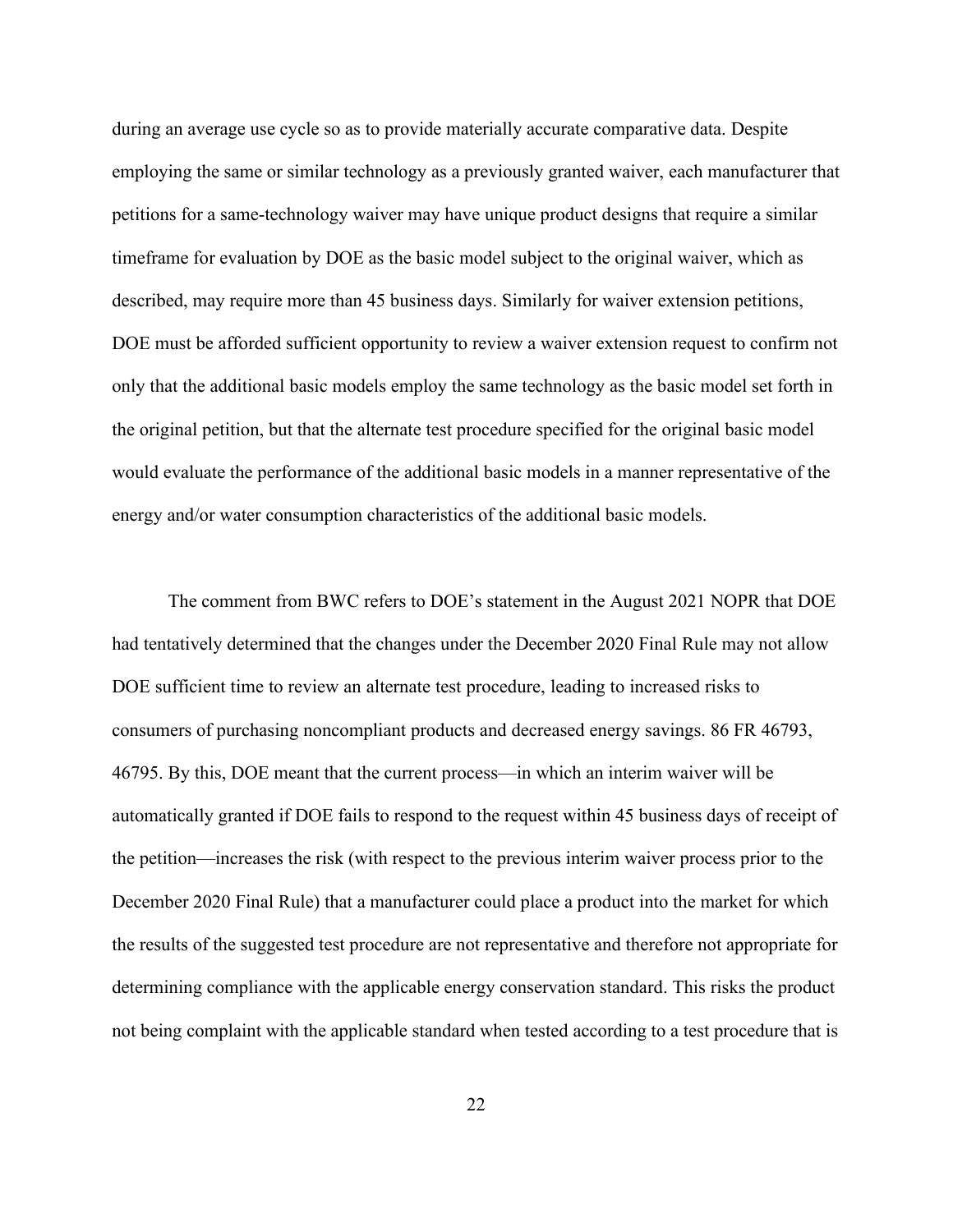not representative of average energy use. Placing a non-compliant product into the market would result in increased energy use (*i.e.*, decreased energy savings) by consumers.

DOE agrees with other commenters that any interim waiver granted should be the result of an affirmative determination by DOE. DOE has an obligation under EPCA to ensure that all test procedures authorized by the Department yield measurements of energy consumption that are representative of actual product or equipment performance. (42 U.S.C. 6293) A DOE test procedure that inaccurately measures energy use of a covered product or equipment could place noncompliant products in the market and/or inadvertently allow for the backsliding of energy conservation measures in violation of 42 U.S.C. 9265(o).

DOE also considered the suggestion that DOE be allowed to request an additional 45 days (for a total of 90 days) for its review and response on new waiver petitions. Despite the longer suggested timeframe for review, this approach would maintain the possibility of an interim waiver being automatically granted after 90 days, presenting the same risks to consumers as the current process, as described above.

Therefore, for the reasons discussed, DOE is removing the provision that interim waivers will be automatically granted if DOE fails to respond to the request within 45 business days of receipt of the petition.

## *B. Timeframe for Review of Interim Waivers*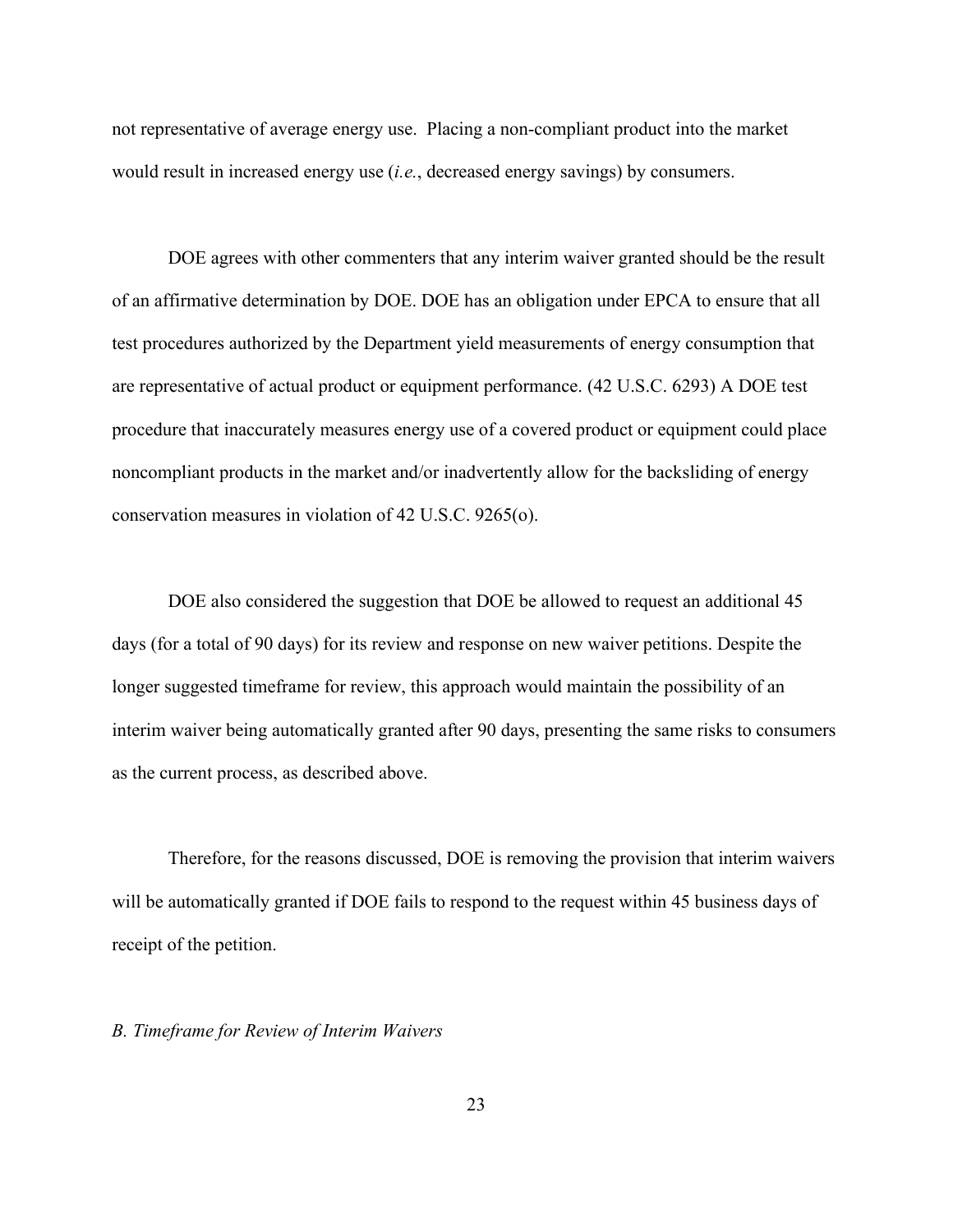Separately from DOE's consideration of and determination not to automatically grant an interim waiver if DOE fails to respond to the request within 45 business days of receipt of the petition, DOE reconsidered whether a 45-business-day review timeframe provides sufficient time for DOE to properly evaluate a proposed alternate test procedure. As discussed in the December 2020 Final Rule, DOE's analysis of the processing time of 33 interim waivers between 2016 and 2018 showed review periods between the receipt of the waiver application and issuance of an interim waiver significantly longer than 45 business days. 85 FR 79802, 79812-79813. Of those 33 interim waiver requests, only four were granted within 45 business days of receipt. *Id.* On average, interim waiver requests received in 2016 took 162 days to resolve, those received in 2017 took 202 days, and those received in 2018 took 208 days. *Id.* DOE noted in the December 2020 Final Rule that this data illustrated that there was a need to issue decisions on interim waiver requests in a more timely manner. 85 FR 79802, 79813.

After further consideration, DOE acknowledges that there is a need for improvement in its process to more timely address interim waivers, but DOE has determined that the 45-business day timeframe implemented by the December 2020 Final Rule is often too brief and rigid. An inflexible rule can fail to take relevant circumstances into account. As seen with the GEA and AHT petitions, a longer timeframe is often needed for DOE to understand the product, the proposed alternate test procedure, and whether that alternate test procedure will accurately reflect the product's energy consumption during an average use cycle. Many delays in processing waiver and interim waiver petitions arise from iterative efforts by DOE to obtain sufficient information upon which to base a decision to grant an interim waiver. Determining that an alternate test procedure complies with EPCA also requires careful analysis and sometimes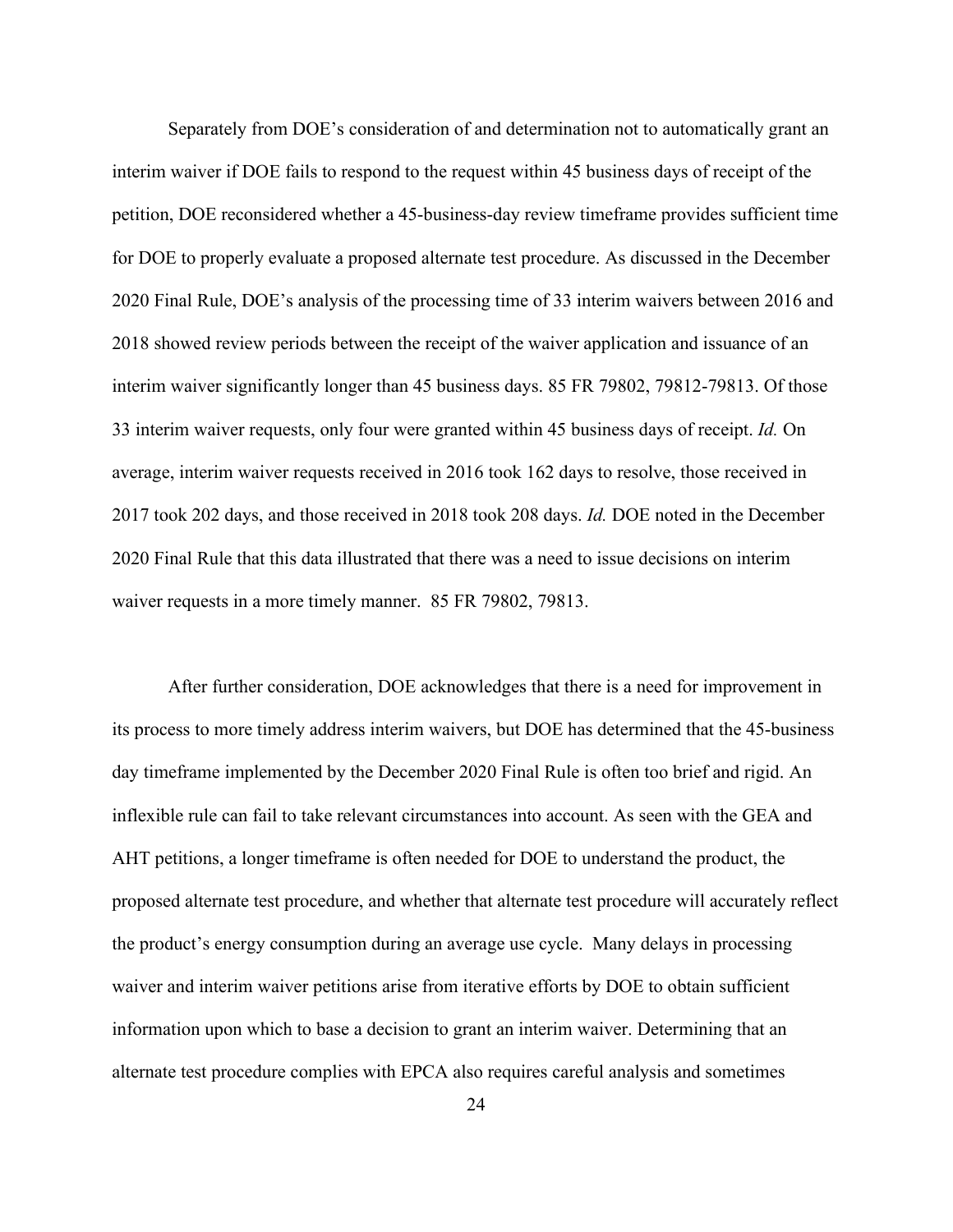requires testing by DOE. DOE stated in the December 2020 Final Rule that a downside of this iterative process is the inability of interested stakeholders to participate in the development of an interim test procedure. 85 FR 79802, 79809. The amendments adopted in this final rule maintain transparency provided through posting of a complete petition within five days of its receipt and afford the development, as necessary, of the alternate test procedure on which stakeholders will have the opportunity to comment. Further, the regulations continue to require notification of a requested alternated test procedure to affected manufacturers and opportunity for comment. 10 CFR 430.24(b)(iv) and 10 CFR 431.401(b)(iv). DOE has a statutory obligation under EPCA to ensure that alternative test methods authorized by the Department yield measurements of energy consumption that are representative of actual performance. Providing a longer, flexible timeframe that better reflects DOE's experience will allow DOE to complete the analysis required, while providing a realistic timeframe on which manufacturers can more reasonably rely.

Accordingly, DOE proposed in the August 2021 NOPR that DOE will make best efforts to respond to interim waiver requests within 90 business days. Based on DOE's experience, a period of 90 business days would still represent an improvement in response time, and in most cases would allow DOE sufficient time for proper analysis, review, and testing. Importantly, this longer timeframe would ensure that DOE can fulfill its obligation under EPCA to ensure that alternative test methods yield results that are representative of the product's true energy (or water) consumption characteristics so as to provide materially accurate comparative data, while still accounting for circumstances that dictate a lengthier period than the current 45-day requirement for consideration of a particular request.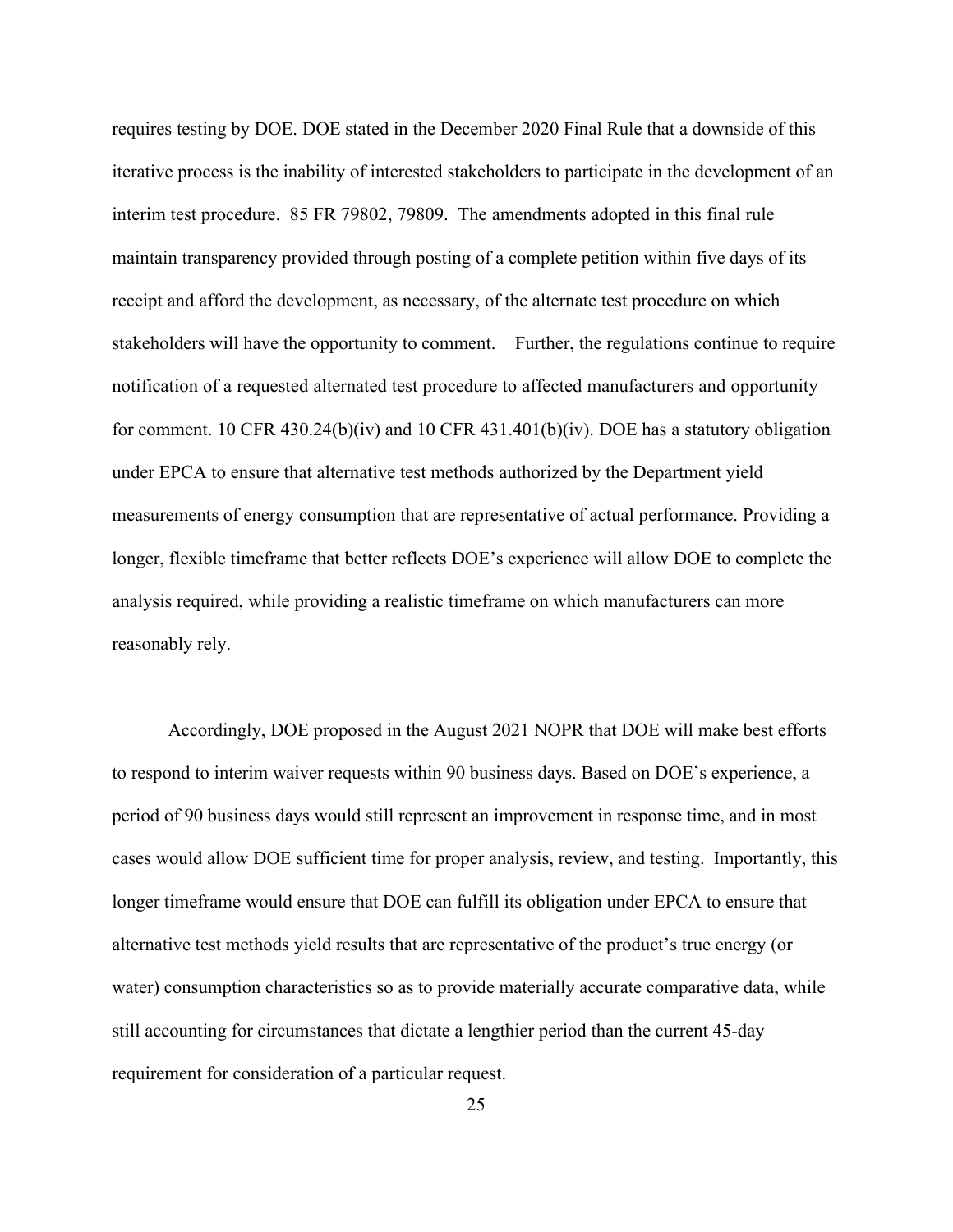DOE requested comments, information, and data on its proposal that DOE will make best efforts to respond to an interim waiver request within 90 business days.

DOE received comments expressing support for its proposal that DOE will make best efforts to respond to an interim waiver request within 90 business days from the Joint Attorneys General, DEEP, CA IOUs, and Joint Advocates. (Joint Attorney Generals, No. 63 at pp. 1-2, ; DEEP, No. 59 at p. 1-2; CA IOUs, No. 64 at p. 1; Joint Advocates, No. 65 at p. 1) The Joint Advocates stated that DOE has proposed a balanced approach that recognizes the complexity of many waiver applications and the time that can be required for review, yet still provides applicants a prompt response. (Joint Advocates, No. 65 at p. 1) The CA IOUs stated that the proposal strikes the proper balance between making the interim waiver process quicker and more predictable, and ensuring DOE compliance with EPCA. (CA IOUs, No. 64 at p. 1) DEEP stated that this proposal should give DOE a more realistic amount of time to thoroughly review the request and to meet its obligations under EPCA. (DEEP, No. 59 at p. 2) The Joint Attorneys General stated that these changes are critically important to balance DOE's statutory obligations under EPCA and manufacturers' desire for timely review of their waiver applications; allowing DOE to obtain sufficient information from manufacturers, understand the product, validate the alternate test procedure, and complete the analysis required. (Joint Attorneys General, No. 63 at p. 2)

Carrier expressed qualified support of the proposal that DOE will make best efforts to respond to an interim waiver request within 90 business days, suggesting that DOE consider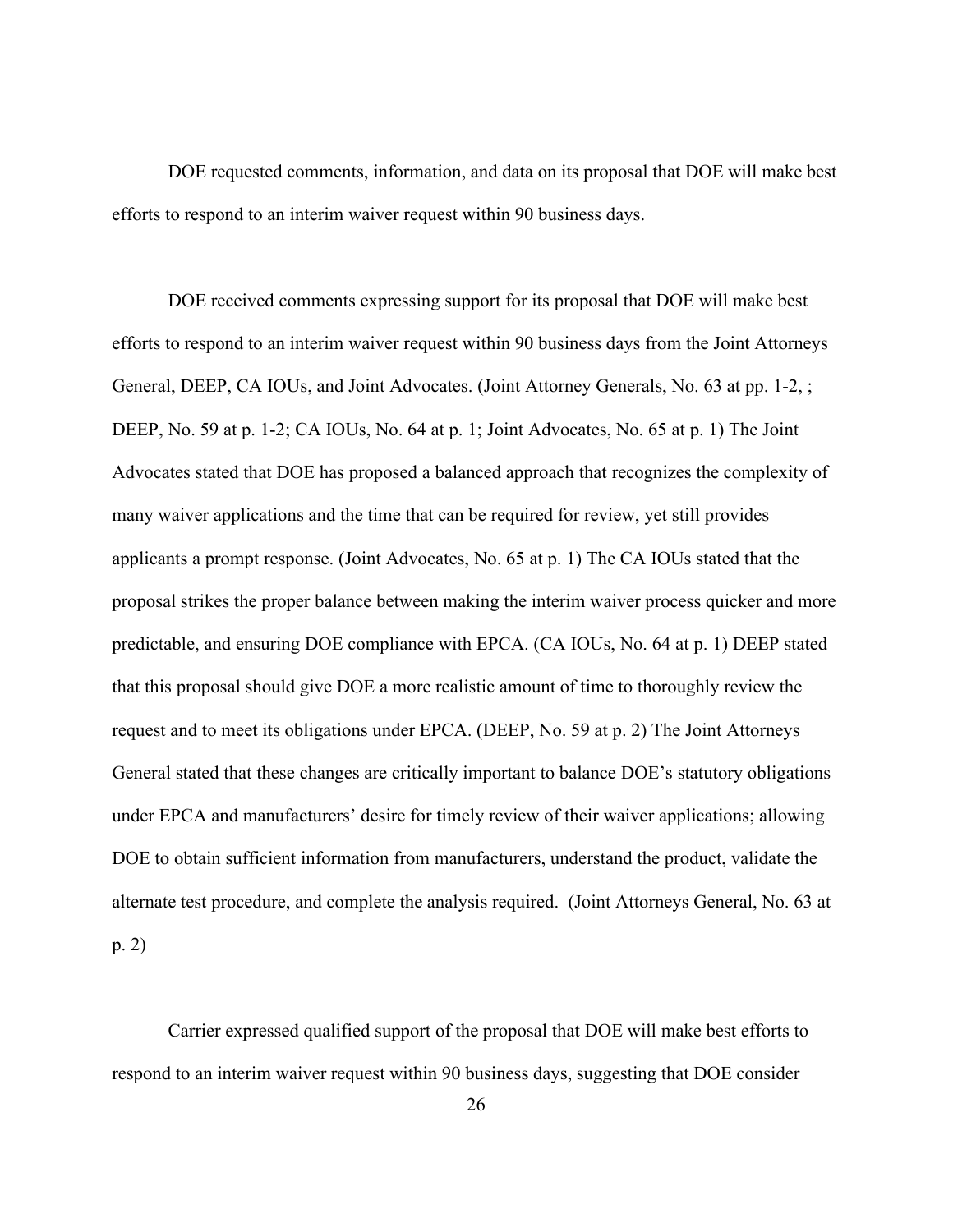modifying the proposal to make an exception for certain cases noted previously, in which 45 days should be required. (Carrier, No. 66 at p. 2)

DOE received comments opposing DOE's proposal that it make its best efforts to respond within 90 days from the Joint Commenters, BWC, MIAQ, AHRI, Lennox, and NAFEM. (Joint Commenters, No. 69 at p. 3; BWC, No. 68 at p. 1; MIAQ, No. 61 at p. 2; AHRI; No. 70 at p. 2; Lennox, No. 60 at p. 4; NAFEM; No. 62 at p. 3) As stated previously, NAFEM supported the requirement to make a decision in 45 days or in certain circumstances a maximum of 90 days. (NAFEM, No. 62 at p. 3) BWC stated that, in acknowledgment that not all waiver requests are equal nor are submitted correctly the first time, it would prefer that DOE designate a longer, guaranteed time to respond to the waiver request versus a shorter, uncertain time, and that the timeline should be measured from when the test procedure was received. BWC did not identify a specific alternative timeline. (BWC, No. 68 at p. 1) The Joint Commenters asserted that it was unlikely that the 90-day timeline would be met by DOE and that there would be no incentive pushing DOE to meet that goal. Instead, the Joint Commenters proposed that DOE be required to complete review of the petition for interim and final waiver within 120 days. The Joint Commenters noted that this is longer than the 90 days that DOE proposed and would help to ensure that the stricter timeline can be met even under exigent circumstances. The Joint Commenters further asserted that a strict timeline is necessary to balance the sometimes competing needs for thoroughly vetted alternate procedures that are approved and finalized relatively quickly. (Joint Commenters, No. 69 at pp. 1-3)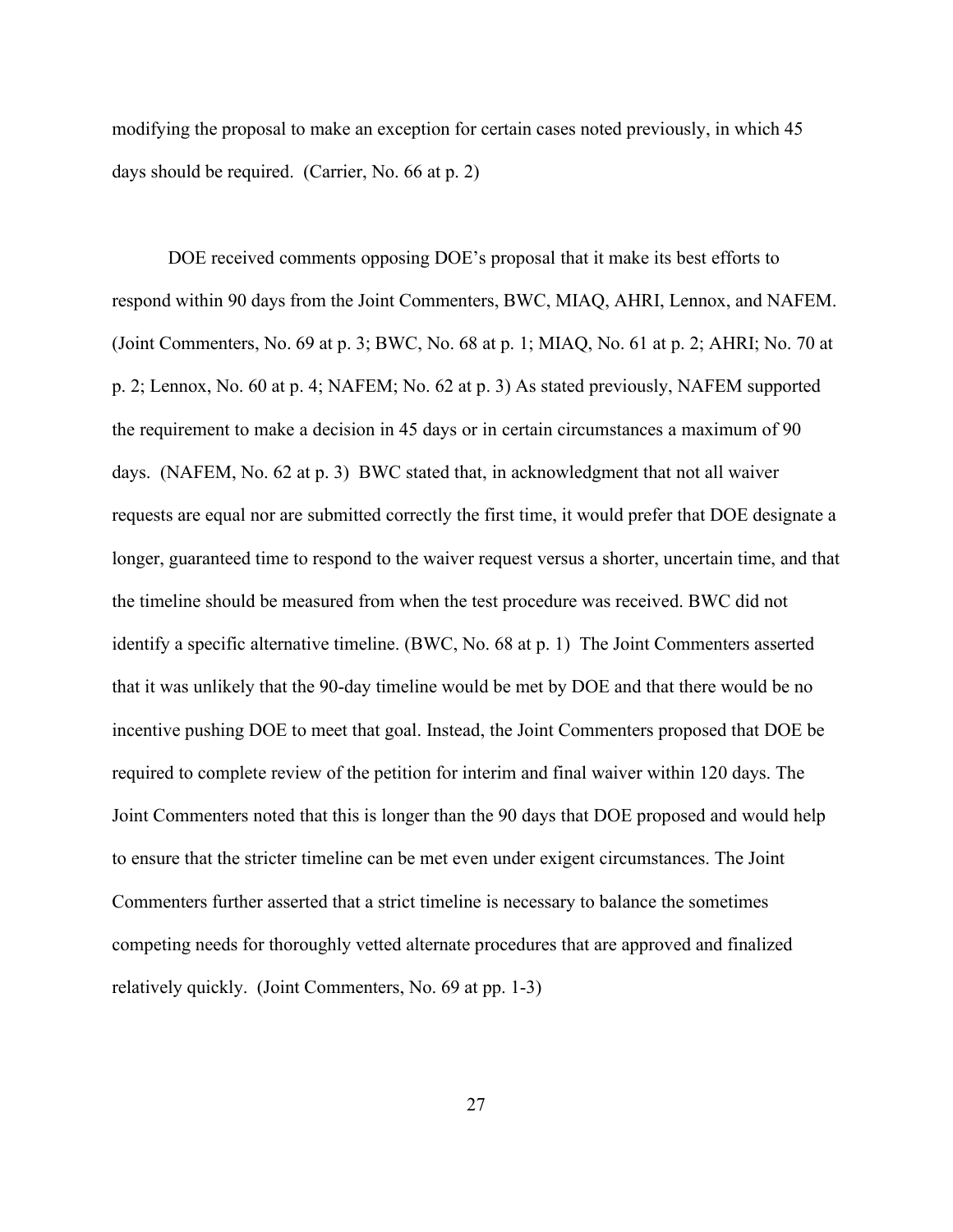Similarly, MIAQ and Lennox stated that DOE should be required to make a decision within a defined deadline. (MIAQ, No. 61 at p. 2; Lennox, No. 60 at p. 4) Lennox stated that DOE should have to respond within 90 to 120 days, measured from when DOE receives a complete petition (Lennox, No. 60 at p. 3). Lennox stated that DOE must promulgate an orderly, predictable, reasonably expeditious process for processing interim test procedure waivers, while also providing for transparency and stakeholder comment before issuing an interim waiver. Toward that end, Lennox said that DOE should (1) post to its public website an interim waiver petition immediately upon receipt (consistent with current regulations), and not wait to make such a posting until DOE deems those materials administratively "complete;" (2) within 30 days of receipt of a petition, if the request includes a technically feasible test procedure and appears administratively complete, DOE should make a preliminary finding in that regard and post a subsequent update to the website when DOE deems the petition complete and submit the petition and supporting documentation to the Federal Register for expedited publication for a 30 day public comment period; or if the request is not yet complete, notify the petitioner within that 30 day period; and (3) if stakeholders do not identify any problems during the comment period, DOE should render a decision within 30 days after the comment period close, or if problems are identified, DOE should either: (a) afford itself an additional 30 days for review; or (b) deny or grant the waiver, potentially with modifications. (Lennox, No. 60 at pp. 4-6) Lennox also opposed removal of the language specifying when a petition is considered "received" by DOE, stating that some regulatory indication of this is appropriate for triggering obligations and timelines. (Lennox, No. 60 at p. 4) Lennox recommended that DOE seek comment before granting an interim waiver. (Lennox, No. 60 at p. 7)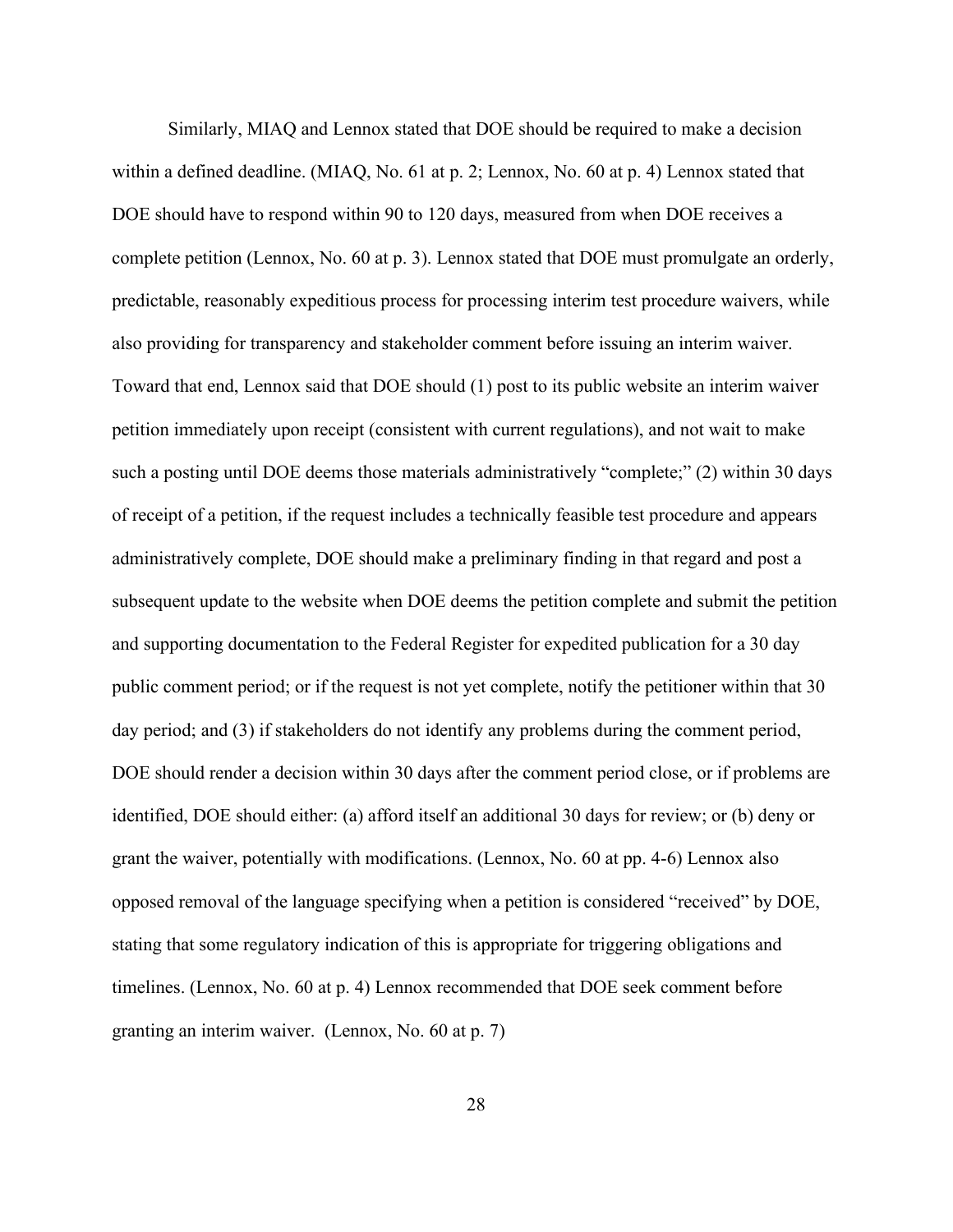MIAQ stated that DOE should be permitted no more than 120 days to process the interim waiver from the time that it is filed. This would include 30 days to review for completeness and publish in the *Federal Register* and on DOE's website, a 30-day comment period, a 30-day period for DOE to review comments and determine whether to grant or deny the waiver, and an additional 30-day optional review period. (MIAQ, No. 61 at p. 2)

AHRI similarly stated that DOE should be permitted no more than 120 days to process an interim waiver application from the time that it is filed. AHRI stated that DOE should afford stakeholders a thirty-day comment period after a proposal is published. It stated that: (1) if stakeholders and DOE do not identify any problems, DOE should be obligated to issue the interim waiver thirty days after the comment period closes; and (2) if DOE or other commenters note problems with the waiver application, DOE can elect to either afford itself an additional thirty days for investigation and review, or deny or grant the waiver, potentially with modifications. (AHRI, No. 70 at p. 2)

DOE has considered the suggestions by some commenters to implement a timeline that is longer than proposed 90-day target (*e.g.*, 120 days), but that would be mandatory. Although it is likely that 120 days would be sufficient for the vast majority of waiver and interim waiver petitions, any mandatory timeline that would result in the automatic granting of an interim waiver would introduce the previously described risks of an alternate test procedure being used that produces results that are unrepresentative, does not provide accurate comparative results, and/or allows a manufacturer to place a product in the market that does not meet applicable energy conservation standards.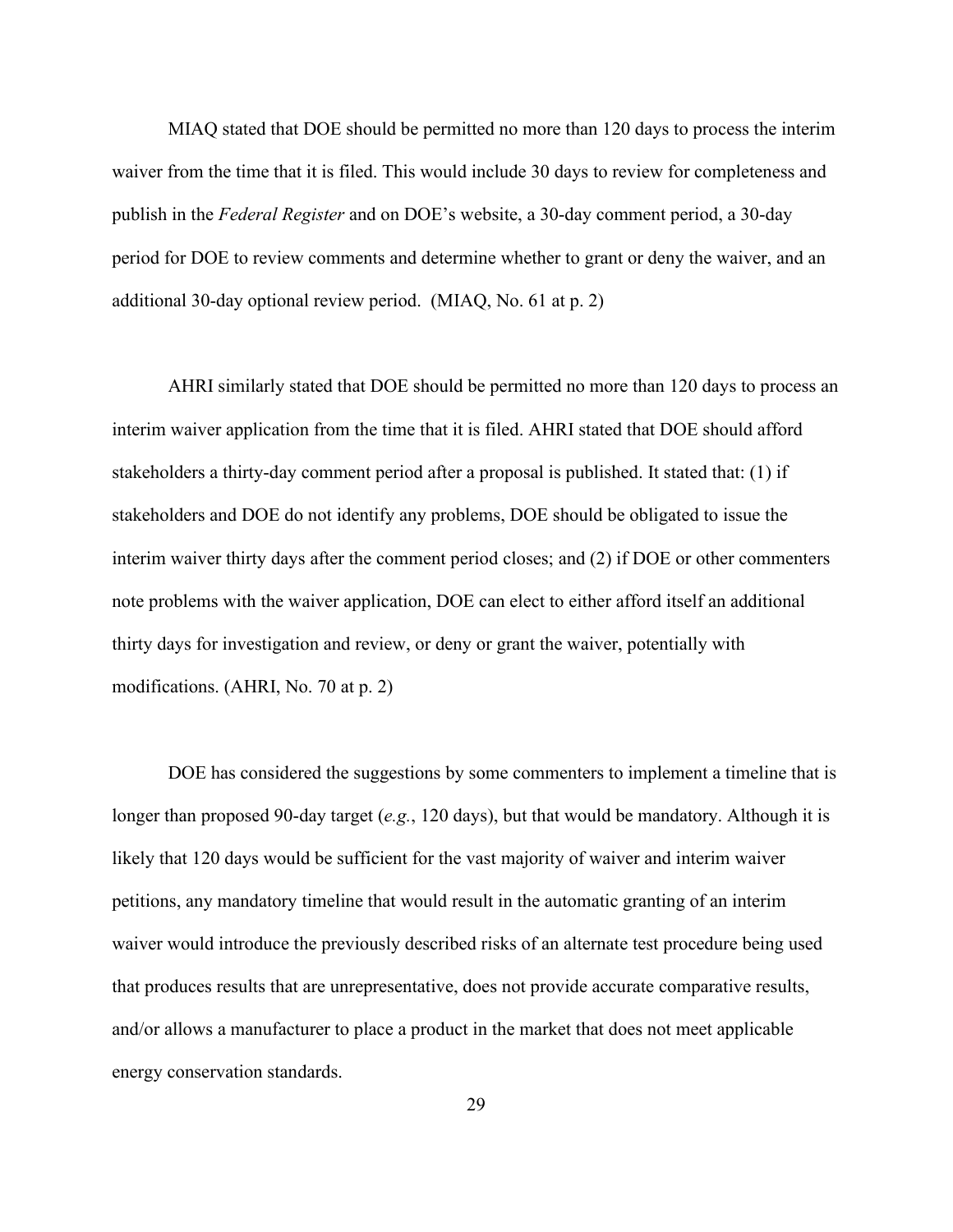Regarding the appropriateness of the proposed 90-day target, DOE's evaluation of waiver and interim waiver petitions since the December 2020 Final Rule indicates that a 90-day period of evaluation is achievable in most cases. Those cases that required longer than 90 days since the submission of the initial petition have been cases where DOE determined that initial petition to be invalid, or where additional time has been required for DOE to actively engage with the manufacturer to provide additional technical information necessary for DOE to evaluate the merits of the petition.

DOE also surmises that maintaining a mandatory timeline may increase the likelihood of an interim waiver denial in the event that there is insufficient time for DOE to resolve outstanding questions regarding the petition; whereas, affording a longer time period within which to actively engage the manufacturer could result in a petition being granted that would have otherwise been denied under a mandatory timeline scenario.

Regarding the timing of when DOE posts a waiver or interim waiver application to its website, DOE disagrees with commenters that suggested that DOE post an interim waiver petition on its public website immediately upon receipt, rather than waiting until DOE deems the petition to be complete. Most notably, DOE has received multiple interim waiver petitions containing requests for confidential treatment of information<sup>9</sup> without a corresponding copy from

<sup>&</sup>lt;sup>9</sup> Pursuant to 10 CFR 430.27(b)(1)(iv) and 10 CFR 431.401(b)(1)(iv), any request for confidential treatment of any information contained in a petition for waiver or in supporting documentation must be accompanied by a copy of the petition, application, or supporting documentation from which the information claimed to be confidential has been deleted. DOE will publish in the *Federal Register* the petition and supporting documents from which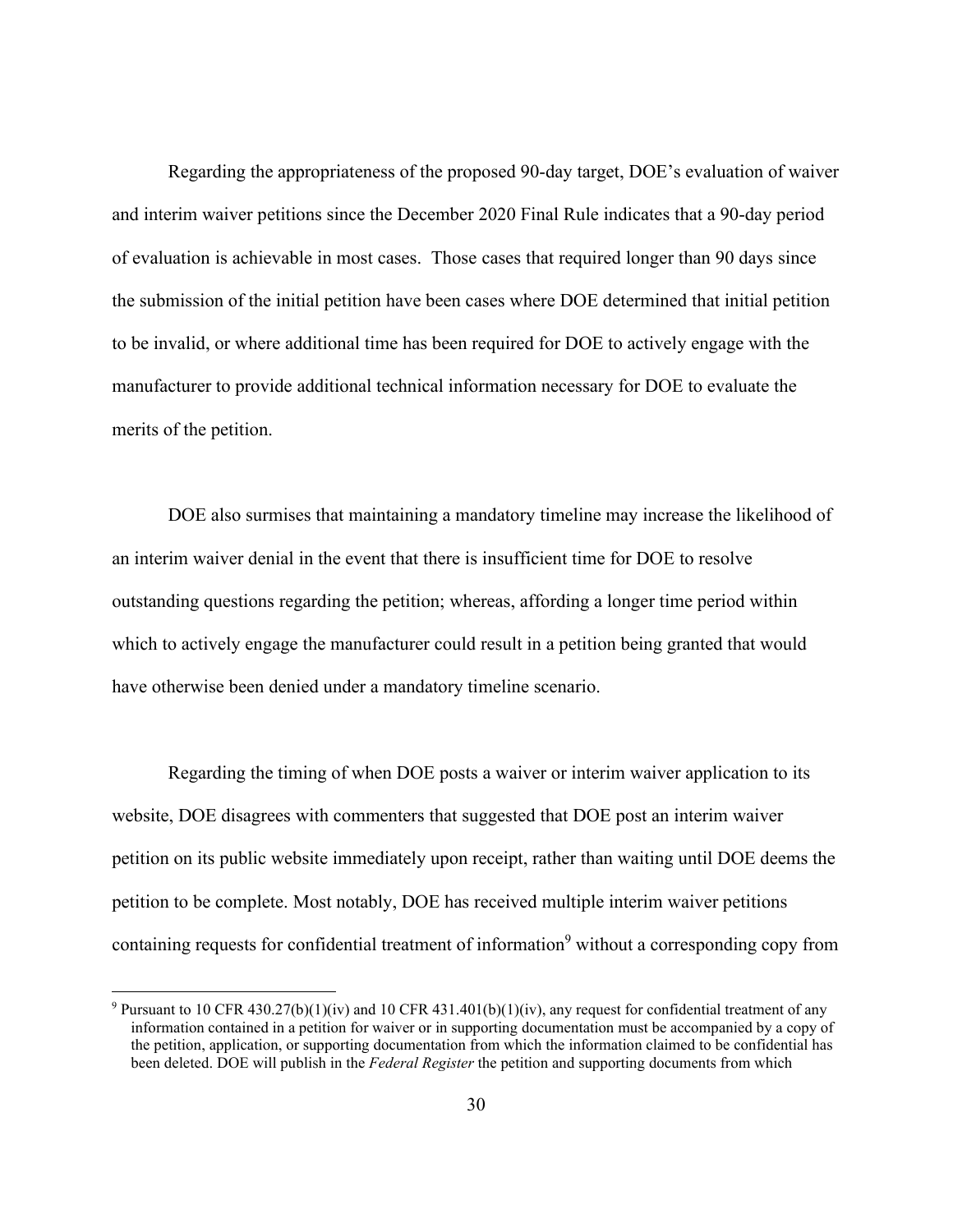which the information claimed to be confidential has been properly deleted consistent with the request.10 In such cases, DOE engages with the manufacturer to resubmit the petition with the information for which confidential treatment is requested properly redacted before posting to DOE's website. This is one of several "checks" that DOE performs on every waiver and interim waiver petition to determine whether an application is complete. Were DOE to be required to post a waiver or interim waiver petition to its website before determining that the petition is complete, CBI could be disclosed inadvertently, among other risks.

Once complete, a petition is posted to DOE's website providing interested parties notification that DOE is evaluating a request for an interim waiver along with the substance of that petition. The regulations continue to require petitioners to notify potentially interested manufacturers. 10 CFR 430.27(c)(1) and 10 CFR 431.401(c)(1). DOE notes that neither the process established under the December 2020 Final Rule, nor the process adopted in this final rule provide for a formal comment process for petitions posted to DOE's website. The amendments adopted today continue to provide for publication in the *Federal Register* notification of receipt of a petition and grant or denial of an interim waiver. *Id.*

DOE considered the potential benefits and risks of allowing the opportunity for public comment before granting a decision on an interim waiver petition. However, introducing a comment period before rendering a decision on an interim waiver petition would prolong the

confidential information, as determined by DOE, has been deleted in accordance with 10 CFR 1004.11 and will solicit comments, data, and information with respect to the determination of the petition.

 $10$  For example, in one such case, the redacted information could be discerned by copying and "pasting" the blackedout text from the PDF document into a new document.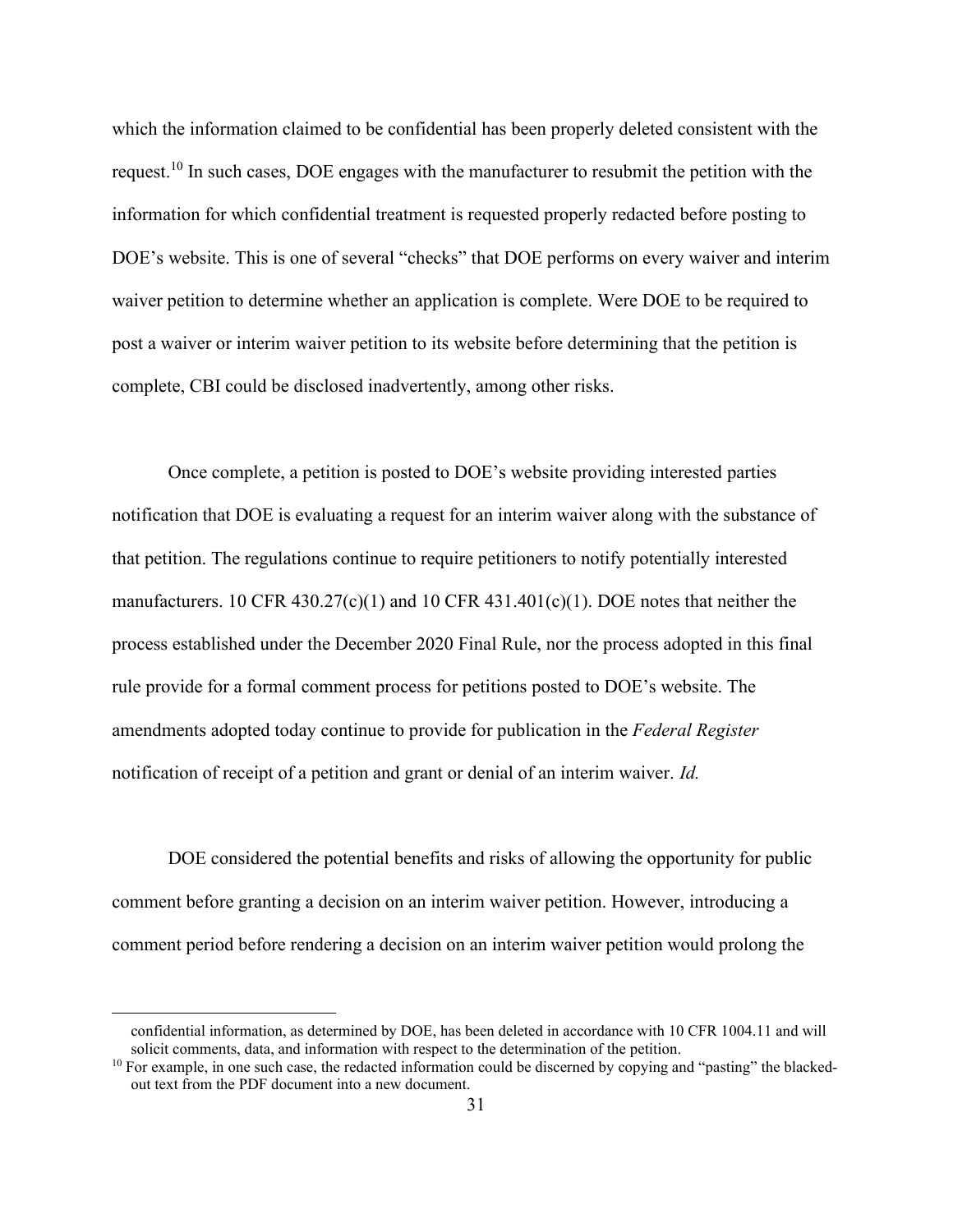review process, outweighing the benefit of early stakeholder input. As discussed, the current process affords interested parties the ability to comment on the alternate test procedure granted in an interim waiver before DOE makes a determination whether to grant a waiver.

After carefully considering the comments received on this topic, DOE has decided to implement a 90-day target for reviewing interim waiver petitions, which would not be mandatory, and which would provide a more realistic and appropriate timeline for evaluating interim waiver petitions than the current mandatory 45-day period. As discussed, DOE's recent experience indicates that a 90-day timeline should be sufficient for the vast majority of interim waiver petitions; and the flexibility to extend beyond 90 days as needed will afford additional time for those petitions for which a longer timeframe is necessary. This final rule implements the 90-day target as proposed in the August 2021 NOPR.

#### *C. Clarification of Necessary Contents of Interim Waiver*

To clarify the necessary contents of a petition for interim waiver, DOE proposed amendments to 10 CFR 430.27(b) and 10 CFR 431.401(b), which specify the requirements for petition content and publication. As noted previously, many of the delays in interim waiver processing arise from the back-and-forth between DOE and manufacturers to ensure that the manufacturer has submitted the necessary information to support its request. Before DOE can act on a request for interim waiver, DOE may correspond with a manufacturer several times to obtain all necessary information and ensure that the manufacturer has submitted a complete petition. In addition, to formalize the process by which DOE will respond to incomplete petitions, DOE proposed to specify at 10 CFR 430.27(e)(2) and 10 CFR 431.401(e)(2) that a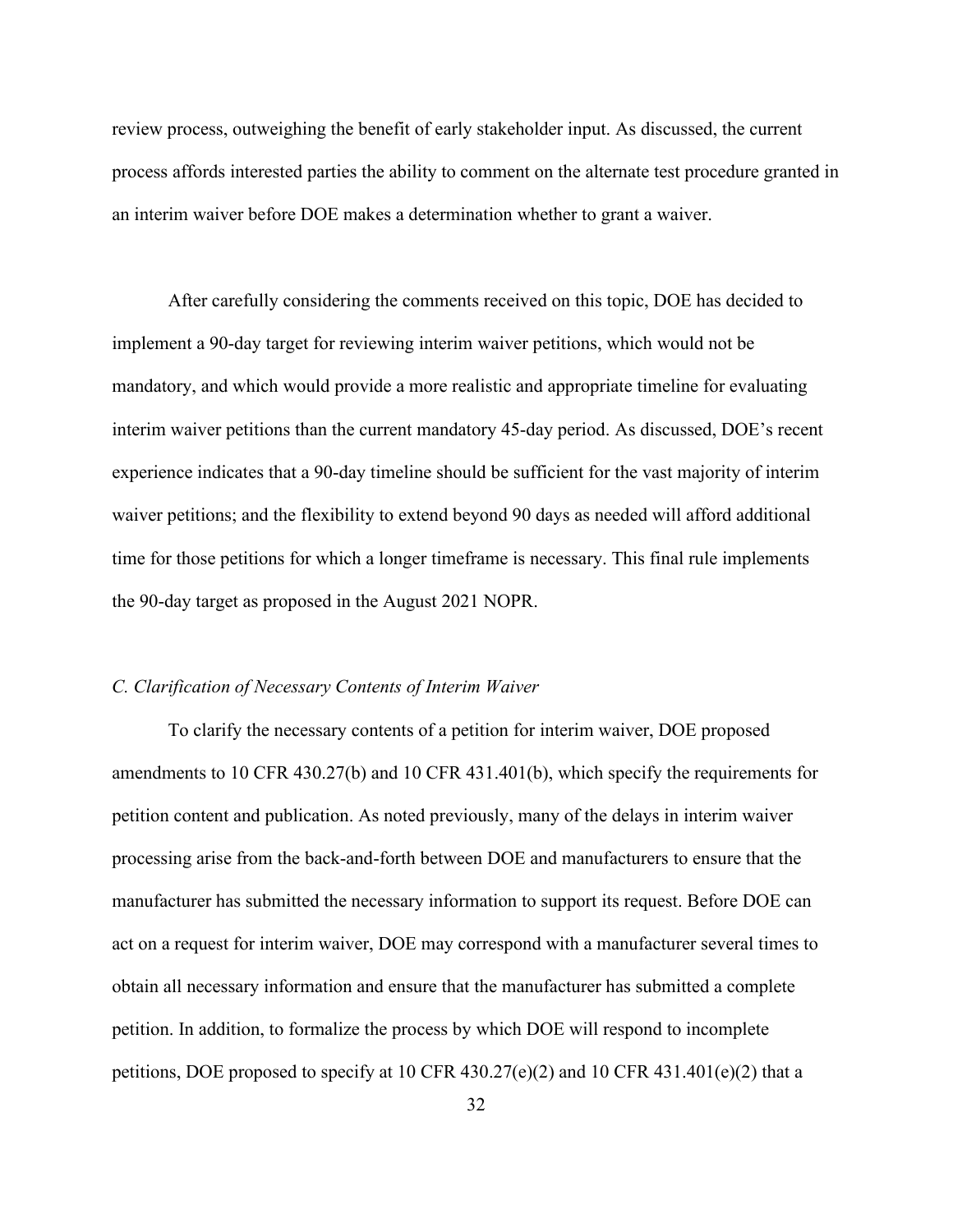petition for interim waiver will be considered incomplete if it does not meet the content requirements of 10 CFR 430.27(b) or 10 CFR 431.401(b), as applicable. In such a case, DOE would notify the petitioner of an incomplete petition via email. DOE would continue the iterative process by which DOE assists manufacturers in completing their petitions. Consistent with these proposals, DOE also proposed to state at  $10 \text{ CFR } 430.27(e)(1)$  and  $10 \text{ CFR } 430.27(e)(1)$ 431.401(e)(1) that DOE will post a petition for interim waiver on its website within five business days of receipt of a *complete* petition.

DOE similarly proposed amendments to 10 CFR 430.27(g) and 10 CFR 431.401(g) to specify the information that must be provided in a request to extend a waiver to additional basic models. Specifically, DOE proposed that the petition for extension must identify the particular basic model(s) for which a waiver extension is requested, each brand name under which the identified basic model(s) will be distributed in commerce, and documentation supporting the claim that the additional basic models employ the same technology as the basic model(s) set forth in the original petition. Including these requirements in the regulations would make clear to manufacturers the information required for an extension request and allow DOE to process such requests more expeditiously.

DOE requested comments on its proposals to specify the contents of a complete petition for interim waiver, to formalize the process by which DOE will respond to incomplete petitions, and to specify the information that must be provided in a request to extend a waiver to additional basic models.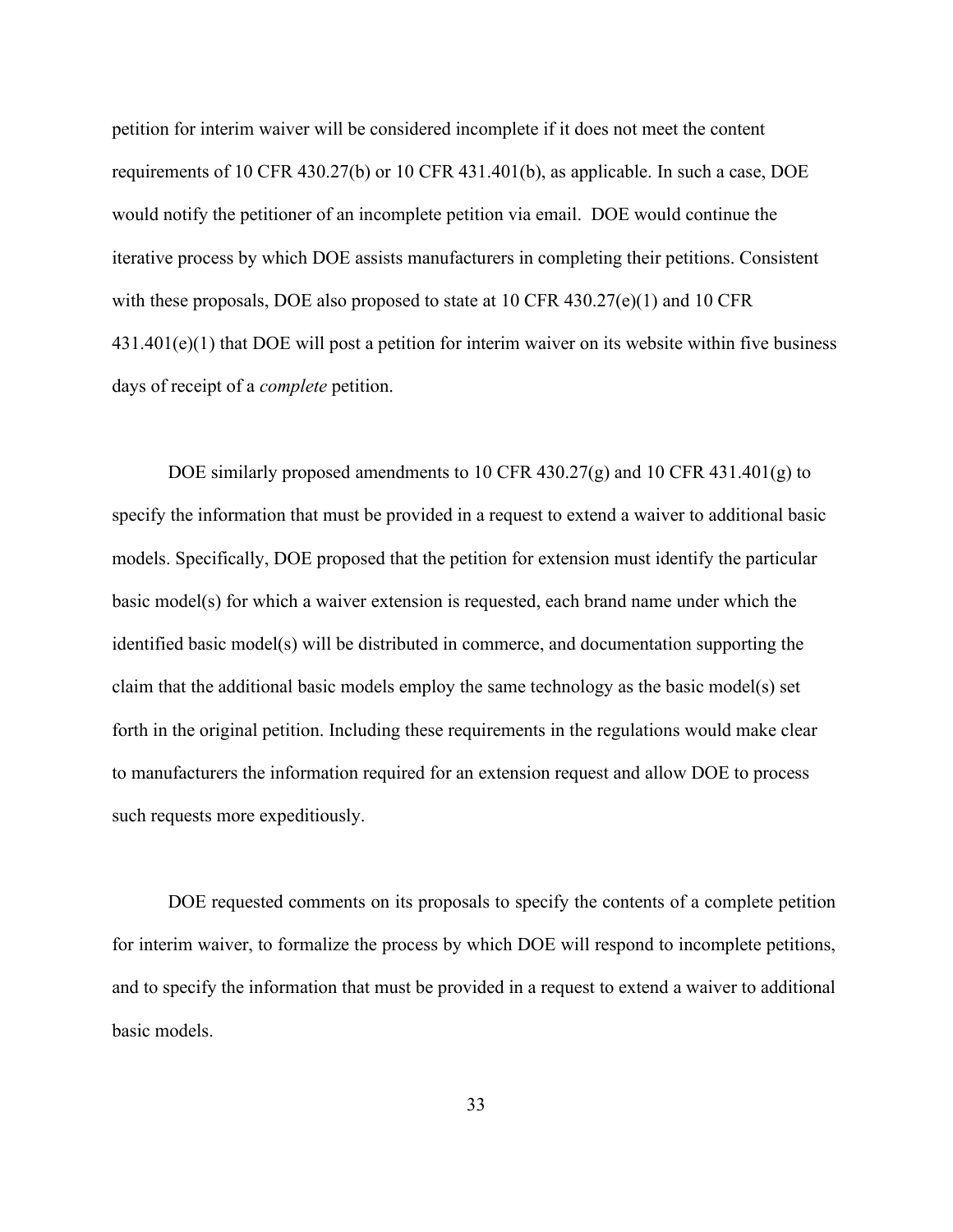DOE received comments expressing support for these proposals from multiple interested parties. The Joint Advocates stated that DOE has made clear in the proposed rule what constitutes a complete application. (Joint Advocates, No. 65 at p. 1-2) The CA IOUs stated that they appreciate DOE's efforts to clarify its data needs for waiver evaluation and anticipate that this will limit confusion and unnecessary delays so that DOE can more easily strive towards the new proposed evaluation period. (CA IOUs, No. 64 at p. 1) DEEP stated that these proposed amendments will help increase clarity and transparency on the requirements for a complete interim waiver request and that these changes will benefit both the manufacturer(s) submitting the request and competitors subject to the same test procedure. DEEP also supported allowing iterative communication and assistance between DOE and a petitioner. (DEEP, No. 59 at p. 2)

The Joint Commenters, Carrier, and Lennox supported DOE's proposals to establish criteria for determining when an interim test procedure waiver application is complete. (Joint Commenters, No. 69 at p. 4; Carrier, No. 66 at p. 2; Lennox, No. 60 at p. 3) The Joint Commenters supported DOE reviewing each application to ensure completeness. (Joint Commenters, No. 69 at p. 4) Lennox added that the regulations should affirmatively require that an interim waiver application include an appropriate alternate test method before being deemed administratively complete. (Lennox, No. 60 at p. 3)

NAFEM stated that to maintain the 45-day review, NAFEM could support better guidance and clarity regarding what constitutes a "complete petition" to ensure that DOE received all of the necessary information for its decision-making process upfront. (NAFEM, No. 62 at p. 3)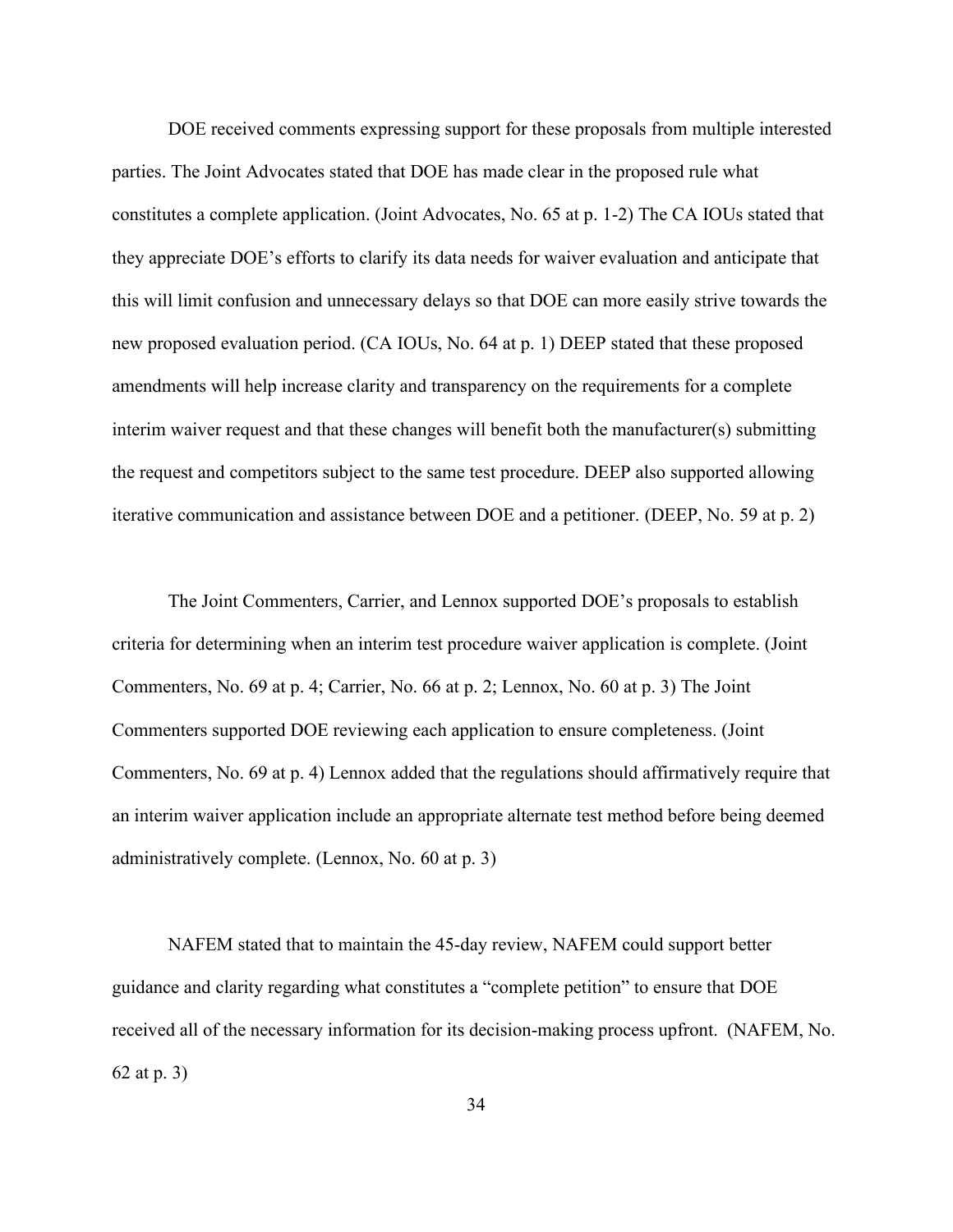The Joint Commenters and MIAQ supported a clearly articulated process by which DOE will respond to incomplete petitions. (Joint Commenters, No. 69 at p. 4; MIAQ, No. 61 at p. 2) BWC supported DOE's proposal to conduct communication with a manufacturer to clarify a waiver request via email versus formal letters. (BWC, No. 68 at p. 1)

DOE also received comments requesting additions to the proposal. BWC recommended that DOE provide a template or example of what information would ensure a proper submittal instead of just including it as text in the Code of Federal Regulations. (BWC, No. 68 at p. 1) The Joint Commenters and Carrier requested that DOE include a requirement that DOE respond to the petitioner within 10 business days regarding the completeness of their petition. (Carrier, No. 66 at p. 2; Joint Commenters, No. 69 at p. 4) Carrier requested that DOE consider including language to clearly articulate the iterative process by which DOE will assist manufacturers in completing their petitions. (Carrier, No. 66 at p. 2)

The Joint Commenters, Carrier, and MIAQ supported DOE's proposal to state at 10 CFR  $430.27(e)(1)$  and 10 CFR  $431.401(e)(1)$  that DOE will post a petition for interim waiver on its website within five business days of receipt of a complete petition. (Carrier, No. 66 at p. 2, Joint Commenters, No. 69 at p. 4; MIAQ, No. 61 at p. 2) Joint Advocates also supported this proposal, stating that posting complete applications in 5 days will improve transparency, providing notice to competitors and others that an application is under consideration. (Joint Advocates, No. 65 at p. 1-2) The Joint Commenters and MIAQ suggested DOE promote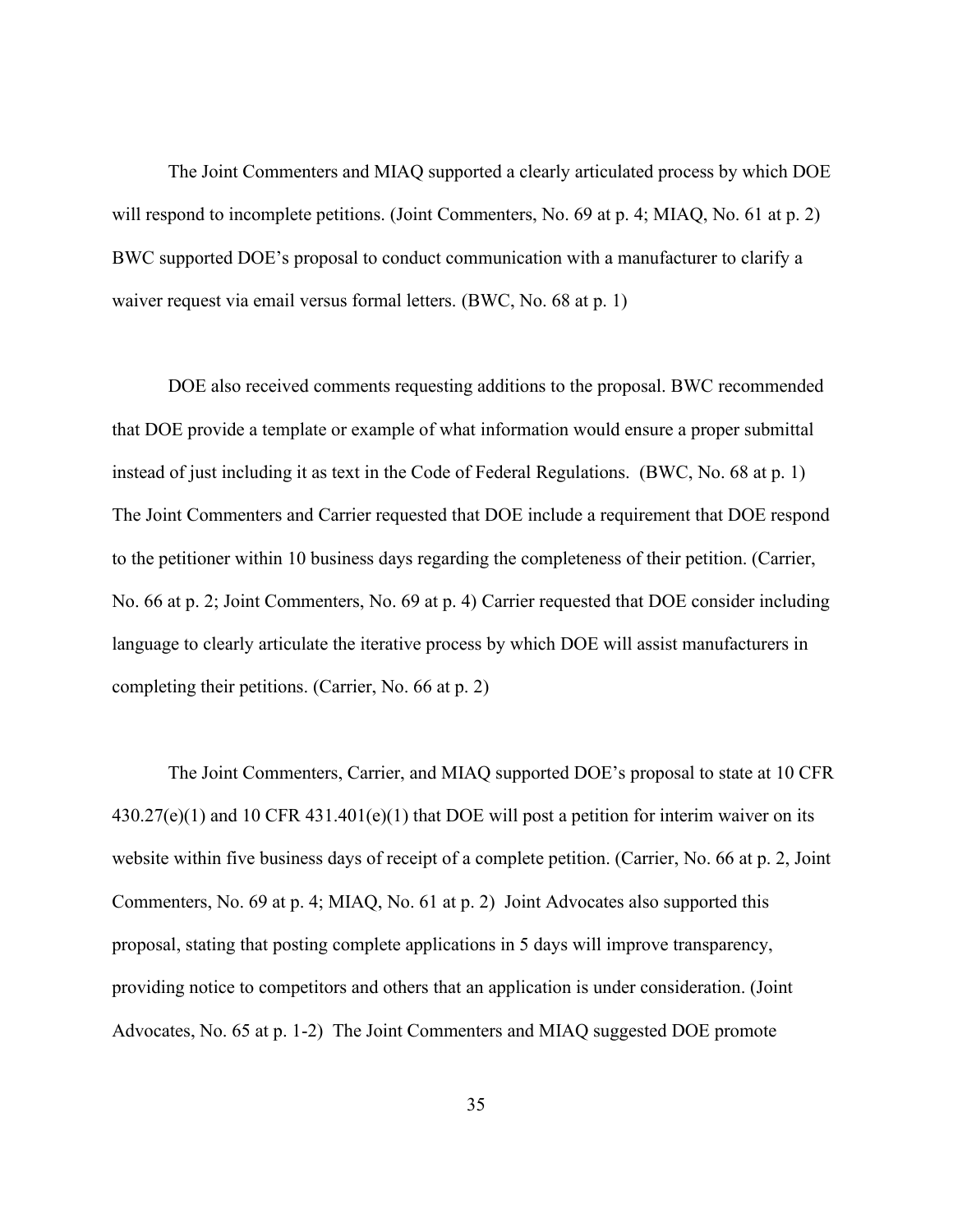transparency by sending an email to the appropriate mailing lists to announce posting of a complete waiver petition. (Joint Commenter, No. 69 at p. 4; MIAQ, No. 61 at p.2)

Joint Commenters, Carrier, and MIAQ supported DOE's proposed amendments to 10 CFR 430.27(g) and 10 CFR 431.401(g) to specify the information that must be provided in a request to extend a waiver to additional basic models. (Carrier, No. 66 at p. 2; Joint Commenters, No. 69 at p. 4; MIAQ, No. 61 at p.2) NAFEM stated that there must be a clear and precise mechanism for extending waivers to additional basic models, noting that waivers must allow for manufacturers that are continuing to improve the products subject to the waiver, which then become similar but not identical products that should also be covered by the waiver. (NAFEM, No. 62 at p. 3)

DOE appreciates the suggestion by BWC regarding the usefulness of a template that would clearly outline the information required to ensure a complete waiver or interim waiver petition, which manufacturers could reference when drafting a petition. DOE will consider developing such a template or an example submission that could be made available on the Department's waiver website<sup>11</sup> following the effective date of this final rule.

Regarding the suggestion to require that DOE respond to the petitioner within 10 business days regarding completeness of petition—as a regular course of action, DOE typically notifies a manufacturer regarding the completeness of a petition within 5 business days of

<sup>11</sup> DOE's waiver website is available at *[www.energy.gov/eere/buildings/current-test-procedure-waivers](http://www.energy.gov/eere/buildings/current-test-procedure-waivers)*.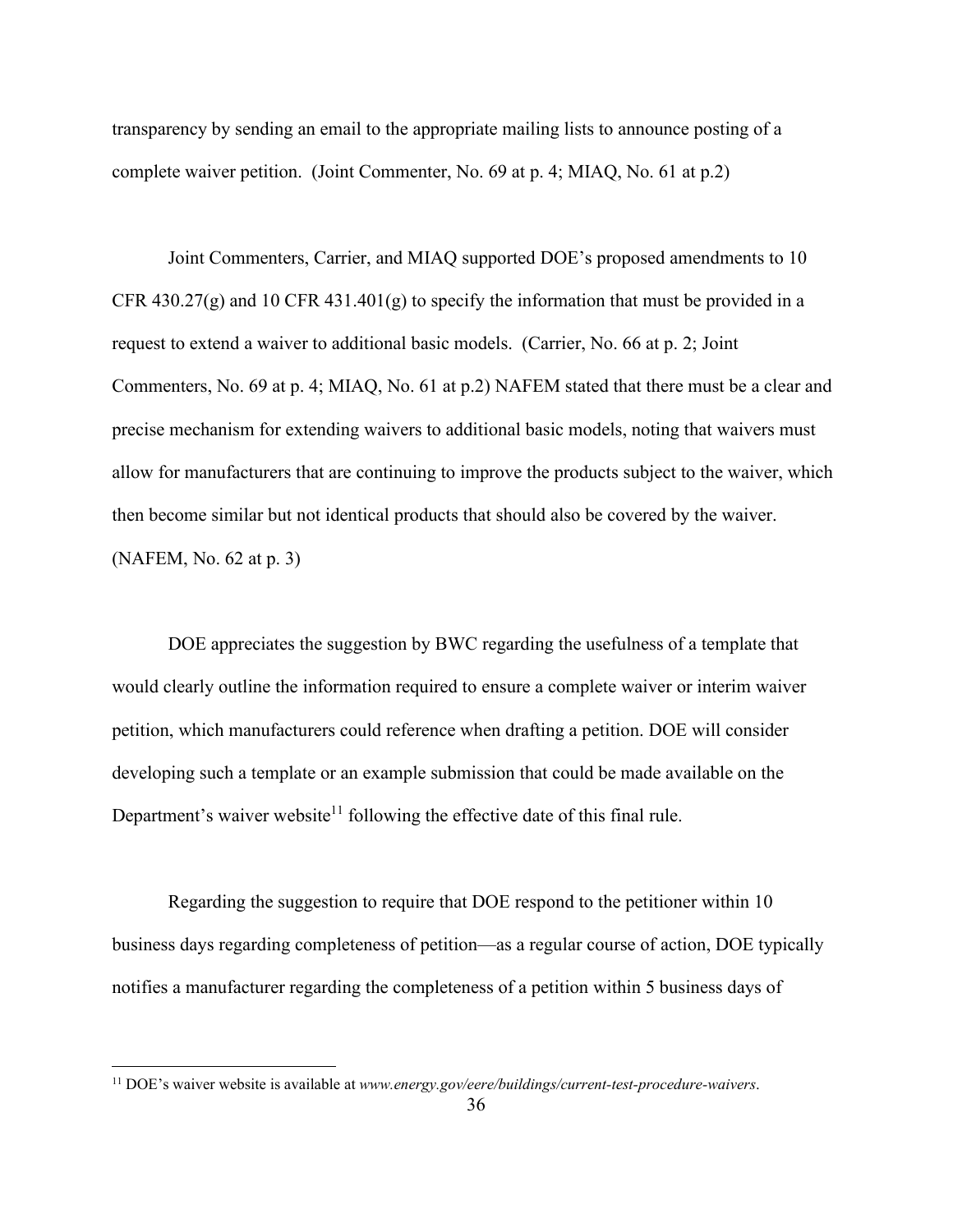submission (as part of its obligation to satisfy the current requirements at 10 CFR 430.27(e)(1)(i) and  $431.401(e)(1)(i)$  to post a petition for an interim waiver on its website within 5 business days of receipt). DOE believes that its current practice in this regard is working well and that an additional regulatory requirement regarding notification of completeness is not needed at this time.

Regarding the suggestion for DOE to clearly articulate in the waiver regulations the iterative process by which DOE will assist manufacturers in completing their petitions—in DOE's experience, in cases where DOE has determined that a submitted petition is incomplete, DOE notifies the manufacturer within 5 business days and explains how the petition is incomplete. The manufacturer then makes the required corrections and resubmits the petition. DOE reviews the revised petition and communicates any deficiencies to the manufacturer via email, as necessary, or proceeds with processing the petition if the revised petition meets the content requirements of 10 CFR 430.27(b) or 10 CFR 431.401(b). DOE believes that specifying the content requirements of a complete petition for interim waiver and the method by which DOE will communicate with manufacturers is sufficiently detailed and that an additional regulatory requirement regarding the process by which DOE assists manufacturers in submitting a complete petition is not needed at this time.

Regarding the suggestion by multiple commenters that DOE send an email to the appropriate mailing lists to announce posting of a complete waiver petition—DOE appreciates the suggestion and will consider incorporating this approach into its general practices moving forward. DOE notes that it already uses this communication approach for most regulatory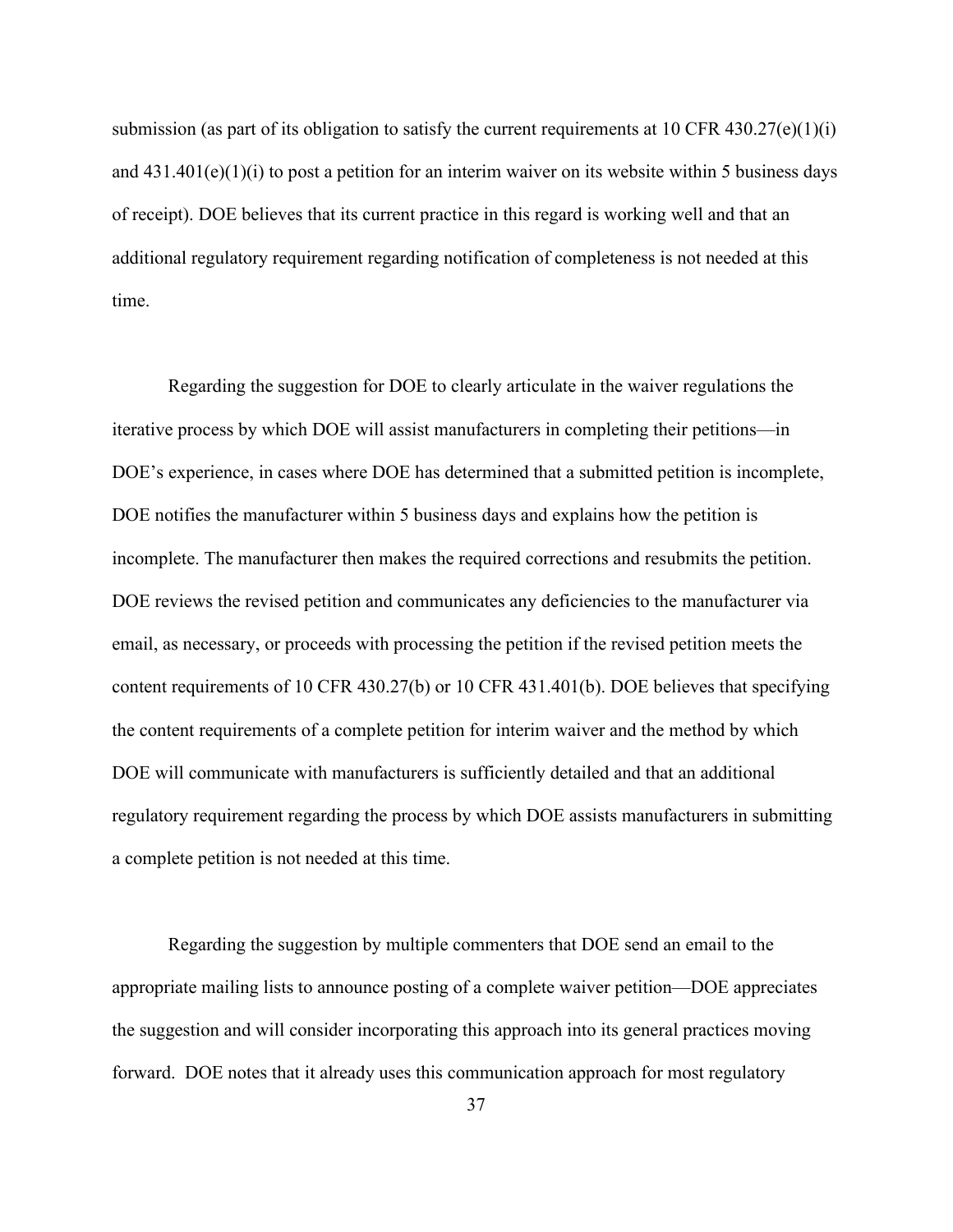actions such as issuance of a test procedure rulemaking notice. DOE further notes that 10 CFR  $430.27(c)(1)$  and 10 CFR  $431.401(c)(1)$  require each petitioner for interim waiver, upon publication of a grant of an interim waiver in the *Federal Register*, notify in writing all known manufacturers of domestically marketed basic models of the same product or equipment class (as specified in 10 CFR 430.32 or the relevant subpart of 10 CFR part 431) and of other product or equipment classes known to the petitioner to use the technology or have the characteristic at issue in the waiver<sup>12</sup>. The notification must include a statement that DOE has published the interim waiver and petition for waiver in the *Federal Register* and the date the petition for waiver was published. The notification must also include a statement that DOE will receive and consider timely written comments on the petition for waiver.

In this final rule, DOE finalizes the amendments as proposed in the August 2021 NOPR to specify the contents of a complete petition for interim waiver, to formalize the process by which DOE will respond to incomplete petitions, and to specify the information that must be provided in a request to extend a waiver to additional basic models.

#### *D. Duration of Applicability of Interim Waivers and Waivers*

<sup>&</sup>lt;sup>12</sup> Similarly, 10 CFR 430.27(c)(2) and 10 CFR 431.401(c)(2) require that if a petitioner does not request an interim waiver and notification has not been provided pursuant to paragraph  $(c)(1)$ , each petitioner, after filing a petition for waiver with DOE, and after the petition for waiver has been published in the *Federal Register*, must, within five working days of such publication, notify in writing all known manufacturers of domestically marketed units of the same product or equipment class (as listed in 10 CFR 430.32 or the relevant subpart of 10 CFR part 431) and of other product or equipment classes known to the petitioner to use the technology or have the characteristic at issue in the waiver. The notification must include a statement that DOE has published the petition in the *Federal Register* and the date the petition for waiver was published.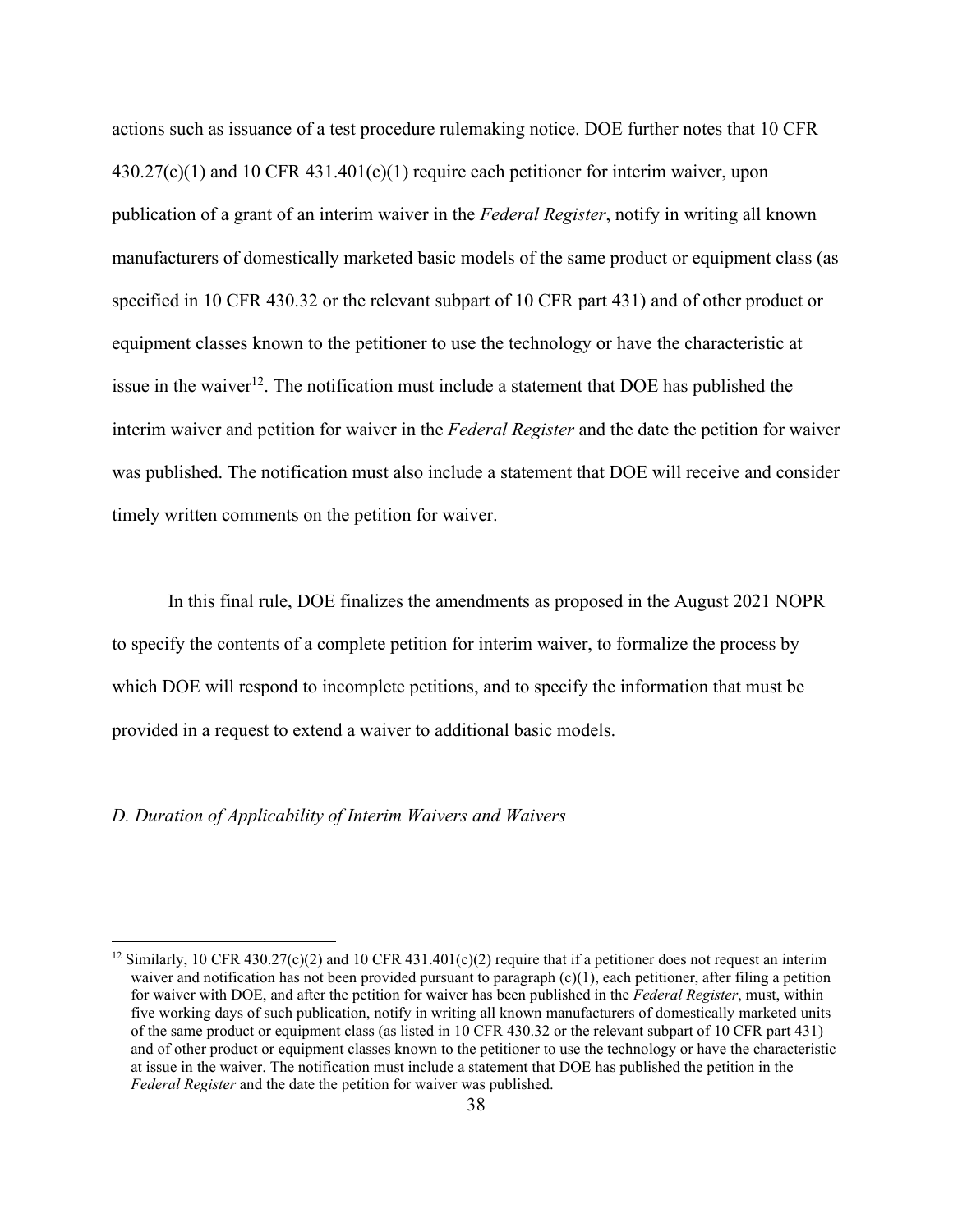DOE proposed amendments to 10 CFR 430.27(h) and 10 CFR 431.401(h), which specify the duration of applicability of interim waivers and waivers. The current regulations provide that upon publication in the *Federal Register* of a new or amended test procedure that addresses the issue(s) presented in a waiver, an interim waiver will cease to be in effect. 10 CFR  $430.27(h)(1)(ii)$  and 10 CFR  $431.401(h)(1)(ii)$ . Under this provision, a manufacturer can no longer rely on an interim waiver upon the *publication date* of a new or amended test procedure. In contrast, final waivers automatically terminate on the date on which use of such test procedure is required to demonstrate compliance (*i.e.*, a certain amount of time after the date of publication in the *Federal Register*). To ensure equitable treatment of final waivers and interim waivers that are in place at the time a test procedure final rule publishes, DOE proposed to specify that final waivers and interim waivers both automatically terminate on the compliance date of the amended test procedure that addresses the issues presented in a waiver or interim waiver.

DOE requested comments on its proposal to specify that interim waivers in place at the time a test procedure final rule is published will automatically terminate on the compliance date of the amended test procedure.

Joint Commenters, Carrier, and MIAQ supported DOE's proposal to specify that final waivers and interim waivers both automatically terminate on the compliance date of the amended test procedure, stating that this would ensure equitable treatment of manufacturers complying under both final waivers and interim waivers. (Carrier, No. 66 at p. 3; MIAQ, No. 61 at p. 3; Joint Commenters, No. 69 at p. 4) BWC supported waivers and interim waivers terminating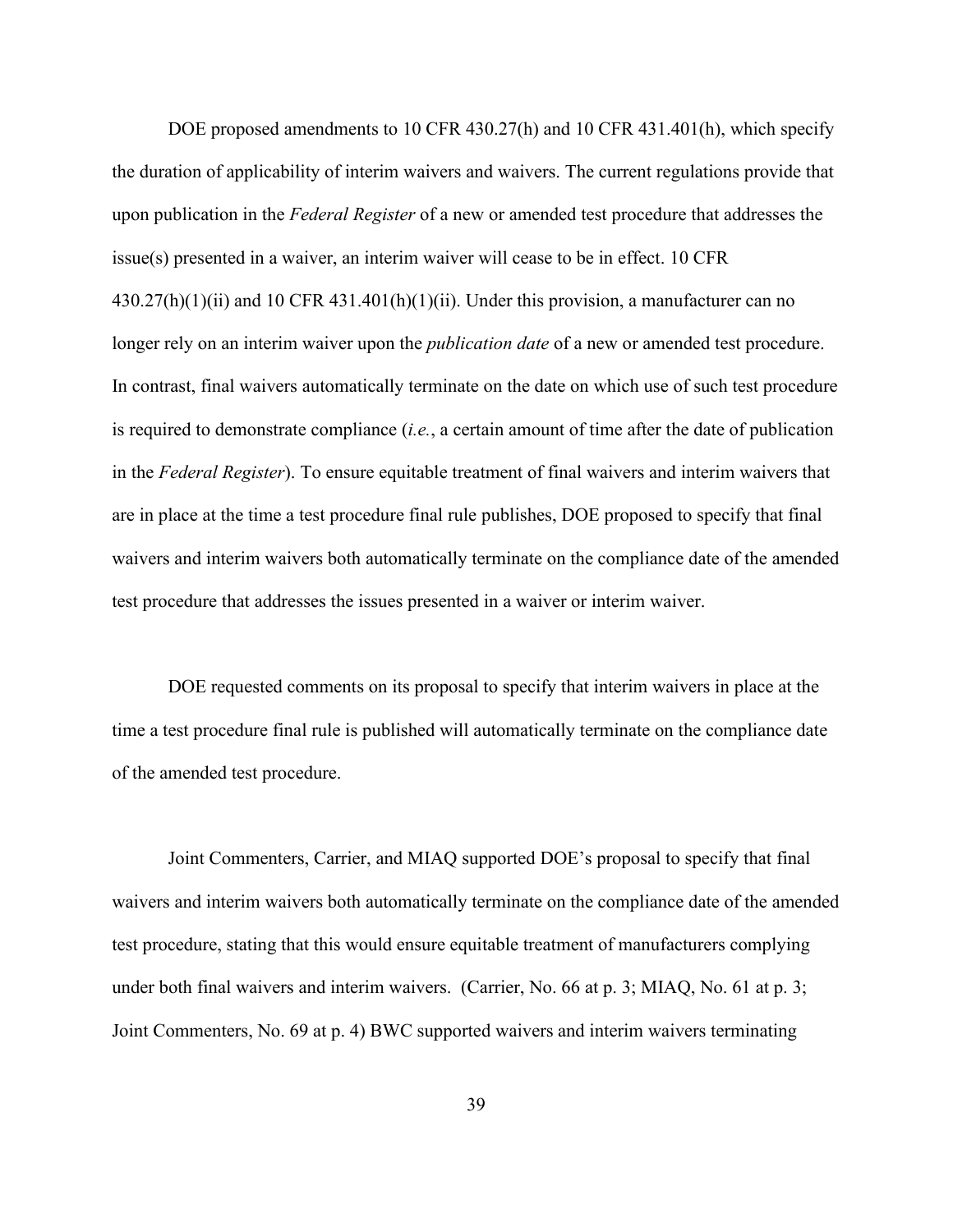when the new or revised test procedure becomes effective, rather than when it is published. (BWC, No. 68 at p. 2)

NAFEM stated that a blanket rule on terminating interim waivers is improper and that only waivers that were clearly addressed by the new test procedure can be terminated, but that others not addressed should be allowed to stand, as appropriate. (NAFEM, No. 62 at p. 4)

Lennox noted that the proposed regulatory text for the commercial provisions at 10 CFR  $431.401(h)(2)$  is missing the word "terminate." (Lennox, No. 60 at p. 8)

The proposed provisions specified that when DOE amends the test procedure *to address the issues presented in a waiver* [emphasis added], the waiver or interim waiver would automatically terminate on the compliance date of the amended test procedure. Were DOE to publish an amended test procedure that did not address the issues presented in a particular waiver or interim waiver (*e.g*., an amended test procedure was necessary to make limited and specific corrections, or the timing of a test procedure final rule did not afford full consideration of a granted waiver or interim waiver), such waiver or interim waiver would continue to apply until such time as DOE amends the test procedure to address the issues presented in such waiver or interim waiver.

This final rule finalizes the amendments as proposed in the August 2021 NOPR to specify that when DOE amends a test procedure to address the issues presented in a waiver, the waiver or interim waiver will automatically terminate on the compliance date of the amended test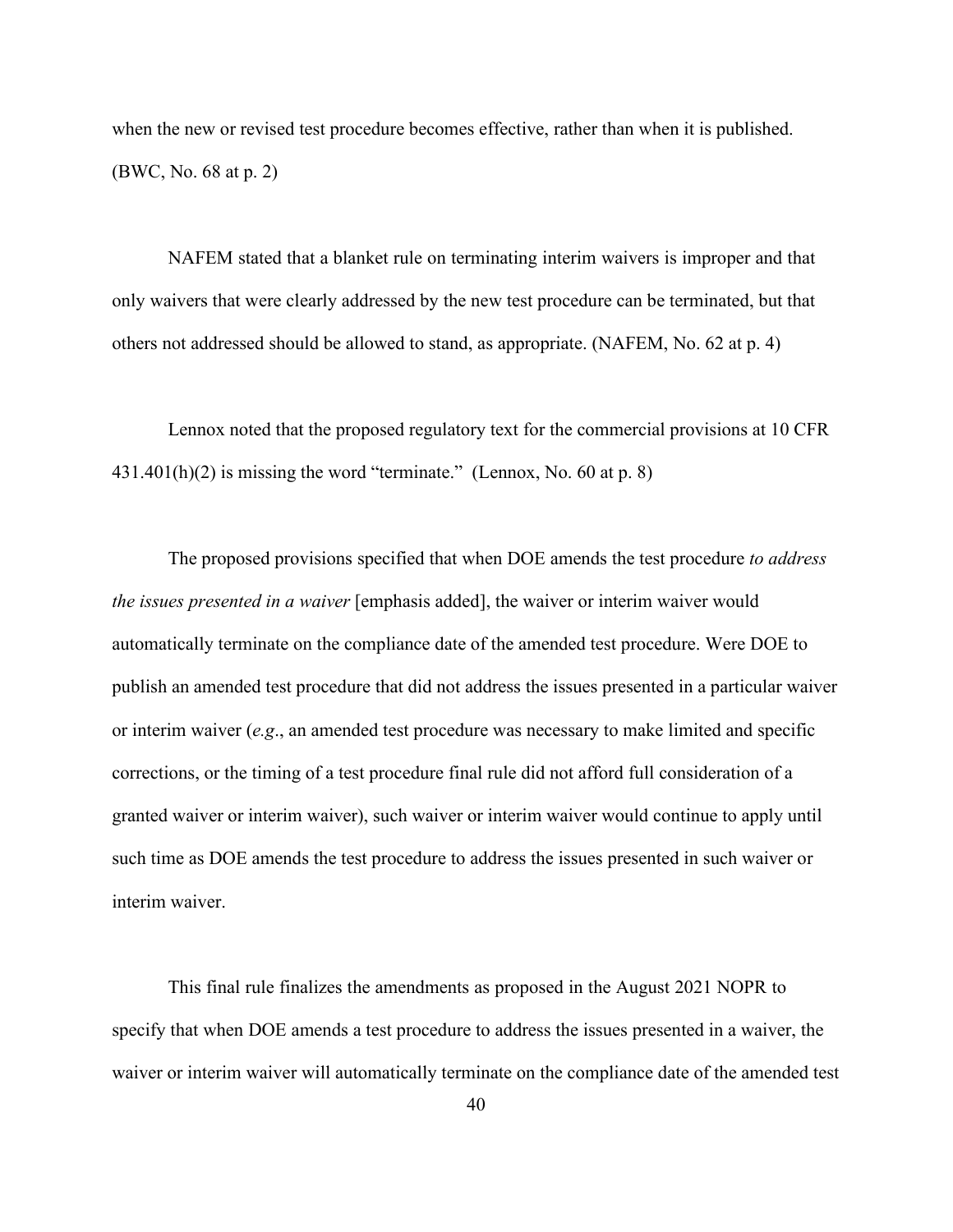procedure. This final rule also adds the word "terminate" at 10 CFR 431.401(h)(2), which was missing in the proposed regulatory text of the August 2021 NOPR. In addition, DOE is also adopting language at 10 CFR 430.27(h)(4) and 10 CFR 431.401(h)(4) to specify when an existing waiver terminates following the issuance of a modified waiver.

## *E. Transition Period for Compliance with Decision and Order or Amended Test Procedure*

DOE proposed amendments to 10 CFR 430.27(i) and 10 CFR 431.401(i) (*Compliance Certification*) to clearly state the transition period for compliance with a decision and order or test procedure final rule. These amendments are necessary to make clear the transition periods for scenarios not previously addressed by these provisions. As proposed, these provisions would apply to required certifications and any representations. DOE proposed to specify at 10 CFR  $430.27(i)(1)^{13}$  and 10 CFR  $431.401(i)(1)$  that manufacturers have 180 days (or up to 360 days, as applicable for commercial equipment and as specified by DOE in the final decision and order) to comply with a decision and order or test procedure methodology, unless otherwise specified by DOE in the decision and order. DOE also proposed to specify at 10 CFR 430.27(i)(1) and 10 CFR  $431.401(i)(1)$  that once a manufacturer uses the decision and order test procedure methodology in a certification report or any representation, all subsequent certification reports and any representations would be required to be made using the decision and order test procedure methodology while the waiver is valid.<sup>14</sup>

 $13$  In the August 2021 NOPR, these proposed amendments were inadvertently included in the proposed regulatory text at 10 CFR 430.27(i) rather than at 10 CFR 430.27(i)(1) as indicated by the preamble discussion.

<sup>&</sup>lt;sup>14</sup> This aspect of the proposal was included in the proposed regulatory amendments at 10 CFR 431.401(i)(1) but was inadvertently omitted from the proposed amendments to 10 CFR 430.27(i)(1).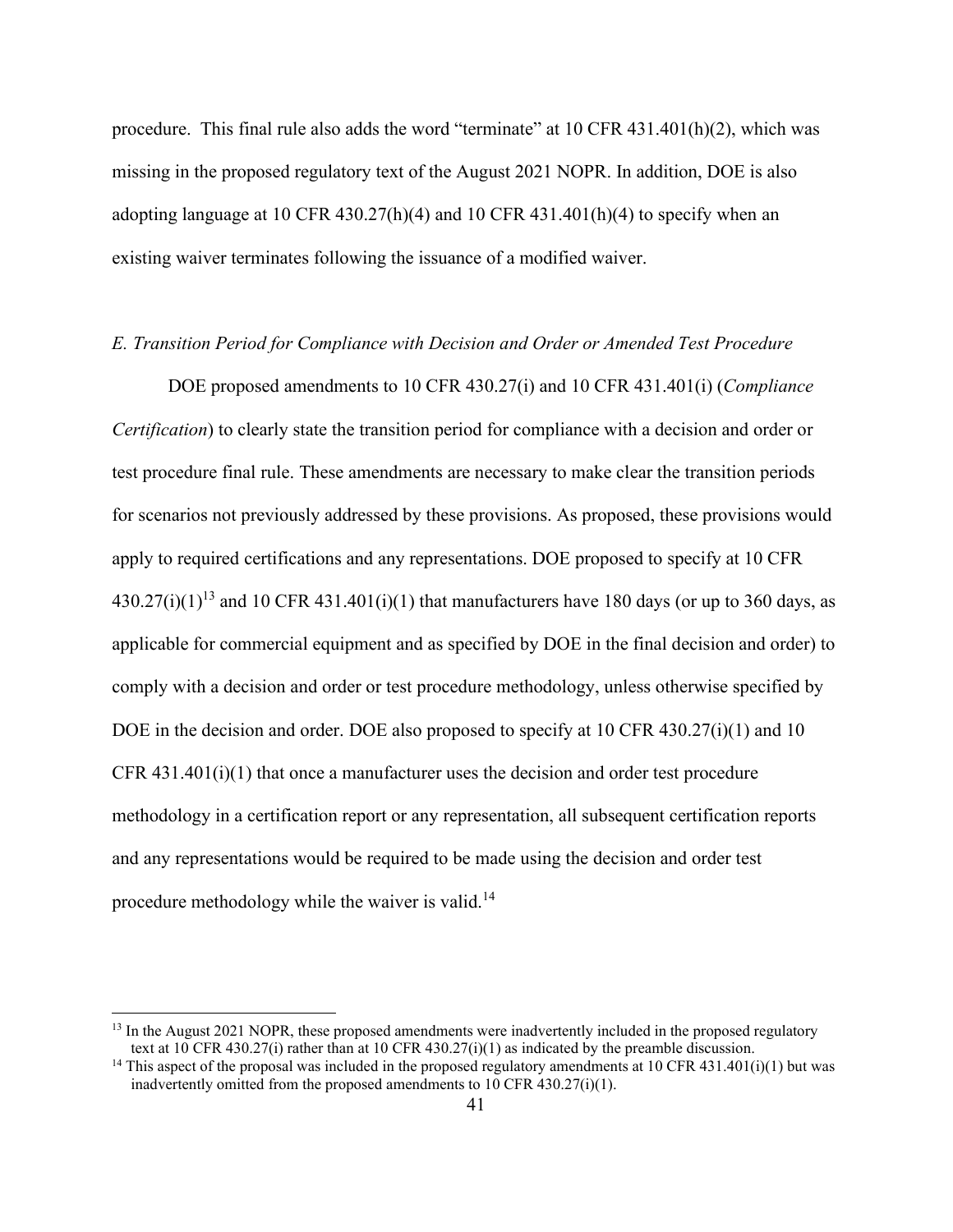In addition, DOE proposed similar amendments to clarify when certification reports and any representations are required to be based on a new or amended test procedure. Specifically, DOE proposed that 10 CFR 430.27(i)(2)<sup>15</sup> and 10 CFR 431.401(i)(2) would provide that when DOE publishes a new or amended test procedure, certification reports and any representations may be based on the testing methodology of an applicable final waiver or interim waiver, or the new or amended test procedure until the compliance date of such test procedure. Thereafter, certification reports and any representations must be based on the test procedure final rule methodology unless specified by DOE in the test procedure final rule. Consistent with this provision, as necessary, DOE would be able to specify in a test procedure final rule that a manufacturer need not recertify basic models where testing under the interim waiver or final waiver test procedure methodology, as compared to the amended test procedure methodology, does not result in a change in measured energy use. DOE also proposed to specify that once a manufacturer uses the test procedure final rule methodology in a certification report or any representation, all subsequent certification reports and any representations must be made using the test procedure final rule methodology.

DOE requested comments on the proposed amendment to 10 CFR 430.27(i) and 10 CFR 431.401(i).

Carrier, MIAQ and the Joint Commenters supported the proposed changes to 10 CFR 430.27(i) and 10 CFR 431.401(i). (Carrier, No. 66 at p. 3, MIAQ, No. 61 at p. 2, Joint

<sup>&</sup>lt;sup>15</sup> The proposed amendments to 10 CFR 430.27(i)(2) were inadvertently omitted from the proposed amendments to the CFR regulatory text in the August 2021 NOPR.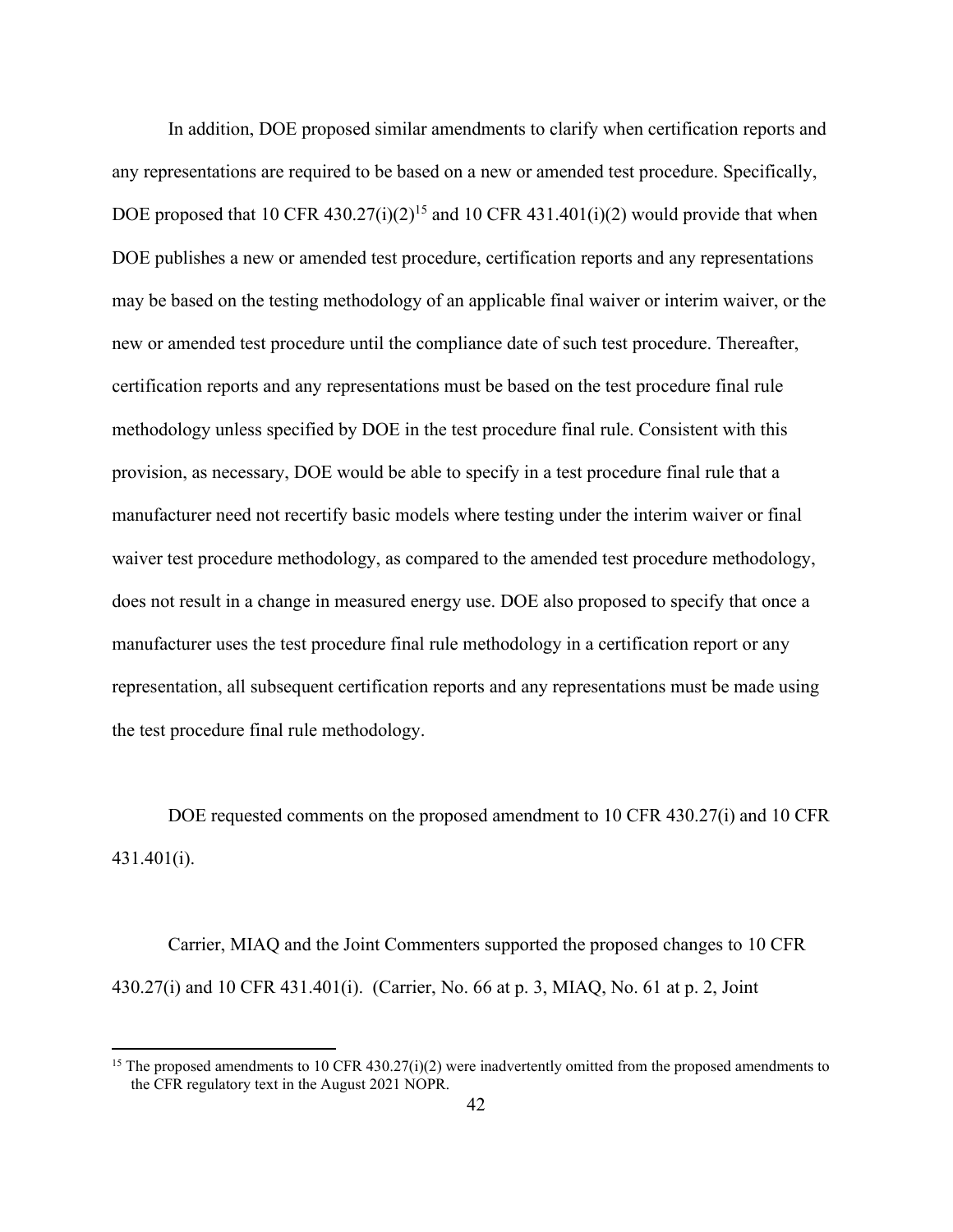Commenters, No. 69 at p. 5) Carrier stated that these amendments would add additional clarity to the transition period scenarios. (Carrier, No. 66 at p. 3) The Joint Commenters stated that the proposed changes would provide a consistent process, promote certainty, eliminate duplicative testing, and reduce unnecessary burden, and added that the 180-day period would provide manufacturers a reasonable timeline to retest and recertify. (Joint Commenters, No. 69 at p. 5)

The Joint Commenters stated that DOE should maintain the existing language in these sections specifying that when basic models have already been certified using the test procedure permitted following DOE grant of an interim test procedure waiver, a manufacturer is not required to re-test and re-rate those basic models under certain circumstances, rather than the simplified language that DOE proposed. (Joint Commenters, No. 69 at p. 5) Lennox noted that DOE appears to have inadvertently left out transition provisions in 10 CFR 430.27(i), with the preamble describing proposals to 10 CFR 430.27(i)(1) and (2), which were not provided in the regulatory text. Lennox supported the proposed language as described in the preamble for these sections. (Lennox, No. 60 at p. 8)

Regarding the suggestion from the Joint Commenters that manufacturers not be required to re-test and re-rate under certain circumstances, were DOE to finalize in a decision and order an alternate test procedure that differs from the alternate test procedure specified in an interim waiver, or finalize an amended test procedure that differs from a granted alternate test procedure, any such change would be the result of a determination by DOE, supported by information and/or data, that the subsequent test procedure more appropriately provides representative results. However, the final rule also retains the flexibility for DOE to specify in the decision and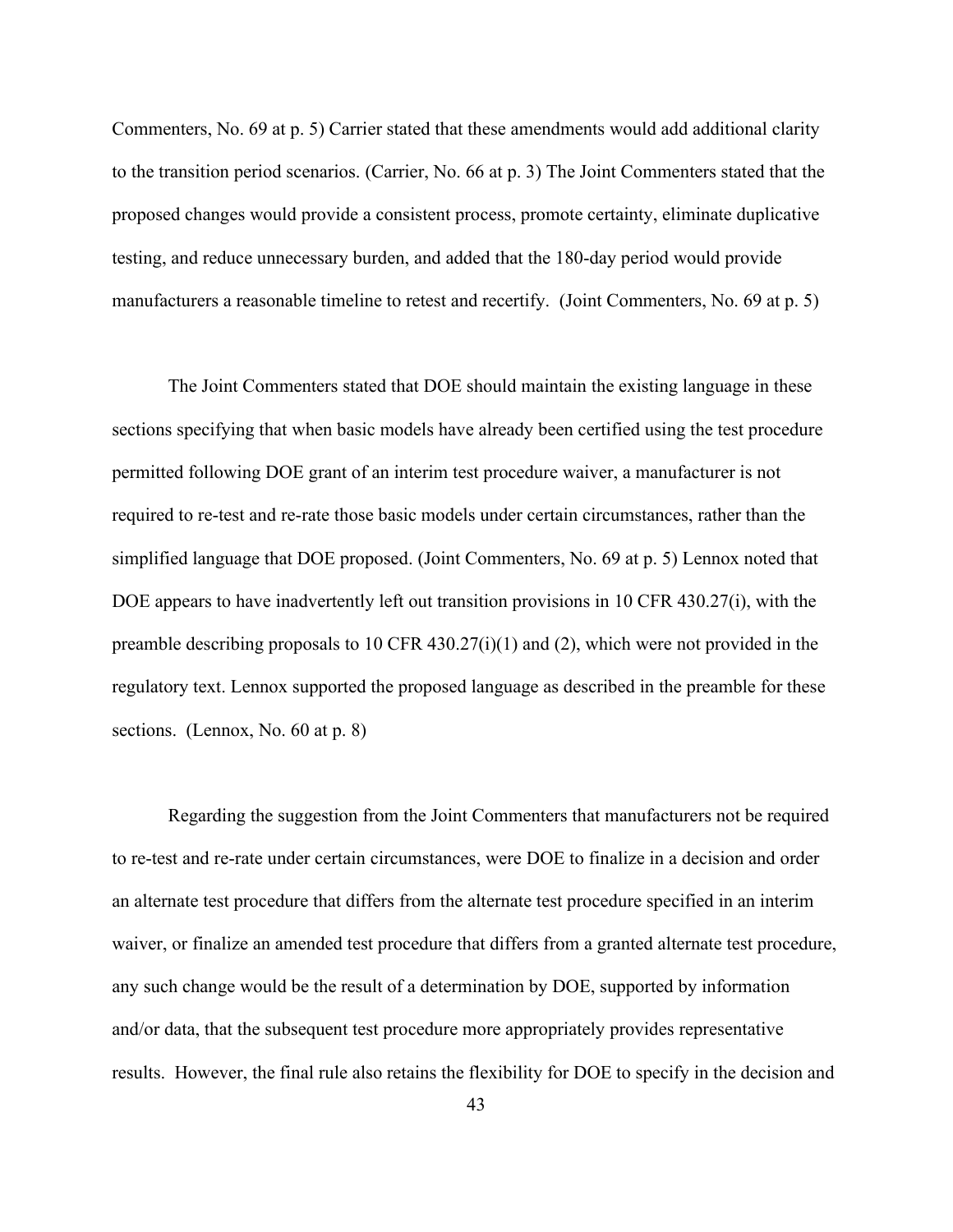order that a manufacturer is not required to re-test and re-rate basic models certified to an interim waiver under certain circumstances. As discussed above and as noted by commenters, the proposed amendments to the regulatory text at 10 CFR 430.27(i) inadvertently omitted language reflecting this intention in the context of consumer products. This final rule corrects this language and reflects the proposed amendments provided at 431.401(i), consistent with the intent of the preamble discussion in the August 2021 NOPR. DOE is also adopting language at 10 CFR 430.27(i)(3) and 10 CFR 431.401(i)(3) to explicitly provide that a manufacturer would have 180-360 days following a modification to a decision and order to comply with any such modification.

# *F. Consistency with Enforcement Requirements*

DOE proposed amendments to 10 CFR 430.27(j) and 10 CFR 431.401(j) (*Petition for waiver required of other manufacturers*) for simplification and consistency with the enforcement requirements at 10 CFR part 429. Under 10 CFR 430.27(j) and 10 CFR 431.401(j) manufacturers of products or equipment employing a technology or characteristic for which a waiver was granted for another basic model must also seek a waiver for basic models of their product or equipment. Under these provisions, manufacturers currently distributing such products in commerce have 60 days to submit a waiver application, and manufacturers of such products that are not currently distributing such products in commerce must petition for and be granted a waiver prior to distribution in commerce. When originally implemented, the intent of these provisions was to ensure that similar products are rated in a comparable manner. 77 FR 74616, 74618. As discussed in the August 2021 NOPR, DOE sought to preserve this intent, but believes this language to be confusing when read in context with 10 CFR part 429. Pursuant to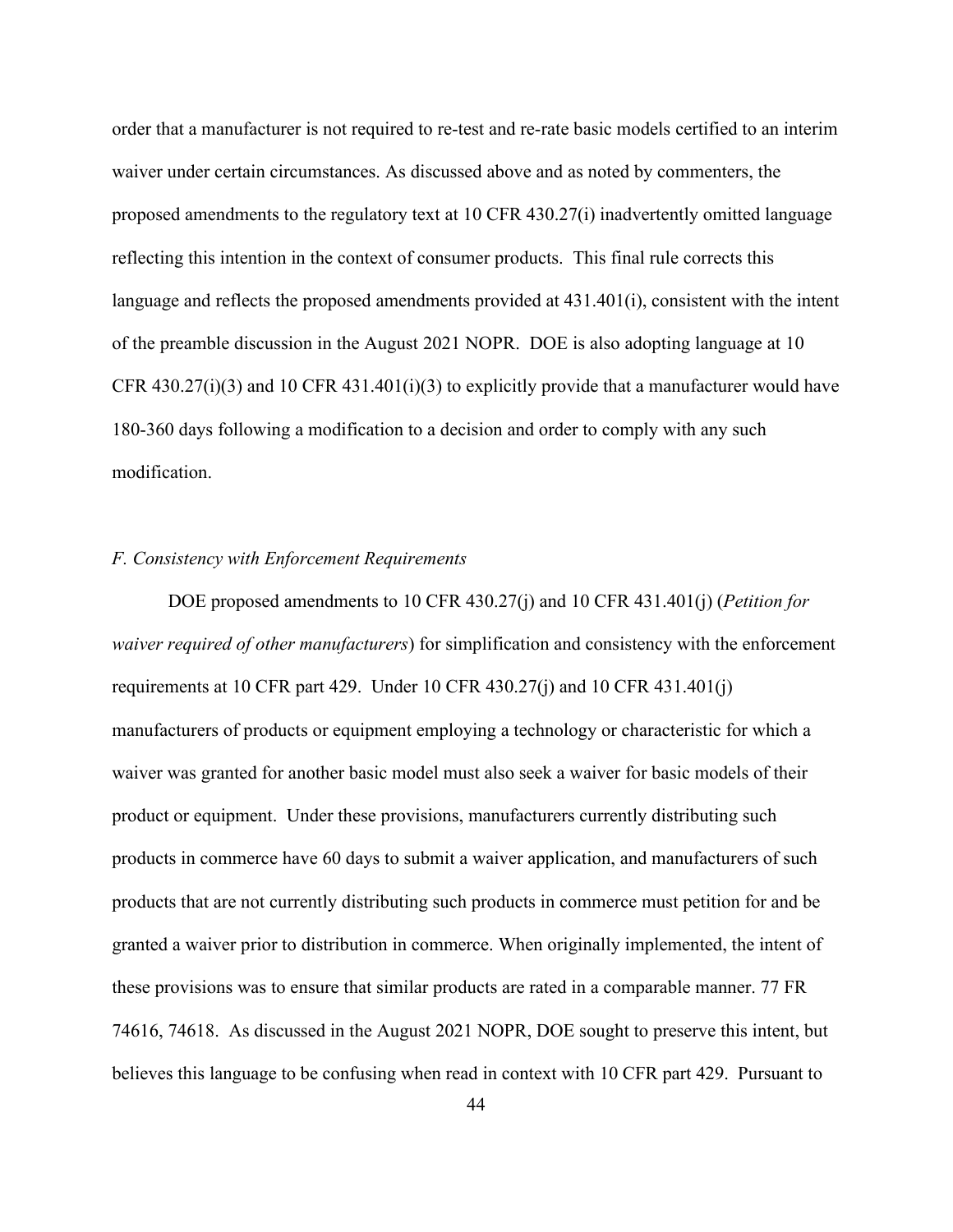10 CFR 429.12, a basic model must be certified prior to distribution in commerce, and that certification must be based on testing conducted in conformance with the applicable test requirements prescribed in 10 CFR parts 429, 430 and 431, or in accordance with the terms of an applicable test procedure waiver. *See* 10 CFR 429.12(c)(2). Manufacturers must comply with 10 CFR part 429 prior to distributing their product in commerce (*i.e.*, no grace period is provided), and 10 CFR part 429 draws no distinction between models currently being distributed and models that will be distributed in the future. To align with 10 CFR part 429, DOE proposed to remove the specification of a 60-day period and to make no distinction between models currently being distributed and models that will be distributed in the future. DOE stated in the August 2021 NOPR that it believes the proposed amendments would continue to achieve the original intent of paragraph (j) while better aligning with 10 CFR part 429.

DOE requested comments on the proposed amendment to 10 CFR 430.27(j) and 10 CFR  $431.401(i)$ .

Carrier and MIAQ supported DOE's proposal to amend 10 CFR 430.27(j) and 10 CFR 431.401(j) for simplification and consistency with the enforcement requirements at 10 CFR part 429. (Carrier, No. 66 at p. 3; MIAQ, No. 61 at p. 3) Carrier supported removing the 60-day period given to any manufacturer currently distributing in commerce products or equipment employing a technology or characteristic for which a waiver was granted for another basic model. (Carrier, No. 66 at p. 3)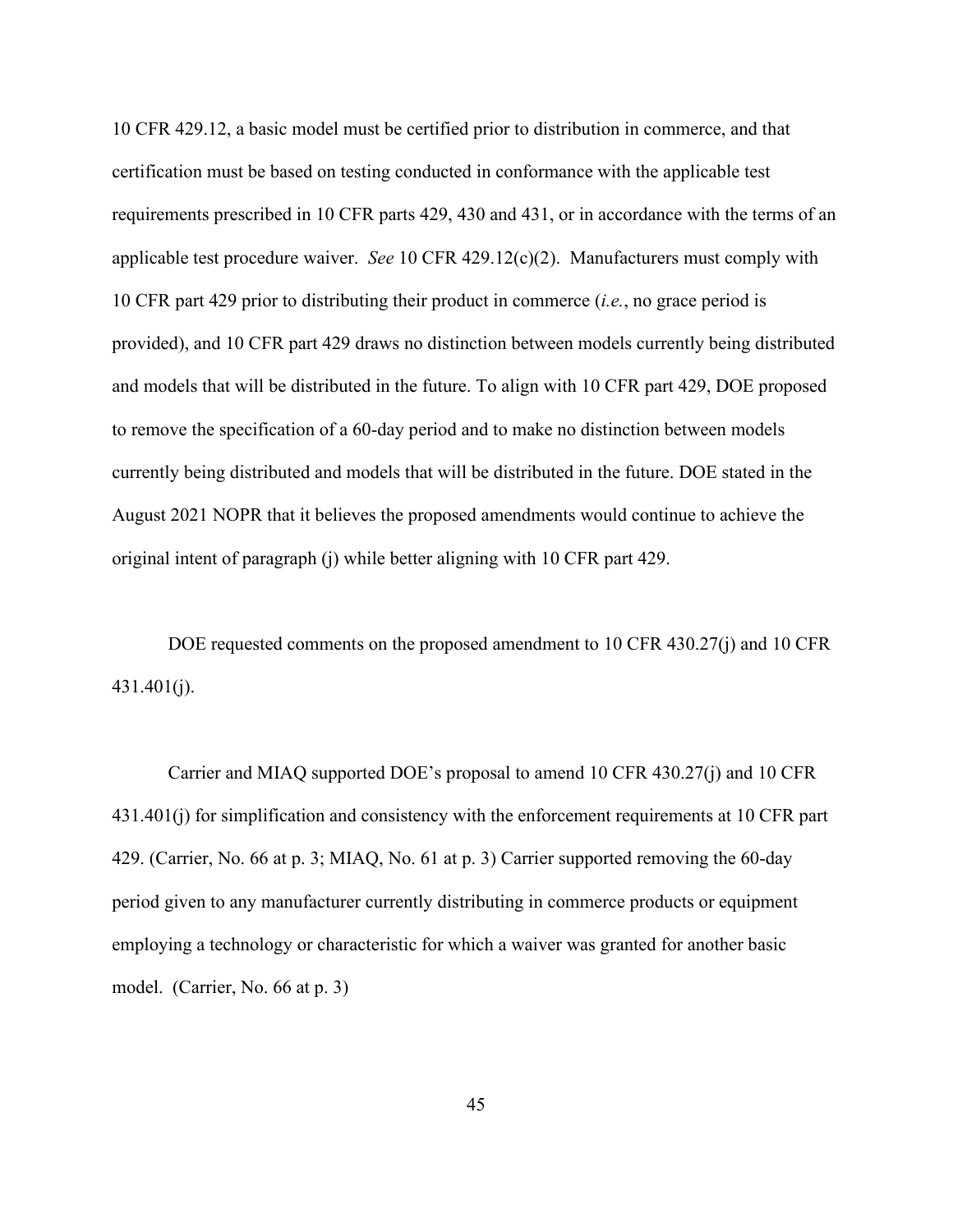NAFEM opposed DOE's proposed elimination of the 60-day period from 10 CFR 430.27(j) and 10 CFR 431.401(j), noting that small businesses trying to enter various market segments may need that small timing buffer to figure out and engage in the test procedure waiver process, and that there is only a small chance that a small business would actually introduce products to market within this short period, creating limited risk of compliance or enforcement issues. (NAFEM, No. 62 at p. 4)

In response to NAFEM's comments regarding small businesses trying to enter market segments, DOE notes that the 60-day time period currently applies only to manufacturers already distributing in commerce in the United States a product employing a technology or characteristic that results in the same need for a waiver. The amendments that DOE is promulgating with this final rule (for example, more clearly specifying the requirements for submitting a valid waiver or interim waiver petition) would provide greater clarity and support for any small business seeking a test procedure waiver. In this final rule, DOE amends 10 CFR 430.27(j) and 10 CFR 431.401(j) consistent with the proposal from the August 2021 NOPR.

## *G. Reasons for Rescinding or Modifying Waiver or Interim Waiver*

Finally, DOE proposed an amendment to 10 CFR 430.27(k)(1) and 10 CFR  $431.401(k)(1)$ . Currently those provisions provide that DOE may rescind or modify a waiver or interim waiver at any time upon DOE's determination that the factual basis underlying the petition for waiver or interim waiver is incorrect or upon a determination that the results from the alternate test procedure are unrepresentative of the basic model(s)' true energy consumption characteristics. As described in the August 2021 NOPR, DOE envisions that there could be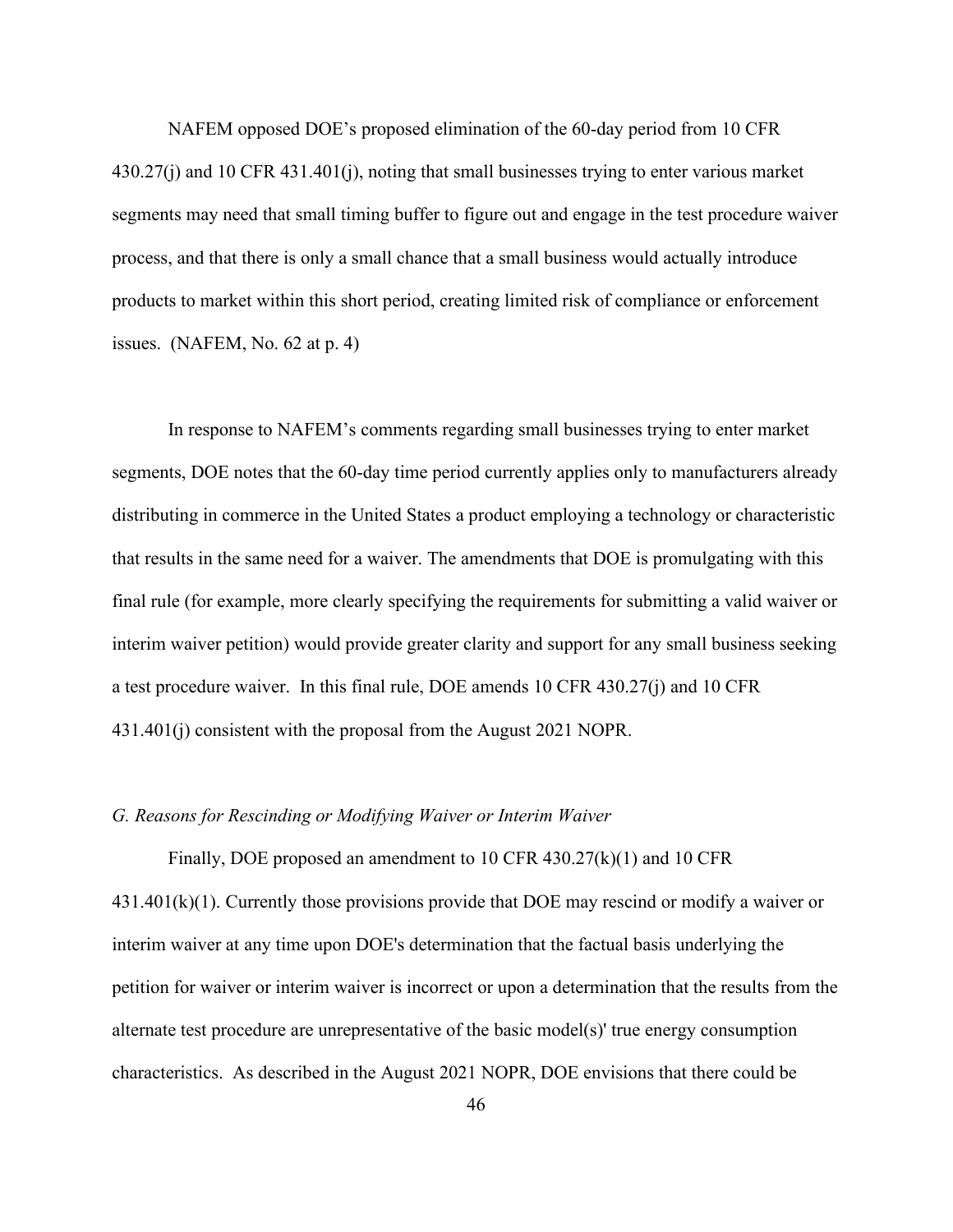other circumstances, such as new methodology, that might necessitate modification of a waiver. As such, DOE proposed to add to this provision that DOE may rescind or modify a waiver for other appropriate reasons.

DOE requested comments on the proposed amendment to 10 CFR 430.27(k)(1) and 10 CFR  $431.401(k)(1)$ .

The Joint Advocates expressed support for clarifying DOE's authority to rescind or modify a waiver for appropriate reasons such as the availability of a new testing methodology. (Joint Advocates, No. 65 at p. 2)

Joint Commenters, Carrier, Lennox, and NAFEM opposed DOE's proposal to allow DOE to rescind or modify a waiver for "other appropriate reasons". (Joint Commenters, No. 69 at p. 6; Carrier, No. 66 at p. 4; Lennox, No. 60 at p. 7; NAFEM, No. 62 at p.3) Carrier stated that this would create unnecessary ambiguity and urged DOE not to modify the current provisions at 10 CFR  $430.27(k)(1)$  and  $10$  CFR  $431.401(k)(1)$ . (Carrier, No. 66 at p. 4) Joint Commenters and Carrier stated that if DOE wants to modify the alternate test procedure granted in a waiver, it should do so through amendments to the test procedure and not through revisions to alreadygranted waivers. (Joint Commenters, No. 69 at p. 6; Carrier, No. 66 at p. 4) Lennox stated that it is unclear what DOE means by "new methodology," and that if a defined category of circumstances exist where DOE may need to rescind an interim waiver, the regulations should state those circumstances specifically. Lennox asserted that the "other appropriate reason" language is insufficiently supported in the August 2021 NOPR. (Lennox, No. 60 at p. 7)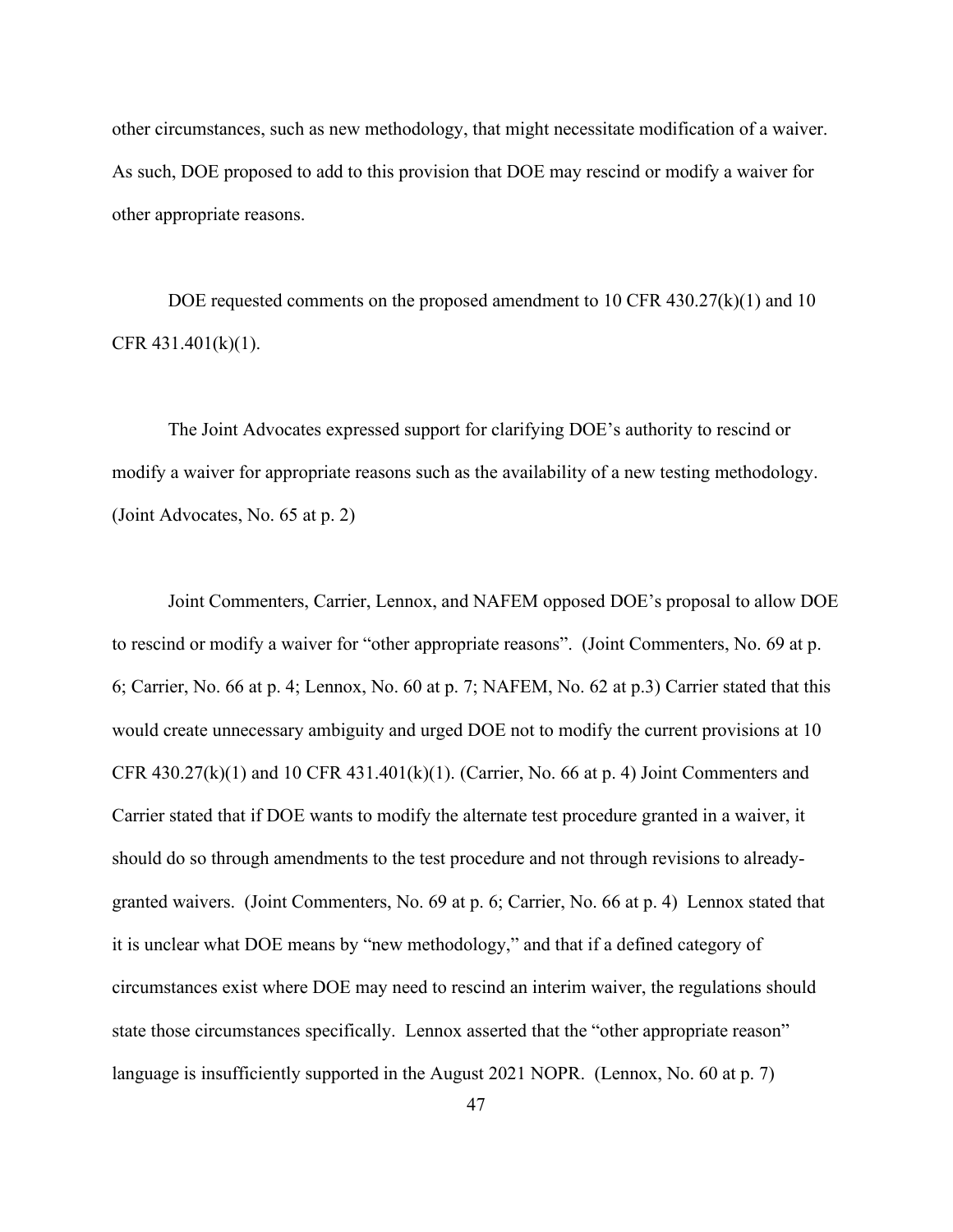NAFEM noted that this proposal would return the waiver process to the completely discretionary realm that, according to NAFEM, caused industry and DOE to revisit this process over the past several years of rulemakings. (NAFEM, No. 62 at p. 3)

Joint Commenters, MIAQ, and Lennox recommended that if DOE makes a determination to rescind a waiver based on false or inaccurate information, then the 180-day transition timeline should be discretionary. (Joint Commenters, No. 69 at p. 5; MIAQ, No. 61 at p.3; Lennox, No. 60 at p. 7)

DOE notes that the current provisions at 10 CFR 430.27 $(k)(1)$  and 10 CFR 431.401 $(k)(1)$ already provide DOE with authority to modify the alternate test procedure granted in a waiver under certain circumstances. In describing in the August 2021 NOPR a "new methodology" as one example of a circumstance that might necessitate modification of a waiver, DOE was referring to the possibility of a new or improved alternate test procedure (*i.e*., methodology) that would provide results that are more representative than the alternate test procedure specified in a previously granted waiver. Another appropriate reason that might necessitate modification of a waiver is DOE being made aware of additional data that would suggest a more representative alternate test procedure than the alternate test procedure specified in a previously granted waiver (*e.g.*, data used as the basis for specifying a particular test condition or weighting factor). In such cases, DOE may determine that it is necessary to modify a previous waiver or interim waiver sooner than would be possible through the test procedure rulemaking process (*e.g.*, products such as consumer electronics with rapidly-changing markets; products such as room air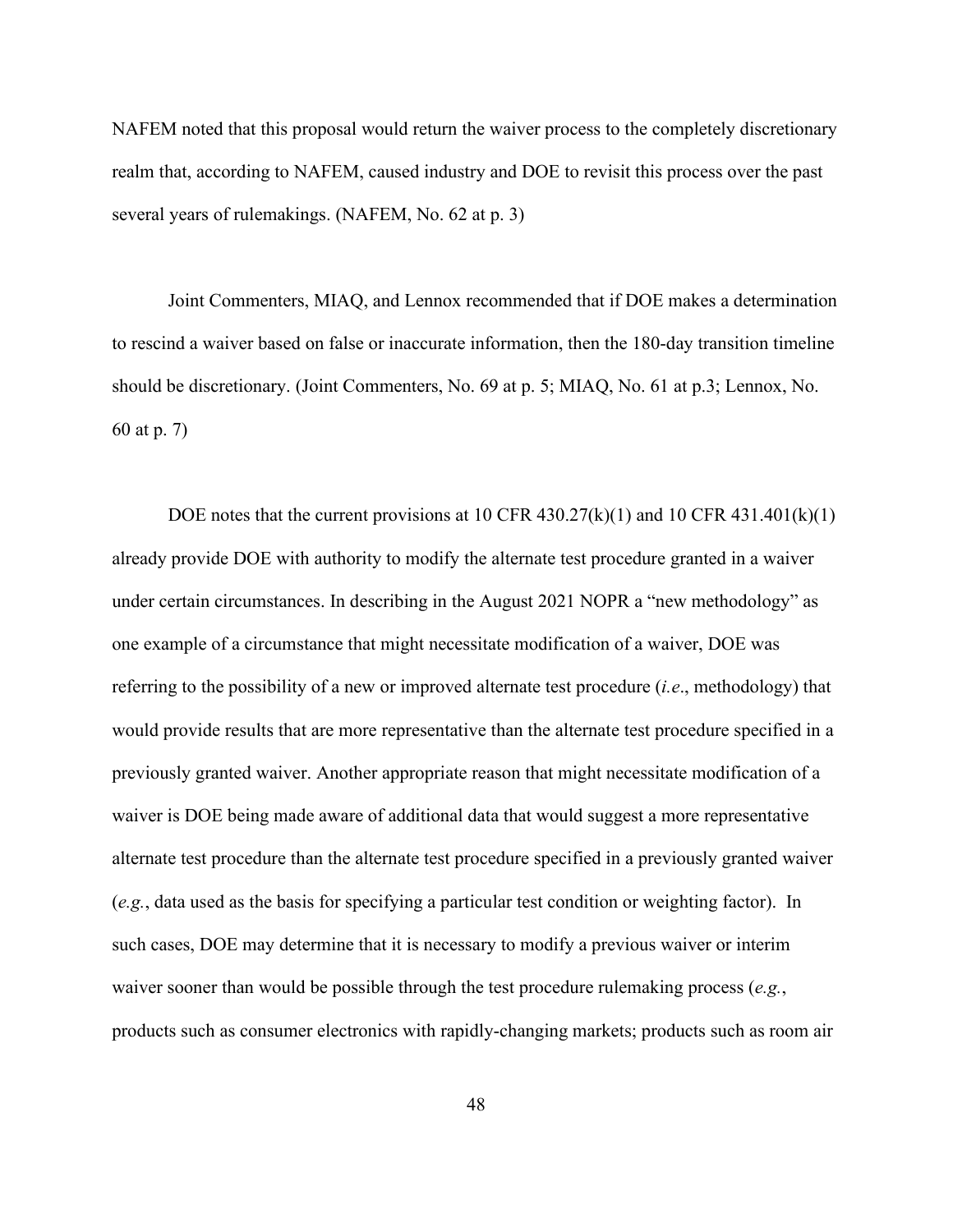conditioners with highly seasonal markets, in which new products are typically brought to market annually during a relative short period of time).

DOE notes that the current regulations at 10 CFR 430.27(k)(3) and 10 CFR  $431.401(k)(3)$  require that any waiver recission or modification be subject to public comment, which provides interested parties an opportunity to comment on DOE's proposed recission or modification before DOE publishes a final decision. DOE did not propose any amendments to those sections of the CFR and any proposal by DOE to rescind or modify a waiver, for any reason, will be subject to those provisions.

In reference to comments regarding the transition timeline, if DOE were to make a determination to rescind a waiver based on false or inaccurate information, the provisions at 10 CFR 430.27 $(k)(5)$  and 10 CFR 431.401 $(k)(5)$  specify that after the effective date of a rescission, any basic model(s) previously subject to a waiver must be tested and certified using the applicable DOE test procedure in 10 CFR part 430 or part 431, as applicable. The manufacturer would thus be required to certify compliance using the applicable DOE test procedure no later than the effective date of the rescission. To further clarify the compliance requirements when a waiver is modified, DOE is adding provisions at 10 CFR 430.27(i)(3) and 10 CFR 431.401(i)(3) to specify the applicable grace periods. Similarly, 10 CFR 430.27(h)(4) and 10 CFR 431.401(h)(4) specify when an existing waiver terminates following the issuance of a modified waiver.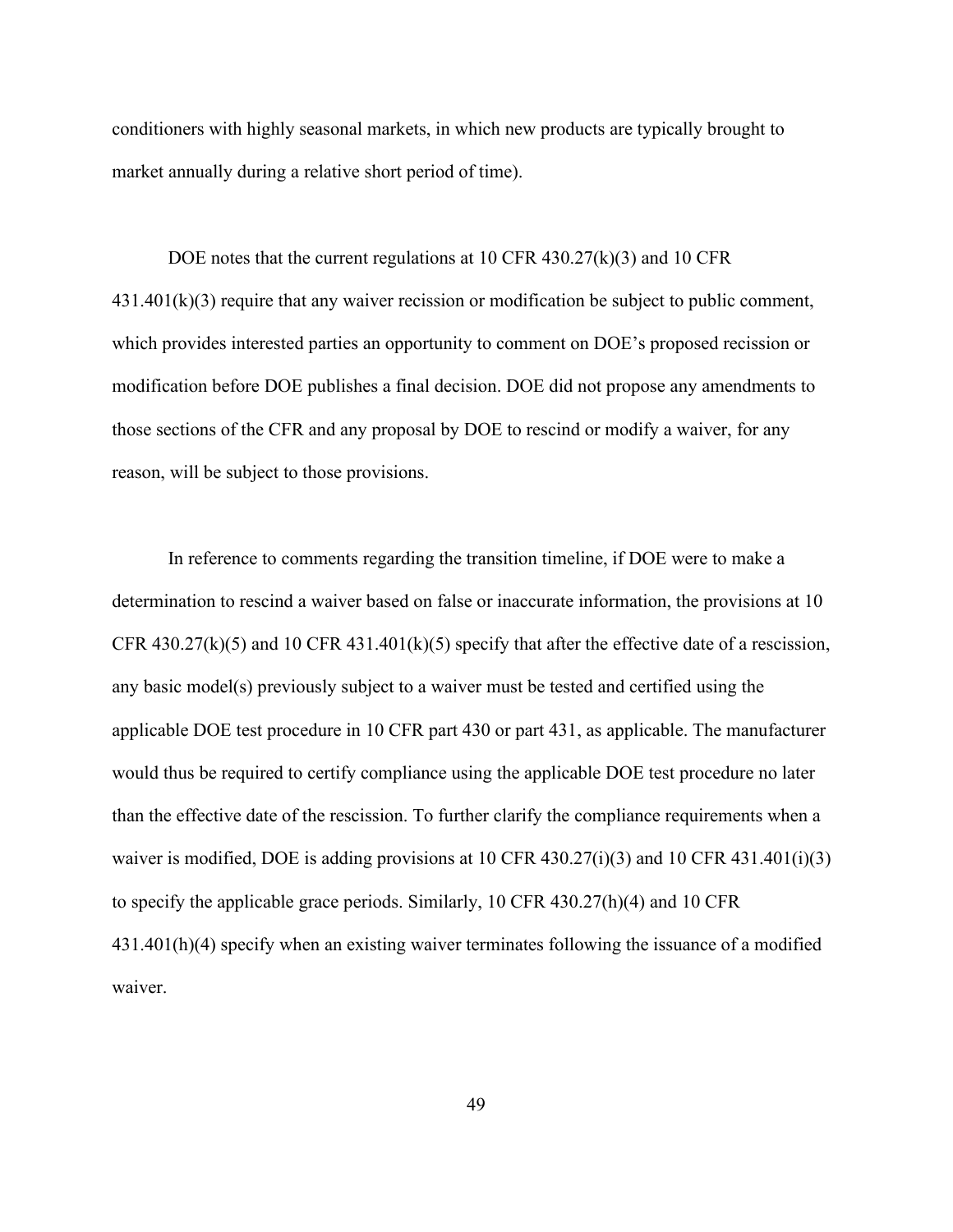This final rule amends 10 CFR  $430.27(k)(1)$  and 10 CFR  $431.401(k)(1)$  consistent with the proposal in the September 2021 NOPR.

#### **IV. Procedural Issues and Regulatory Review**

# *A. Review Under Executive Order 12866*

The Office of Information and Regulatory Affairs ("OIRA") in the Office of Management and Budget ("OMB") waived Executive Order ("E.O.") 12866, "Regulatory Planning and Review" review of this rule.

## *B. Review Under the Regulatory Flexibility Act*

The Regulatory Flexibility Act (5 U.S.C. 601 *et seq*.) requires preparation of a final regulatory flexibility analysis ("FRFA") for any final rule where the agency was first required by law to publish a proposed rule for public comment, unless the agency certifies that the rule will not have a significant economic impact on a substantial number of small entities. As required by E.O. 13272, "Proper Consideration of Small Entities in Agency Rulemaking," 67 FR 53461 (Aug. 16, 2002), DOE published procedures and policies on February 19, 2003, to ensure that the potential impacts of its rules on small entities are properly considered during the rulemaking process. 68 FR 7990. DOE has made its procedures and policies available on the Office of the General Counsel's website (*www*.*[energy.gov/gc/office-general-counsel](http://www.energy.gov/gc/office-general-counsel))*).

This final rule would not impose any new requirements on any manufacturers, including small businesses. This final rule removes the provision automatically granting interim waivers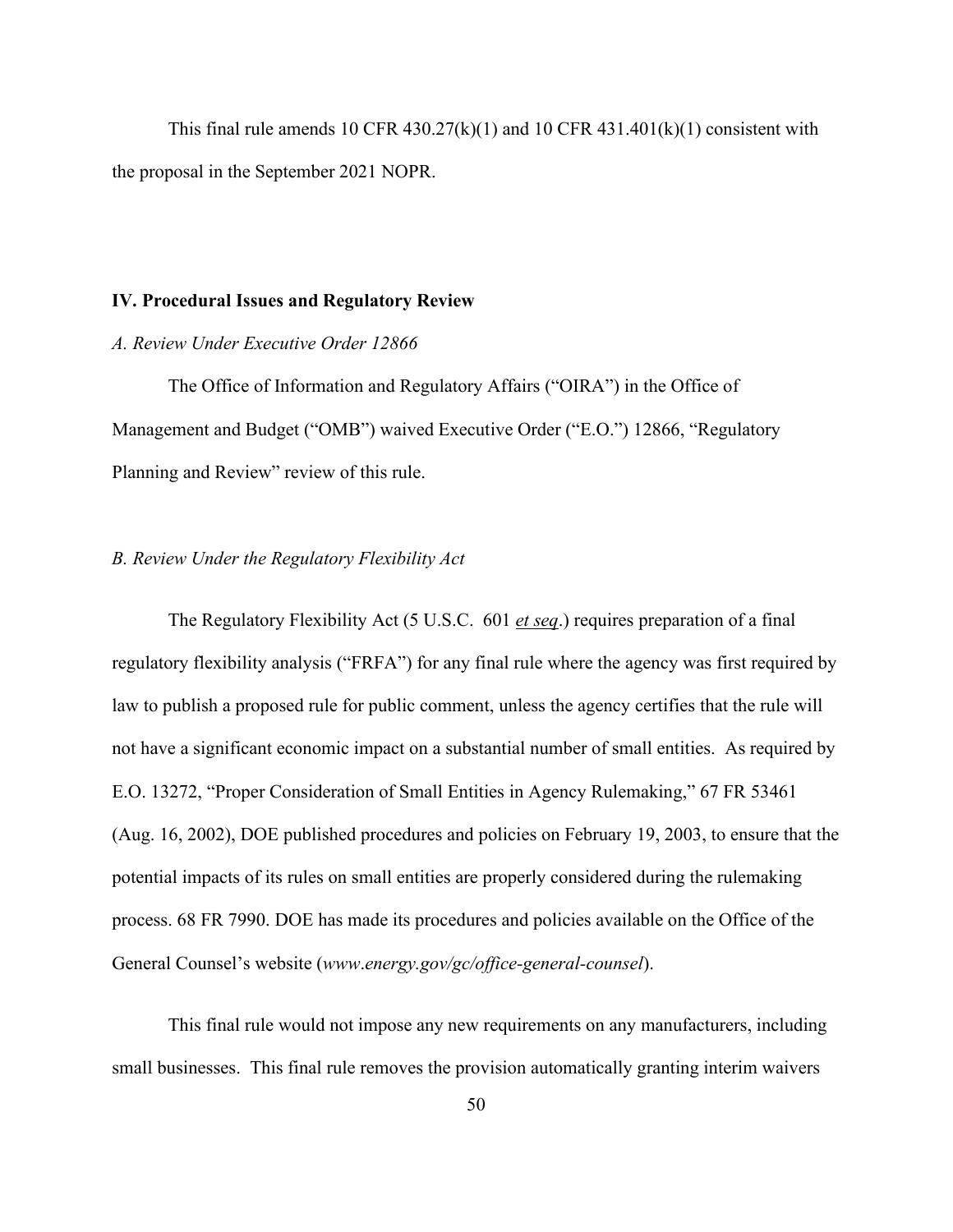within 45 business days of receipt and adds a new provision that DOE will make best efforts to process an interim waiver request within 90 days of receipt. While this proposal allows DOE a longer period to review interim waiver petitions, in light of DOE's Test Procedure Waiver Enforcement Policy regarding models that are the subject of a pending test procedure waiver application, DOE expects that many manufacturers will choose to sell products tested in accordance with a filed petition while awaiting DOE's decision. As such, DOE anticipates any additional review period will minimally impact manufacturers, including small businesses.

Lennox stated that any enforcement guidance protections, whereby DOE refrains from enforcement for products while a waiver request is pending with DOE, should not arise until at least when DOE has deemed the relevant interim waiver petition administratively complete and submitted it for public comment in the *Federal Register*, in order to avoid manufacturers seeking unwarranted protection under such enforcement guidance merely by submitting an incomplete interim waiver application that has no chance of being approved as submitted. Lennox stated that a small delay of 30 days for DOE to determine completeness should not materially adversely impact manufacturers given lengthy product development cycles and should significantly increase consumer protections against non-compliant products. (Lennox, No. 60 at p. 8)

As discussed in section III.C, current practice is for DOE to notify a manufacturer regarding the completeness of a petition within 5 business days of submission. As such, it is highly unlikely that manufacturers would use this short period between submission and notification to introduce noncompliant products to the market. DOE has seen no evidence to suggest that a manufacturer would submit an incomplete interim waiver petition as a strategy for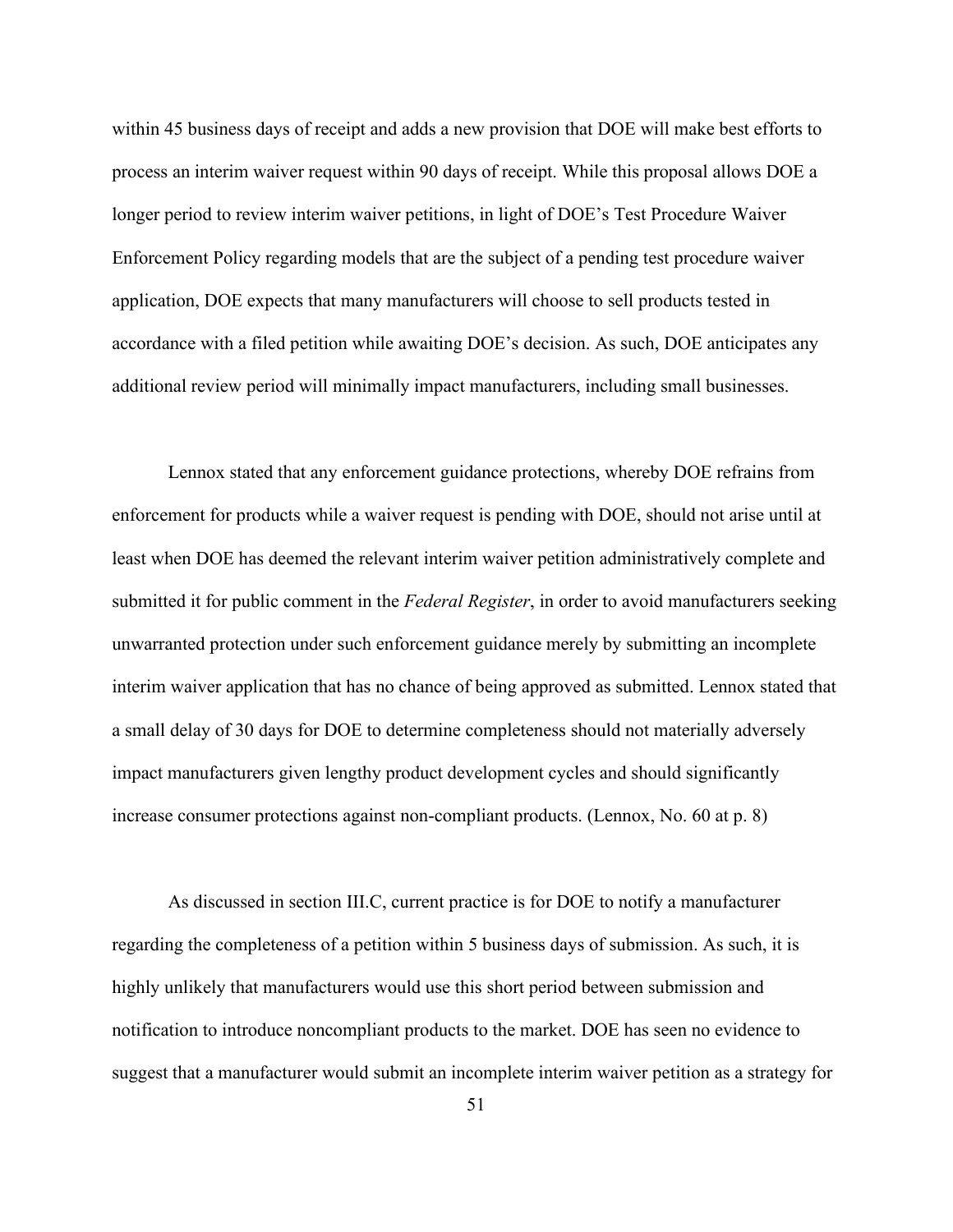bringing a non-compliant unit to the market. Further, DOE's Test Procedure Waiver Enforcement Policy does not provide boundless enforcement protection for any manufacturer who has submitted a petition. If the waiver request is denied, DOE would still employ its enforcement discretion to determine whether to pursue enforcement action against a manufacturer for units sold while the (ultimately denied) application was pending.

Under this final rule, DOE is also specifying a number of requirements for complete petitions for interim waiver and petitions for an extension of a waiver. These are not new requirements (*i.e.*, petitions must currently include this information), but are being included in DOE's regulations to make clearer to manufacturers the information required for a petition or an extension request and to allow DOE to process such requests more expeditiously. DOE expects that these clarifications will decrease burden on manufactures by reducing instances of manufacturers submitting incomplete petitions, which will reduce administrative burden (*i.e.* avoid the need to re-submit a petition) and allow manufactures to bring new products to the market more quickly.

DOE is also eliminating the 60-day period from 10 CFR 430.27(j) and 10 CFR 431.401(j) to align with enforcement requirements at 10 CFR part 429. DOE believes this amendment will minimally impact manufacturers, including small businesses, as they are already subject to the requirements at 10 CFR part 429, which provides no grace period. Finally, DOE believes its revisions to the compliance certification and representation requirements and clarification of the duration of interim waivers will provide clarity to manufacturers and does not increase the burden on manufacturers, including small businesses. DOE does not anticipate any impact on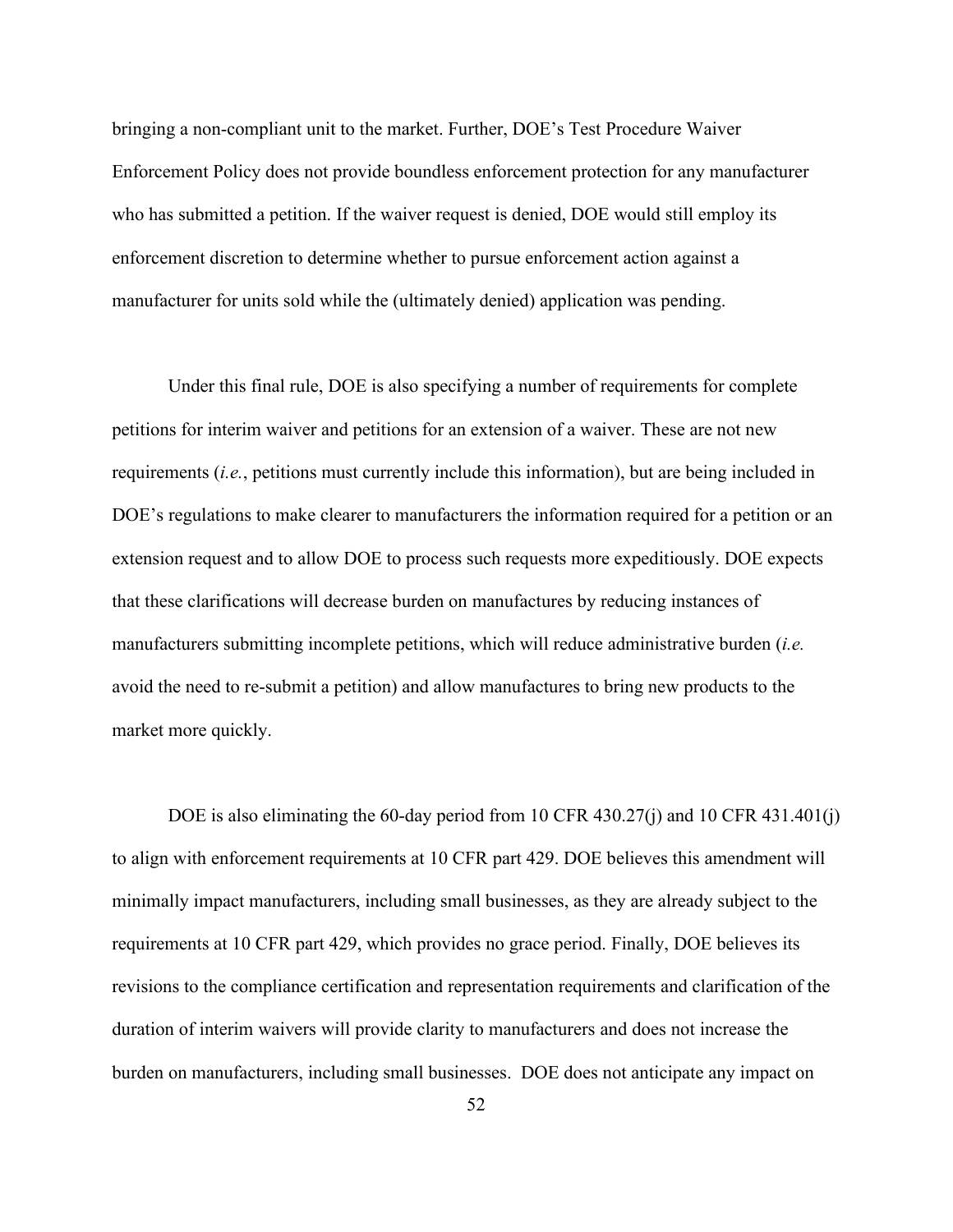small businesses as a result of the amendments to 10 CFR  $430.27(k)(1)$  and 10 CFR 431.401(k)(1).

For these reasons, DOE concludes that this final rule will not have a "significant economic impact on a substantial number of small entities," and that the preparation of a FRFA is not warranted. DOE has submitted a certification and supporting statement of factual basis to the Chief Counsel for Advocacy of the Small Business Administration for review under 5 U.S.C. 605(b).

# *C. Review Under the Paperwork Reduction Act of 1995*

Manufacturers of covered products/equipment must certify to DOE that their products comply with any applicable energy conservation standards. To certify compliance, manufacturers must first obtain test data for their products according to the DOE test procedures, including any amendments adopted for those test procedures. DOE has established regulations for the certification and recordkeeping requirements for all covered consumer products and commercial equipment. 76 FR 12422 (March 7, 2011); 80 FR 5099 (Jan. 30, 2015). The collection-of-information requirement for certification and recordkeeping is subject to review and approval by OMB under the Paperwork Reduction Act ("PRA"). This requirement has been approved by OMB under OMB control number 1910-1400. Public reporting burden for the certification is estimated to average 35 hours per response, including the time for reviewing instructions, searching existing data sources, gathering and maintaining the data needed, and completing and reviewing the collection of information.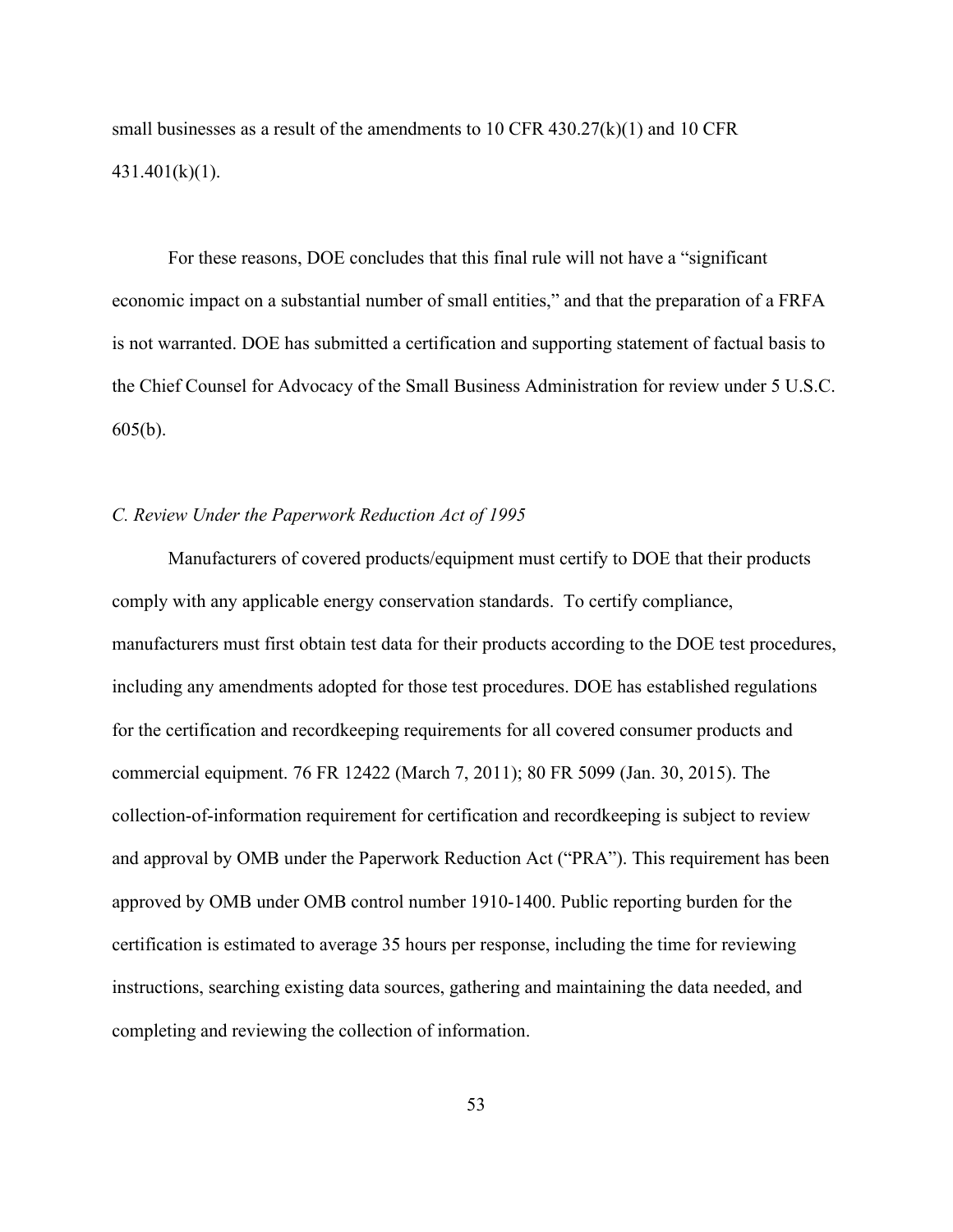Notwithstanding any other provision of the law, no person is required to respond to, nor shall any person be subject to a penalty for failure to comply with, a collection of information subject to the requirements of the PRA, unless that collection of information displays a currently valid OMB Control Number.

Specifically, this final rule, addressing revisions to DOE's test procedure waiver process, does not increase the burden hours or the number of entities that are subject to reporting under OMB control number 1910-1400.

#### *D. Review Under the National Environmental Policy Act of 1969*

Pursuant to the National Environmental Policy Act (NEPA) of 1969, DOE has analyzed this proposed action in accordance with NEPA and DOE's NEPA implementing regulations (10 CFR part 1021). DOE has determined that this rule qualifies for categorical exclusion under 10 CFR part 1021, subpart D, appendix A5 because it is an interpretive rulemaking that does not change the environmental effect of the rule and meets the requirements for application of a CX. See 10 CFR 1021.410. Therefore, DOE has determined that promulgation of this rule is not a major Federal action significantly affecting the quality of the human environment within the meaning of NEPA, and does not require an EA or EIS.

## *E. Review Under Executive Order 13132*

Executive Order 13132, "Federalism," 64 FR 43255 (August 4, 1999), imposes certain requirements on agencies formulating and implementing policies or regulations that preempt State law or that have federalism implications. The Executive order requires agencies to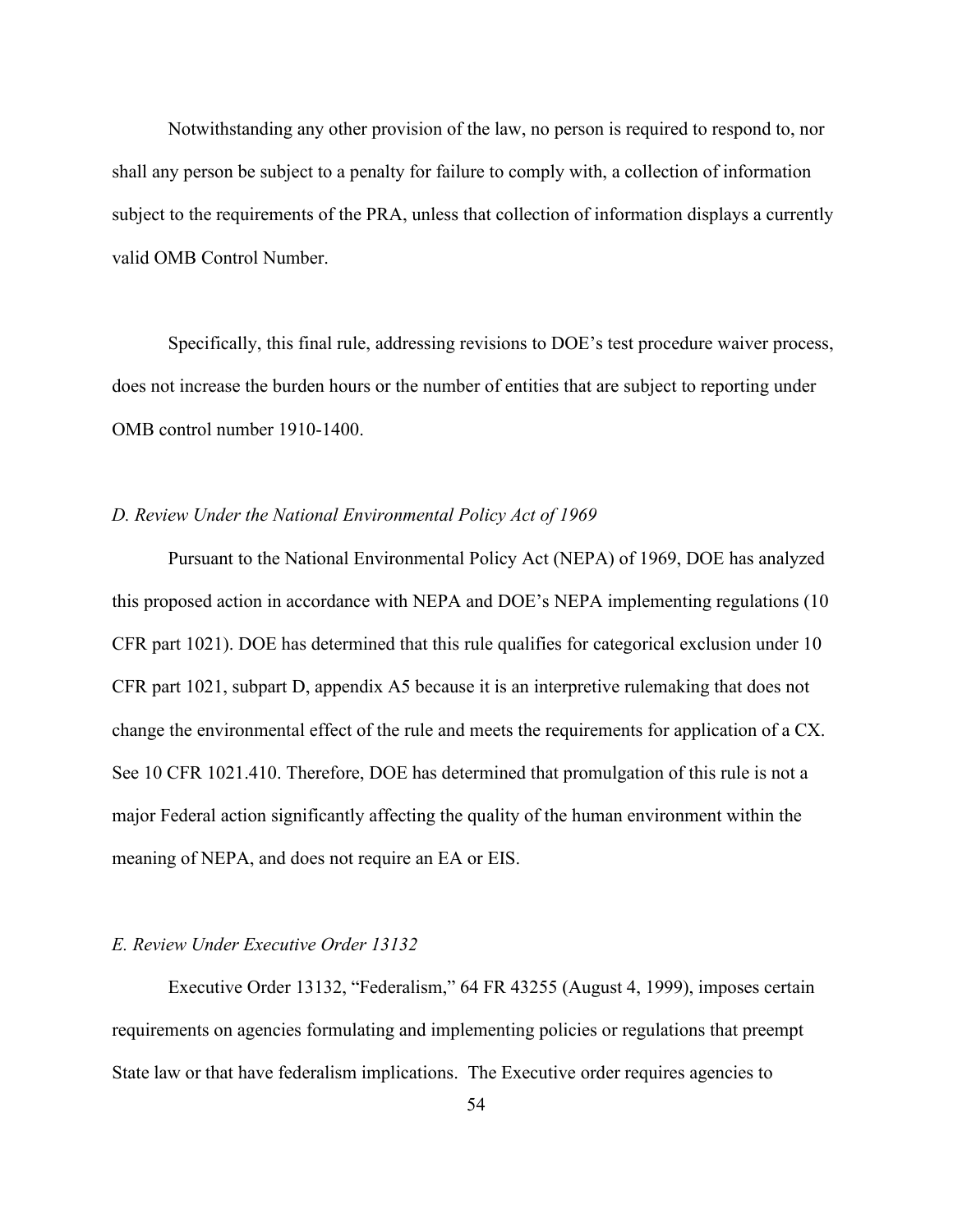examine the constitutional and statutory authority supporting any action that would limit the policymaking discretion of the States and to carefully assess the necessity for such actions. The Executive order also requires agencies to have an accountable process to ensure meaningful and timely input by State and local officials in the development of regulatory policies that have federalism implications. On March 14, 2000, DOE published a statement of policy describing the intergovernmental consultation process it will follow in the development of such regulations. 65 FR 13735. DOE examined this final rule and determined that it will not have a substantial direct effect on the States, on the relationship between the national government and the States, or on the distribution of power and responsibilities among the various levels of government. EPCA governs and prescribes Federal preemption of State regulations as to energy conservation for the products that are the subject of this final rule. States can petition DOE for exemption from such preemption to the extent, and based on criteria, set forth in EPCA. (42 U.S.C. 6297(d)) No further action is required by Executive Order 13132.

## *F. Review Under Executive Order 12988*

Regarding the review of existing regulations and the promulgation of new regulations, section 3(a) of Executive Order 12988, "Civil Justice Reform," 61 FR 4729 (Feb. 7, 1996), imposes on Federal agencies the general duty to adhere to the following requirements: (1) eliminate drafting errors and ambiguity; (2) write regulations to minimize litigation; (3) provide a clear legal standard for affected conduct rather than a general standard; and (4) promote simplification and burden reduction. Section 3(b) of Executive Order 12988 specifically requires that each executive agency make every reasonable effort to ensure that when it issues a regulation, the regulation: (1) clearly specifies the preemptive effect, if any; (2) clearly specifies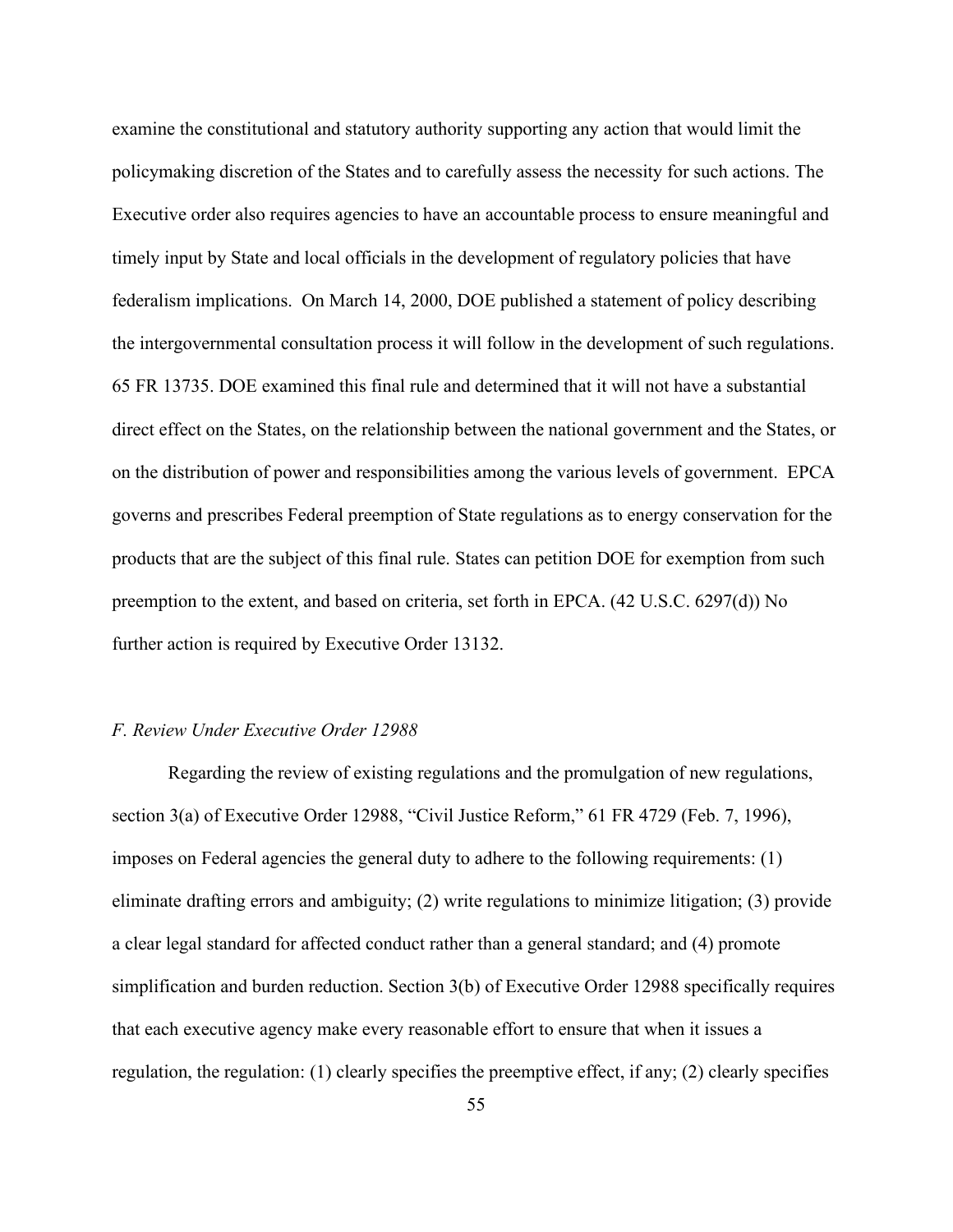any effect on existing Federal law or regulation; (3) provides a clear legal standard for affected conduct while promoting simplification and burden reduction; (4) specifies the retroactive effect, if any; (5) adequately defines key terms; and (6) addresses other important issues affecting clarity and general draftsmanship under any guidelines issued by the Attorney General. Section 3(c) of Executive Order 12988 requires Executive agencies to review regulations in light of applicable standards in sections  $3(a)$  and  $3(b)$  to determine whether they are met or it is unreasonable to meet one or more of them. DOE has completed the required review and has determined that, to the extent permitted by law, this final rule meets the relevant standards of Executive Order 12988.

## *G. Review Under the Unfunded Mandates Reform Act of 1995*

Title II of the Unfunded Mandates Reform Act of 1995 ("UMRA") requires each Federal agency to assess the effects of Federal regulatory actions on State, local, and Tribal governments and the private sector. (Pub. L. 104-4, sec. 201 (codified at 2 U.S.C. 1531)) For a proposed regulatory action likely to result in a rule that may cause the expenditure by State, local, and Tribal governments, in the aggregate, or by the private sector of \$100 million or more in any one year (adjusted annually for inflation), section 202 of UMRA requires a Federal agency to publish a written statement that estimates the resulting costs, benefits, and other effects on the national economy. (2 U.S.C. 1532(a), (b)) The UMRA also requires a Federal agency to develop an effective process to permit timely input by elected officers of State, local, and Tribal governments on a proposed "significant intergovernmental mandate," and requires an agency plan for giving notice and opportunity for timely input to potentially affected small governments before establishing any requirements that might significantly or uniquely affect small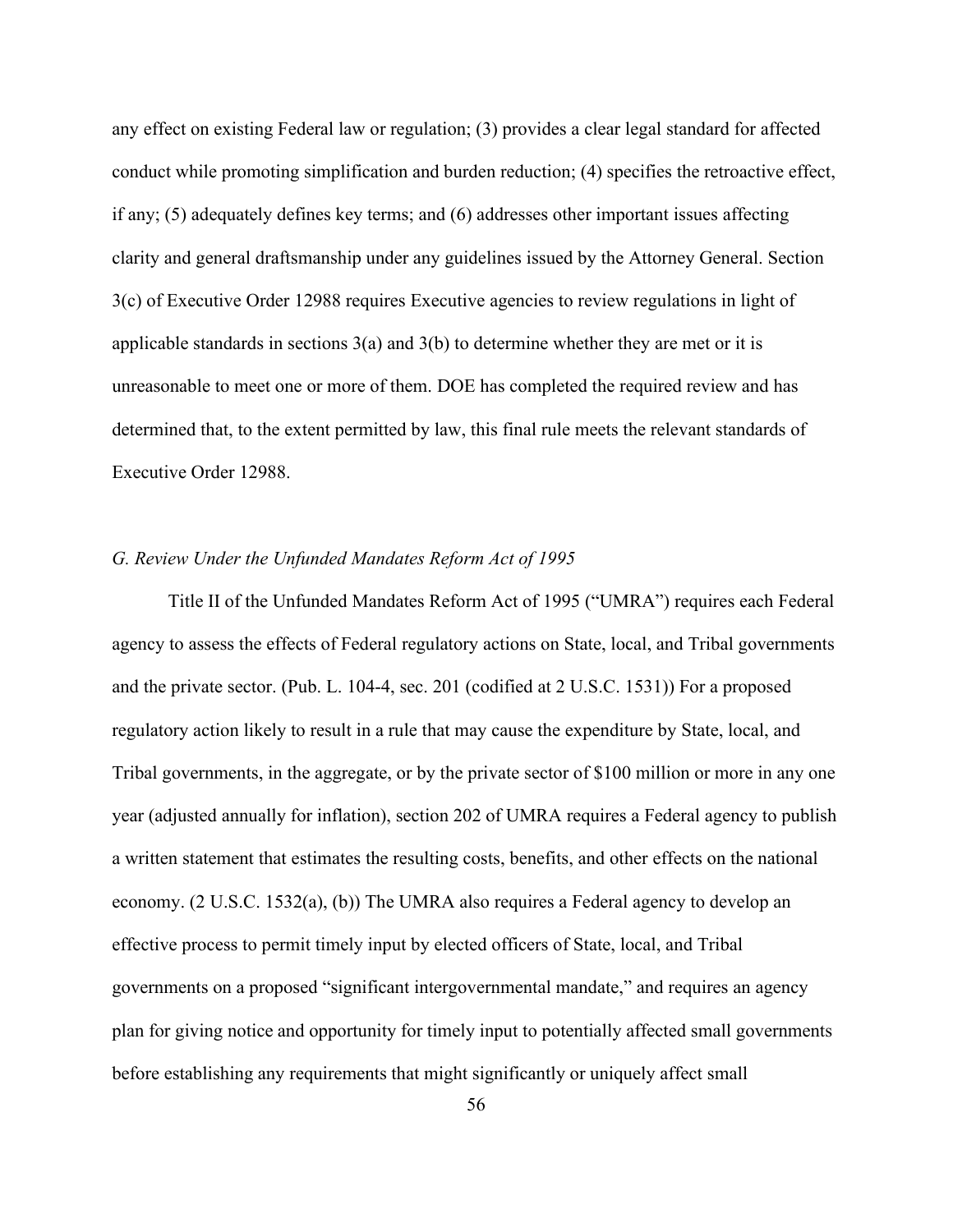governments. On March 18, 1997, DOE published a statement of policy on its process for intergovernmental consultation under UMRA. 62 FR 12820; also available at *[www.energy.gov/gc/office-general-counsel](http://www.energy.gov/gc/office-general-counsel)*. DOE examined this final rule according to UMRA and its statement of policy and has determined that the rule contains neither an intergovernmental mandate, nor a mandate that may result in the expenditure of \$100 million or more in any year, so these requirements under the Unfunded Mandates Reform Act do not apply.

## *H. Review Under the Treasury and General Government Appropriations Act, 1999*

Section 654 of the Treasury and General Government Appropriations Act, 1999 (Pub. L. 105-277) requires Federal agencies to issue a Family Policymaking Assessment for any rule that may affect family well-being. This final rule will not have any impact on the autonomy or integrity of the family as an institution. Accordingly, DOE has concluded that it is not necessary to prepare a Family Policymaking Assessment.

# *I. Review Under Executive Order 12630*

DOE has determined, under Executive Order 12630, "Governmental Actions and Interference with Constitutionally Protected Property Rights" 53 FR 8859 (March 18, 1988), that this regulation will not result in any takings that might require compensation under the Fifth Amendment to the U.S. Constitution.

*J. Review Under the Treasury and General Government Appropriations Act, 2001*

Section 515 of the Treasury and General Government Appropriations Act, 2001 (44 U.S.C. 3516 note) provides for agencies to review most disseminations of information to the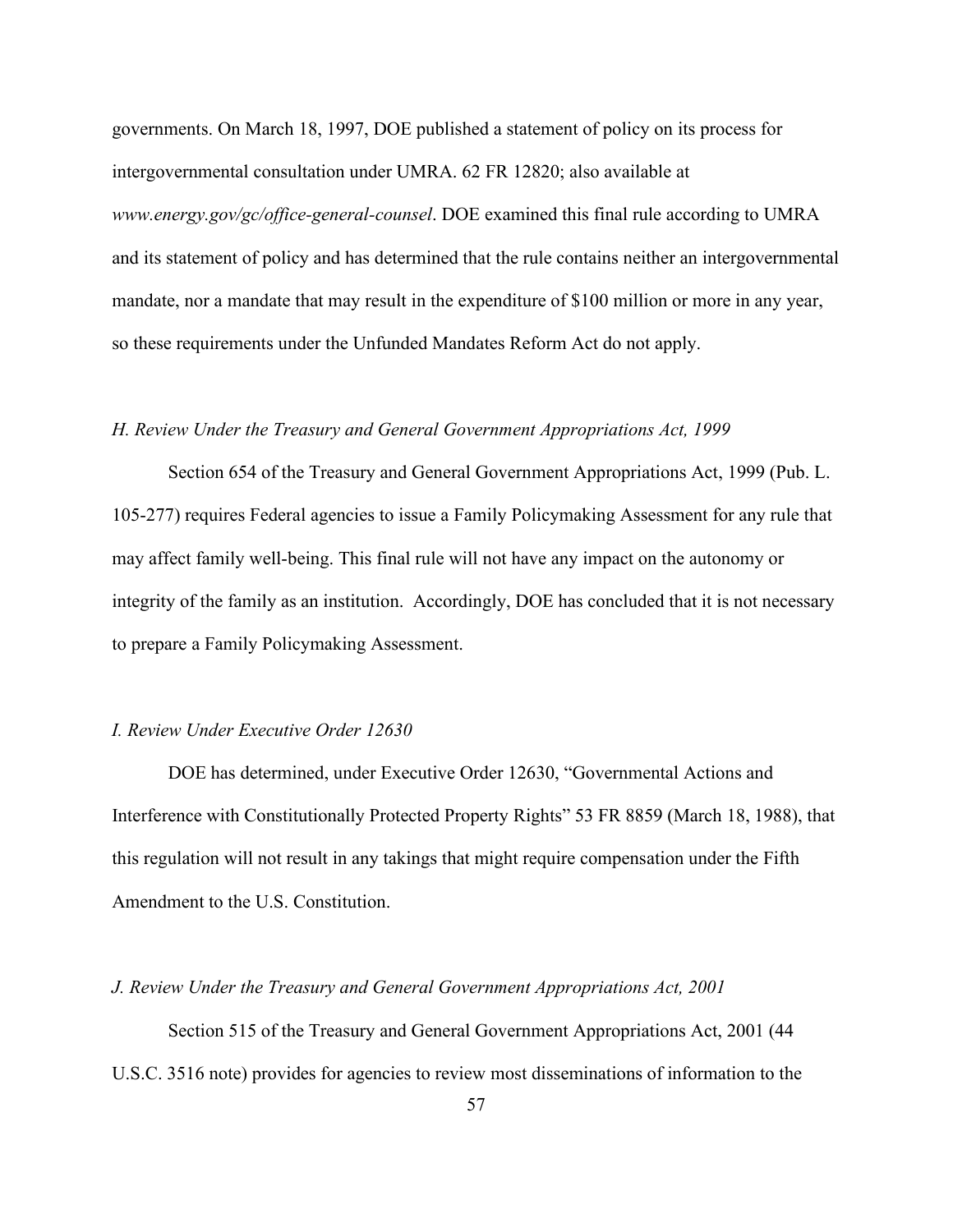public under guidelines established by each agency pursuant to general guidelines issued by OMB. OMB's guidelines were published at 67 FR 8452 (Feb. 22, 2002), and DOE's guidelines were published at 67 FR 62446 (Oct. 7, 2002). Pursuant to OMB Memorandum M-19-15, Improving Implementation of the Information Quality Act (April 24, 2019), DOE published updated guidelines which are available at

*[www.energy.gov/sites/prod/files/2019/12/f70/DOE%20Final%20Updated%20IQA%20Guideline](http://www.energy.gov/sites/prod/files/2019/12/f70/DOE%20Final%20Updated%20IQA%20Guideline) s%20Dec%202019.pdf*. DOE has reviewed this final rule under the OMB and DOE guidelines and has concluded that it is consistent with applicable policies in those guidelines.

# *K. Review Under Executive Order 13211*

Executive Order 13211, "Actions Concerning Regulations That Significantly Affect Energy Supply, Distribution, or Use," 66 FR 28355 (May 22, 2001), requires Federal agencies to prepare and submit to OMB, a Statement of Energy Effects for any significant energy action. A "significant energy action" is defined as any action by an agency that promulgated or is expected to lead to promulgation of a final rule, and that (1) is a significant regulatory action under Executive Order 12866, or any successor order; and (2) is likely to have a significant adverse effect on the supply, distribution, or use of energy; or (3) is designated by the Administrator of OIRA as a significant energy action. For any significant energy action, the agency must give a detailed statement of any adverse effects on energy supply, distribution, or use if the regulation is implemented, and of reasonable alternatives to the action and their expected benefits on energy supply, distribution, and use.

This regulatory action is not a significant regulatory action under Executive Order 12866. Moreover, it would not have a significant adverse effect on the supply, distribution, or use of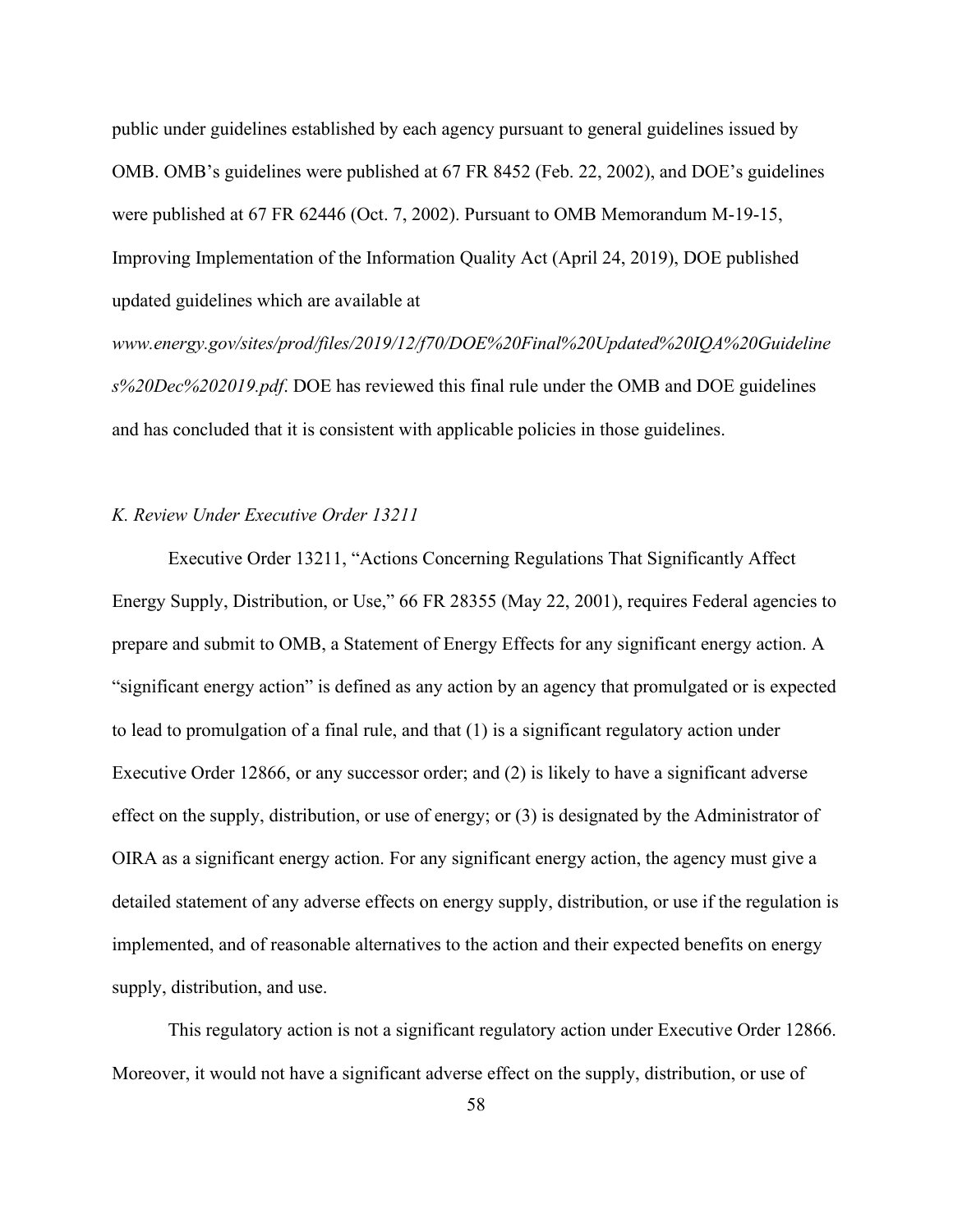energy, nor has it been designated as a significant energy action by the Administrator of OIRA. Therefore, it is not a significant energy action, and, accordingly, DOE has not prepared a Statement of Energy Effects.

#### *L. Review Consistent with OMB's Information Quality Bulletin for Peer Review*

On December 16, 2004, OMB, in consultation with the Office of Science and Technology Policy (OSTP), issued its Final Information Quality Bulletin for Peer Review (the Bulletin). 70 FR 2664 (Jan. 14, 2005). The Bulletin establishes that certain scientific information shall be peer reviewed by qualified specialists before it is disseminated by the Federal Government, including influential scientific information related to agency regulatory actions. The purpose of the bulletin is to enhance the quality and credibility of the Government's scientific information. Under the Bulletin, the energy conservation standards rulemaking analyses are "influential scientific information," which the Bulletin defines as "scientific information the agency reasonably can determine will have or does have a clear and substantial impact on important public policies or private sector decisions." *Id.* at 70 FR 2667.

In response to OMB's Bulletin, DOE conducted formal in-progress peer reviews of the energy conservation standards development process and analyses and has prepared a Peer Review Report pertaining to the energy conservation standards rulemaking analyses. Generation of this report involved a rigorous, formal, and documented evaluation using objective criteria and qualified and independent reviewers to make a judgment as to the technical/scientific/business merit, the actual or anticipated results, and the productivity and management effectiveness of programs and/or projects. The "Energy Conservation Standards Rulemaking Peer Review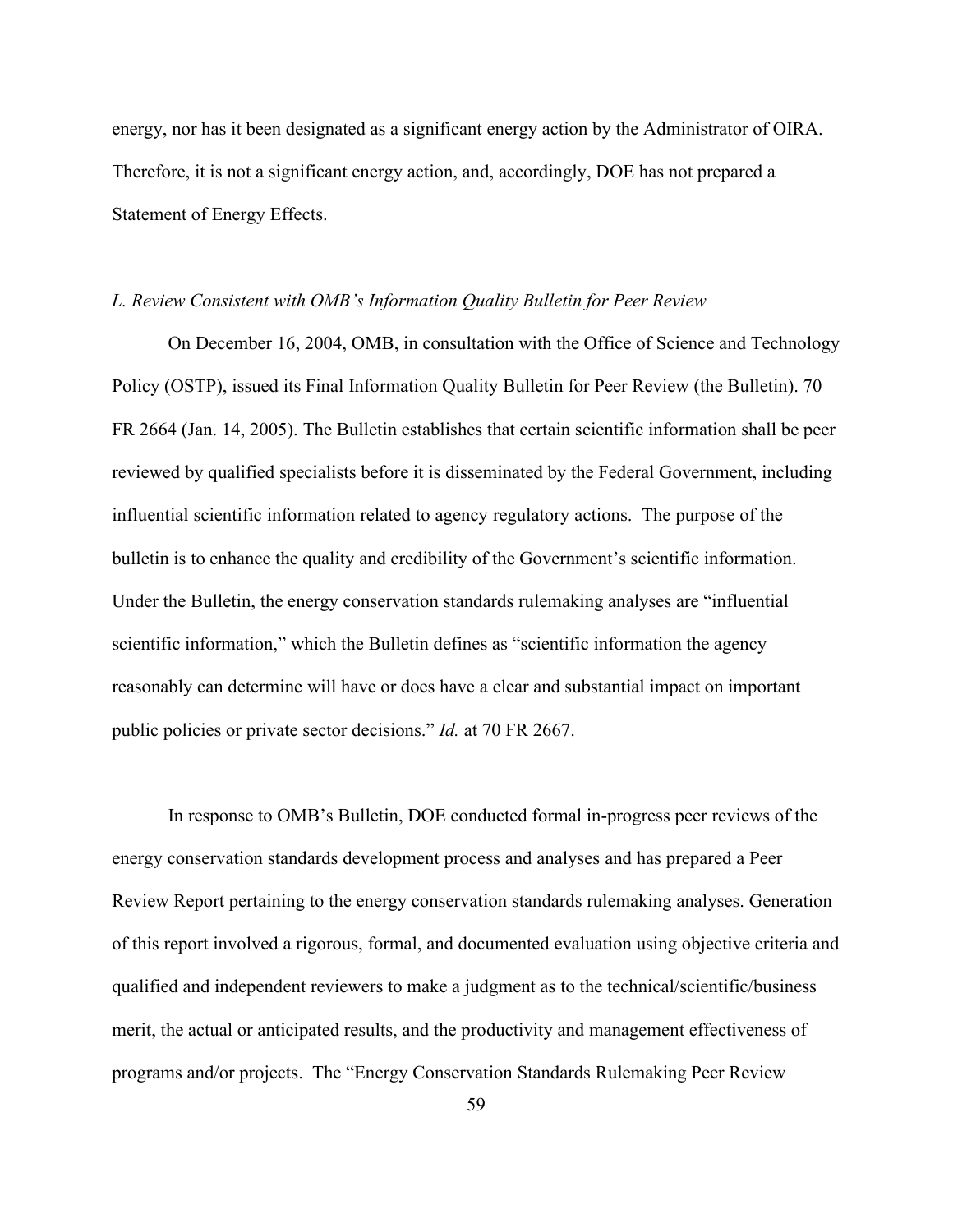Report," dated February 2007, has been disseminated and is available at the following website: *www1.eere.energy.gov/buildings/appliance\_standards/peer\_review.html*. Because available data, models, and technological understanding have changed since 2007, DOE has engaged with the National Academy of Sciences to review DOE's analytical methodologies to ascertain whether modifications are needed to improve the Department's analyses. The results from that review are expected later in 2021 or early in 2022.

# *M. Congressional Notification*

As required by 5 U.S.C. 801, DOE will report to Congress on the promulgation of this rule before its effective date. The report will state that it has been determined that the rule is not a "major rule" as defined by 5 U.S.C. 804(2).

#### **VI. Approval of the Office of the Secretary**

The Secretary of Energy has approved publication of this final rule.

#### **List of Subjects**

## **10 CFR Part 430**

Administrative practice and procedure, Confidential business information, Energy conservation, Household appliances, Imports, Incorporation by reference, Intergovernmental relations, Small businesses.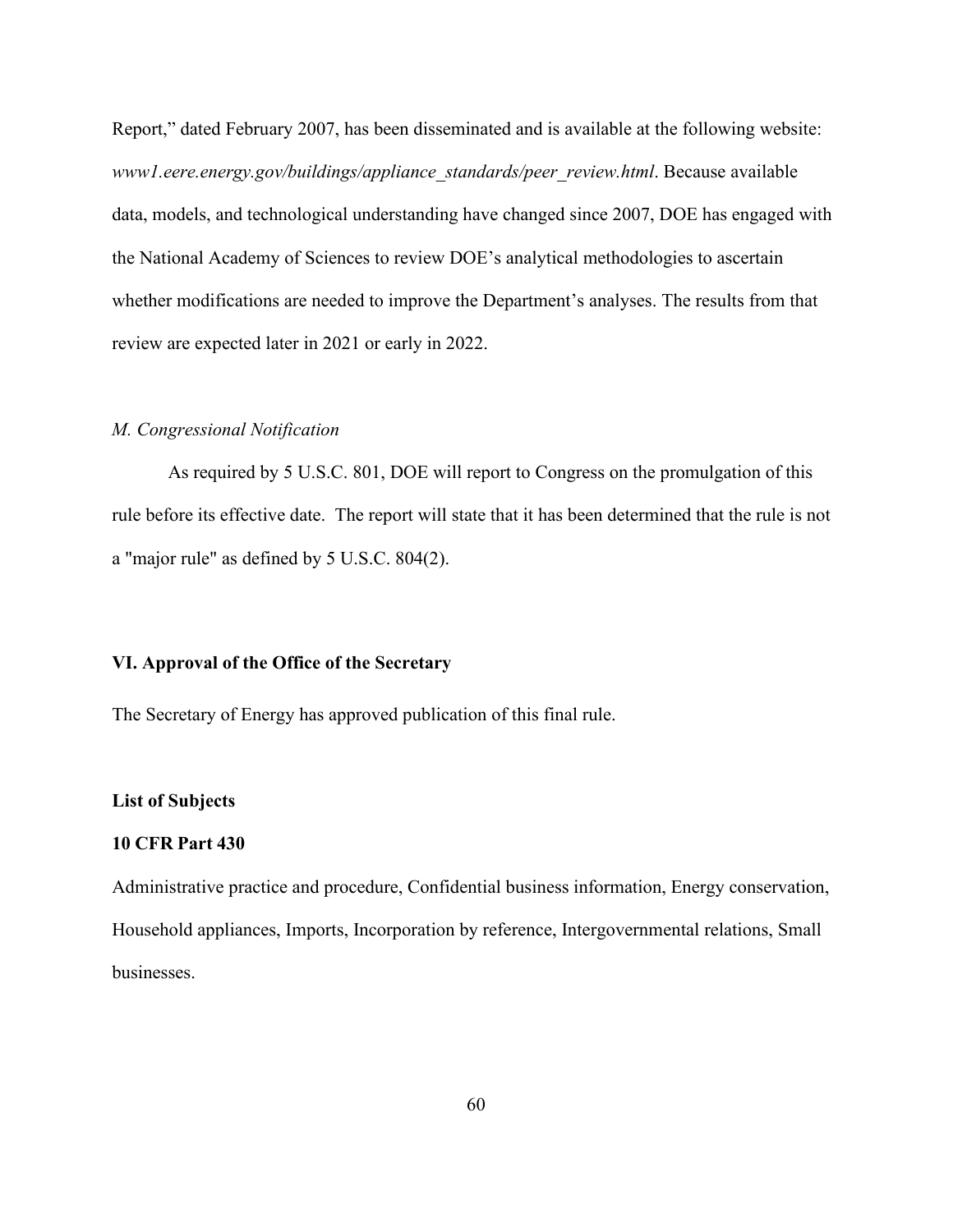# **10 CFR Part 431**

Administrative practice and procedure, Confidential business information, Energy conservation test procedures, Incorporation by reference, and Reporting and recordkeeping requirements.

## **Signing Authority**

This document of the Department of Energy was signed on December 3, 2021, by Kelly J. Speakes-Backman, Principal Deputy Assistant Secretary for Energy Efficiency and Renewable Energy, pursuant to delegated authority from the Secretary of Energy. That document with the original signature and date is maintained by DOE. For administrative purposes only, and in compliance with requirements of the Office of the Federal Register, the undersigned DOE Federal Register Liaison Officer has been authorized to sign and submit the document in electronic format for publication, as an official document of the Department of Energy. This administrative process in no way alters the legal effect of this document upon publication in the *Federal Register*.

Signed in Washington, DC, on December 3, 2021.

Digitally signed by Kelly Speakes-Backman X Kelly Speakes-Backman Digitally signed by Kelly Speakes

Kelly J. Speakes-Backman Principal Deputy Assistant Secretary Efficiency and Renewable Energy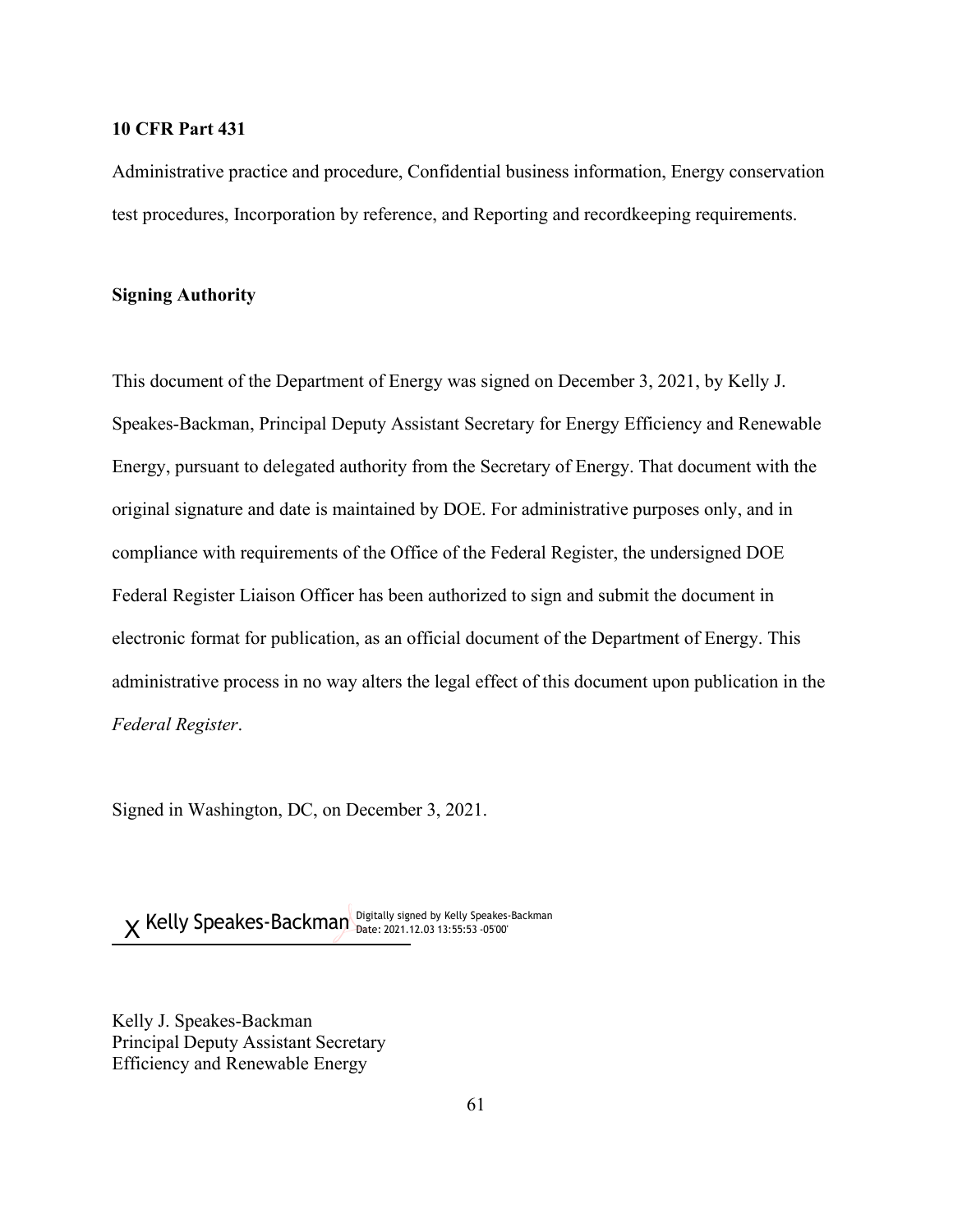For the reasons stated in the preamble, DOE amends parts 430 and 431 of chapter II, subchapter D, of title 10 of the Code of Federal Regulations, as set forth below:

## **PART 430 – ENERGY CONSERVATION PROGRAM FOR CONSUMER PRODUCTS**

- 1. The authority citation for part 430 continues to read as follows: **Authority**: 42 U.S.C. 6291-6309; 28 U.S.C. 2461 note.
- 2. Section 430.27 is amended by revising paragraphs  $(b)$ ,  $(e)$ ,  $(g)$ ,  $(h)$ ,  $(i)$ ,  $(j)$ , and  $(k)(1)$  to read as follows:

#### **§430.27 Petitions for waiver and interim waiver of the test procedure.**

\* \* \* \* \*

(b) *Petition content and publication*. (1) Each petition for interim waiver and waiver must:

(i) Identify the particular basic model(s) for which a waiver is requested, each brand name under which the identified basic model(s) will be distributed in commerce, the design characteristic(s) constituting the grounds for the petition, and the specific requirements sought to be waived, and must discuss in detail the need for the requested waiver;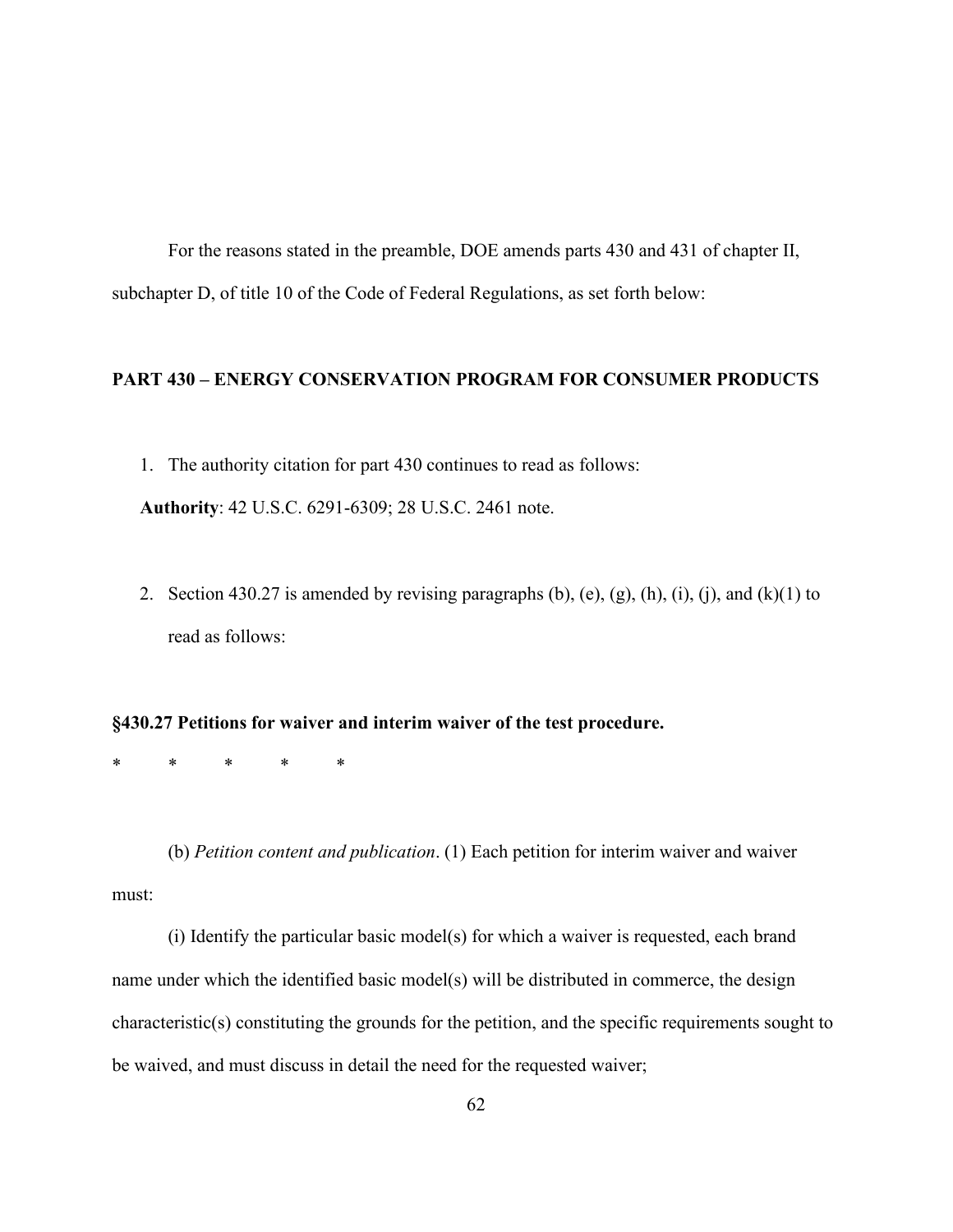(ii) Identify manufacturers of all other basic models distributed in commerce in the United States and known to the petitioner to incorporate design characteristic(s) similar to those found in the basic model that is the subject of the petition;

(iii) Include any alternate test procedures known to the petitioner to evaluate the performance of the product type in a manner representative of the energy and/or water consumption characteristics of the basic model; and

(iv) Be signed by the petitioner or an authorized representative. In accordance with the provisions set forth in 10 CFR 1004.11, any request for confidential treatment of any information contained in a petition or in supporting documentation must be accompanied by a copy of the petition, application or supporting documentation from which the information claimed to be confidential has been deleted. DOE will publish in the *Federal Register* the petition and supporting documents from which confidential information, as determined by DOE, has been deleted in accordance with 10 CFR 1004.11 and will solicit comments, data and information with respect to the determination of the petition.

(2) In addition to the requirements in paragraph (b)(1) of this section, each petition for interim waiver must reference the related petition for waiver, demonstrate likely success of the petition for waiver, and address what economic hardship and/or competitive disadvantage is likely to result absent a favorable determination on the petition for interim waiver.

\* \* \* \* \*

(e) *Provisions specific to interim waivers*--(1) DOE will post a petition for interim waiver on its website within 5 business days of receipt of a complete petition. DOE will make best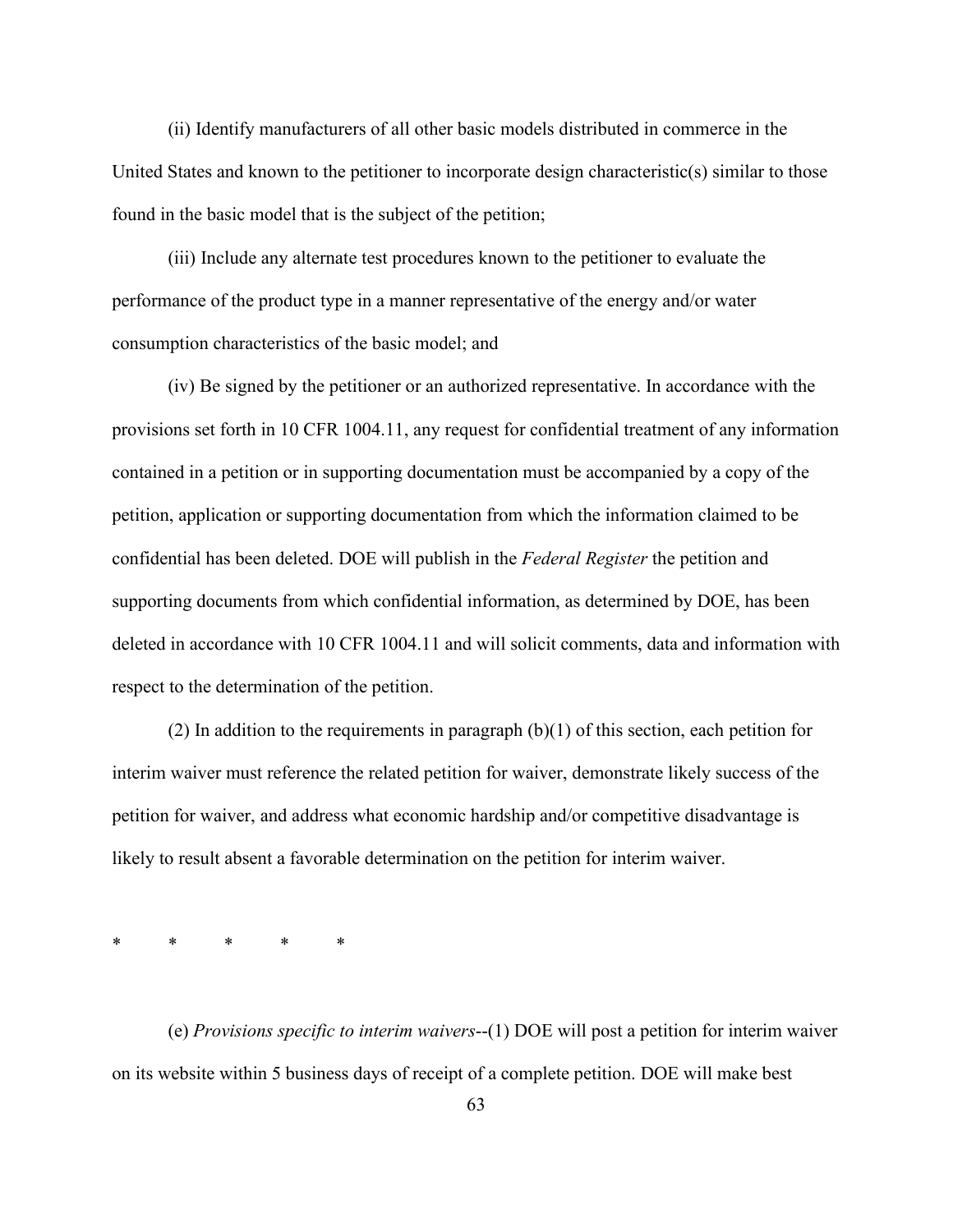efforts to review a petition for interim waiver within 90 business days of receipt of a complete petition.

(2) A petition for interim waiver that does not meet the content requirements of paragraph (b) of this section will be considered incomplete. DOE will notify the petitioner of an incomplete petition via email.

(3) DOE will grant an interim waiver from the test procedure requirements if it appears likely that the petition for waiver will be granted and/or if DOE determines that it would be desirable for public policy reasons to grant immediate relief pending a determination on the petition for waiver. Notice of DOE's determination on the petition for interim waiver will be published in the *Federal Register*.

\* \* \* \* \*

(g) *Extension to additional basic models*. A petitioner may request that DOE extend the scope of a waiver or an interim waiver to include additional basic models employing the same technology as the basic model(s) set forth in the original petition. The petition for extension must identify the particular basic model(s) for which a waiver extension is requested, each brand name under which the identified basic model(s) will be distributed in commerce, and documentation supporting the claim that the additional basic models employ the same technology as the basic model(s) set forth in the original petition. DOE will publish any such extension in the *Federal Registe*r.

(h) *Duration.* (1) Within one year of issuance of an interim waiver, DOE will either: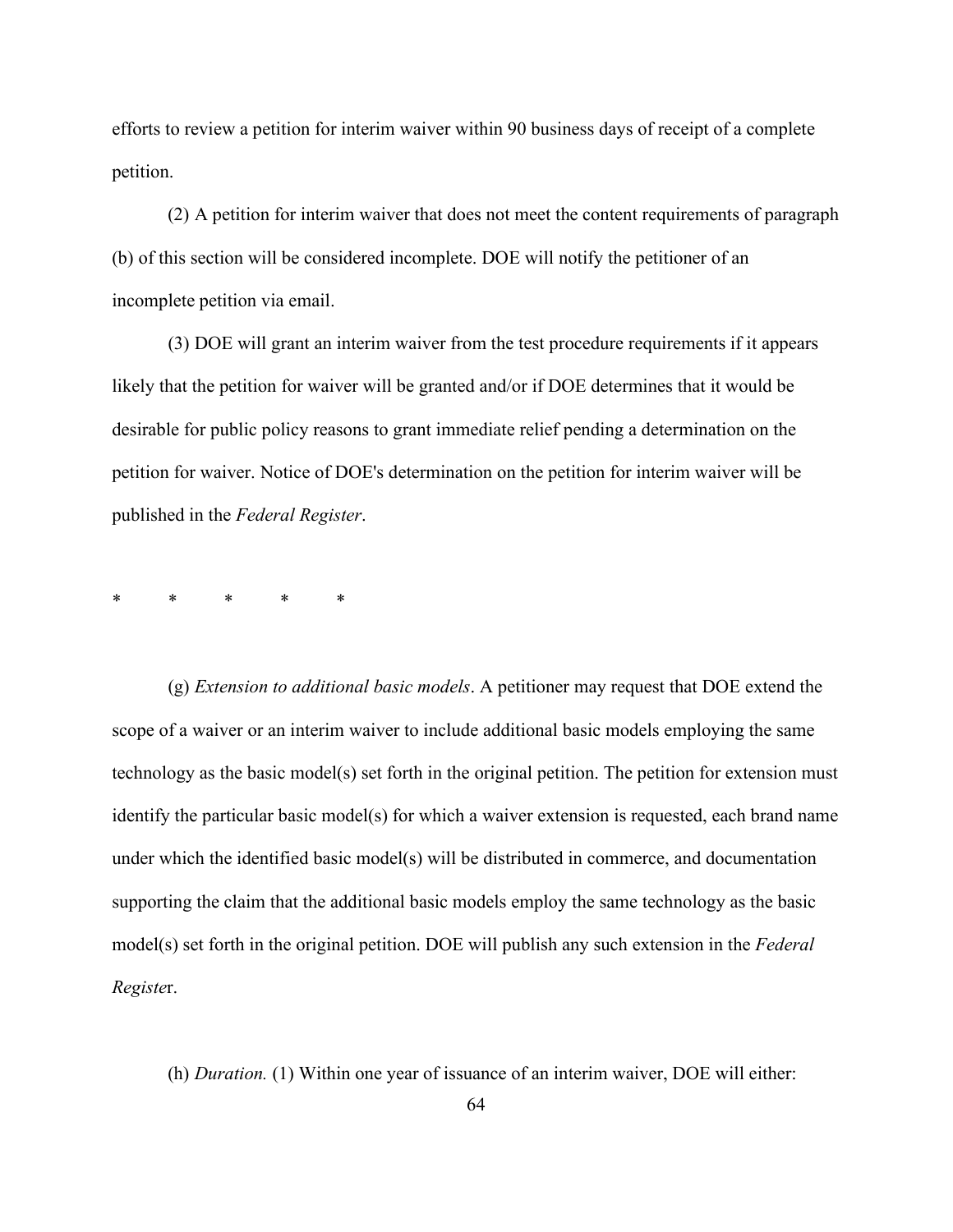(i) Publish in the *Federal Register* a determination on the petition for waiver; or

(ii) Publish in the *Federal Register* a new or amended test procedure that addresses the issues presented in the waiver.

(2) When DOE publishes a decision and order on a petition for waiver in the *Federal Register* pursuant to paragraph (f) of this section, the interim waiver will terminate upon the data specified in the decision and order, in accordance with paragraph (i) of this section.

(3) When DOE amends the test procedure to address the issues presented in a waiver, the waiver or interim waiver will automatically terminate on the date on which use of that test procedure is required to demonstrate compliance.

(4) When DOE publishes a decision and order in the *Federal Register* to modify a waiver pursuant to paragraph (k) of this section, the existing waiver will terminate 180 days after the publication date of the decision and order.

(i) *Compliance certification and representations*. (1) If the interim waiver test procedure methodology is different than the decision and order test procedure methodology, certification reports to DOE required under 10 CFR 429.12 and any representations must be based on either of the two methodologies until 180 days after the publication date of the decision and order. Thereafter, certification reports and any representations must be based on the decision and order test procedure methodology, unless otherwise specified by DOE. Once a manufacturer uses the decision and order test procedure methodology in a certification report or any representation, all subsequent certification reports and any representations must be made using the decision and order test procedure methodology while the waiver is valid.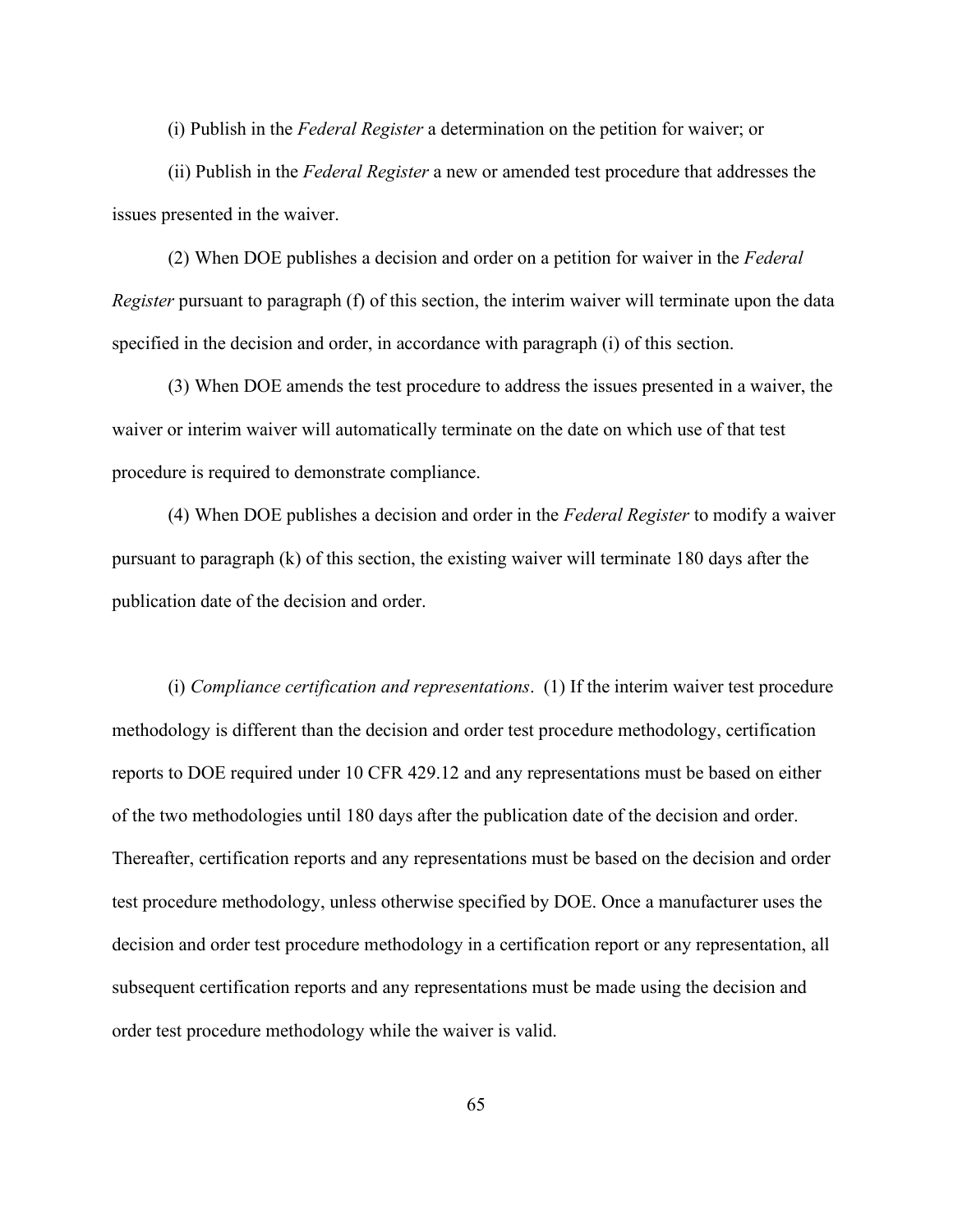(2) When DOE publishes a new or amended test procedure, certification reports to DOE required under 10 CFR 429.12 and any representations must be based on the testing methodology of an applicable waiver or interim waiver, or the new or amended test procedure until the date on which use of such test procedure is required to demonstrate compliance, unless otherwise specified by DOE in the test procedure final rule. Thereafter, certification reports and any representations must be based on the test procedure final rule methodology. Once a manufacturer uses the test procedure final rule methodology in a certification report or any representation, all subsequent certification reports and any representations must be made using the test procedure final rule methodology.

(3) If DOE publishes a decision and order modifying an existing waiver, certification reports to DOE required under 10 CFR 429.12 and any representations must be based on either of the two methodologies until 180 days after the publication date of the decision and order modifying the waiver. Thereafter, certification reports and any representations must be based on the modified test procedure methodology unless otherwise specified by DOE. Once a manufacturer uses the modified test procedure methodology in a certification report or any representation, all subsequent certification reports and any representations must be made using the modified test procedure methodology while the modified waiver is valid.

(j) *Petition for waiver required of other manufactures.* Any manufacturer of a basic model employing a technology or characteristic for which a waiver was granted for another basic model and that results in the need for a waiver (as specified by DOE in a published decision and order in the *Federal Register*) must petition for and be granted a waiver for that basic model.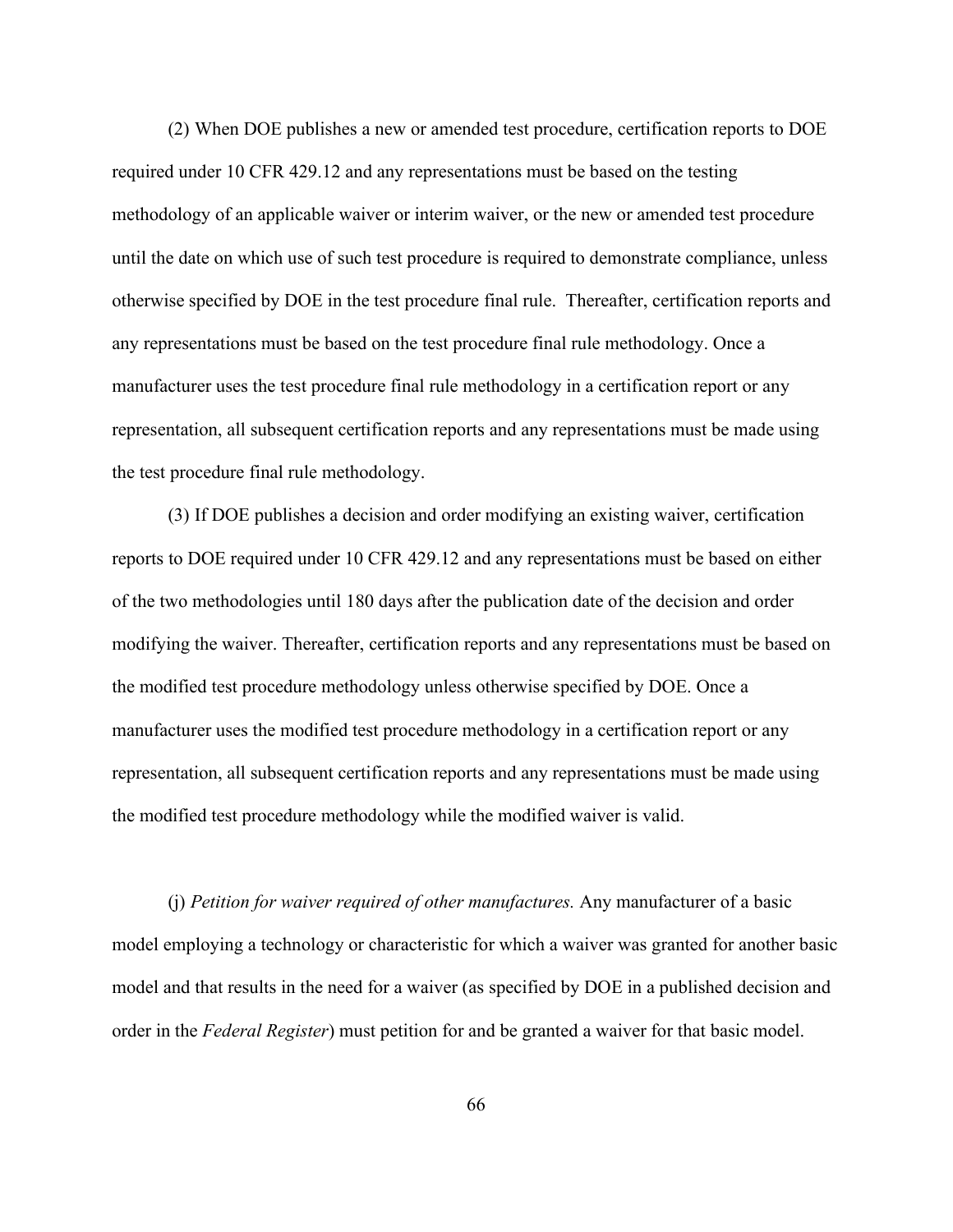Manufacturers may also submit a request for interim waiver pursuant to the requirements of this section.

(k) *Rescission or modification*. (1) DOE may rescind or modify a waiver or interim waiver at any time upon DOE's determination that the factual basis underlying the petition for waiver or interim waiver is incorrect, upon a determination that the results from the alternate test procedure are unrepresentative of the basic model(s)' true energy consumption characteristics, or for other appropriate reason. Waivers and interim waivers are conditioned upon the validity of statements, representations, and documents provided by the requestor; any evidence that the original grant of a waiver or interim waiver was based upon inaccurate information will weigh against continuation of the waiver. DOE's decision will specify the basis for its determination and, in the case of a modification, will also specify the change to the authorized test procedure.

\* \* \* \* \*

# **PART 431 – ENERGY EFFICIENCY PROGRAM FOR CERTAIN COMMERCIAL AND INDUSTRIAL EQUIPMENT**

3. The authority citation for part 431 continues to read as follows: **Authority**: 42 U.S.C. 6291–6317; 28 U.S.C. 2461 note.

4. Section 431.401 is amended by revising paragraphs (b), (e), (g), (h), (i), (j), and  $(k)(1)$  to read as follows: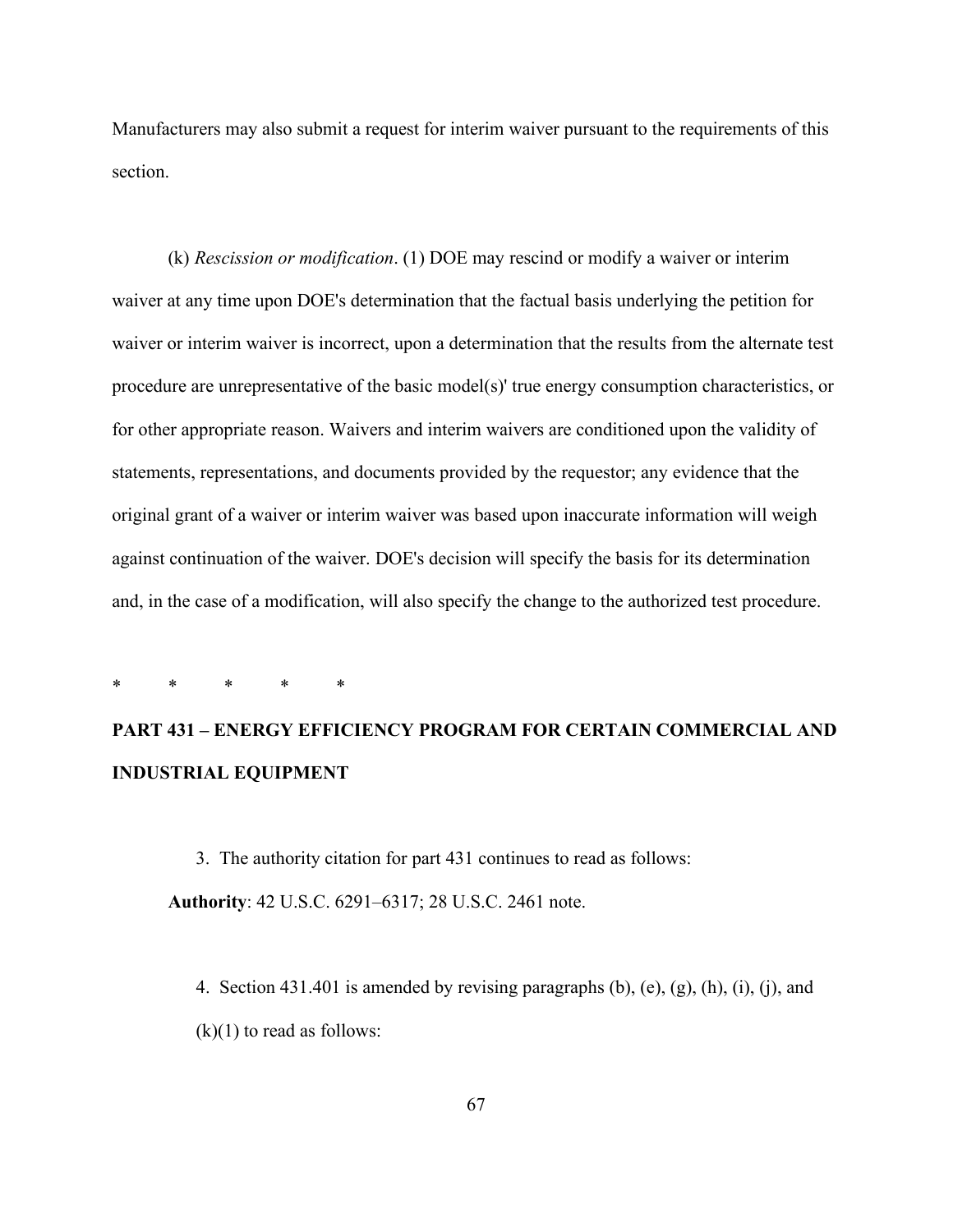**§431.401 Petitions for waiver and interim waiver of the test procedure.**

\* \* \* \* \*

(b) *Petition content and publication*. (1) Each petition for interim waiver and waiver must:

(i) Identify the particular basic model(s) for which a waiver is requested, each brand name under which the identified basic model(s) will be distributed in commerce, the design characteristic(s) constituting the grounds for the petition, and the specific requirements sought to be waived, and must discuss in detail the need for the requested waiver;

(ii) Identify manufacturers of all other basic models distributed in commerce in the United States and known to the petitioner to incorporate design characteristic(s) similar to those found in the basic model that is the subject of the petition;

(iii) Include any alternate test procedures known to the petitioner to evaluate the performance of the equipment type in a manner representative of the energy and/or water consumption characteristics of the basic model; and

(iv) Be signed by the petitioner or an authorized representative. In accordance with the provisions set forth in 10 CFR 1004.11, any request for confidential treatment of any information contained in a petition or in supporting documentation must be accompanied by a copy of the petition, application or supporting documentation from which the information claimed to be confidential has been deleted. DOE will publish in the *Federal Register* the petition and supporting documents from which confidential information, as determined by DOE, has been deleted in accordance with 10 CFR 1004.11 and will solicit comments, data and information with respect to the determination of the petition.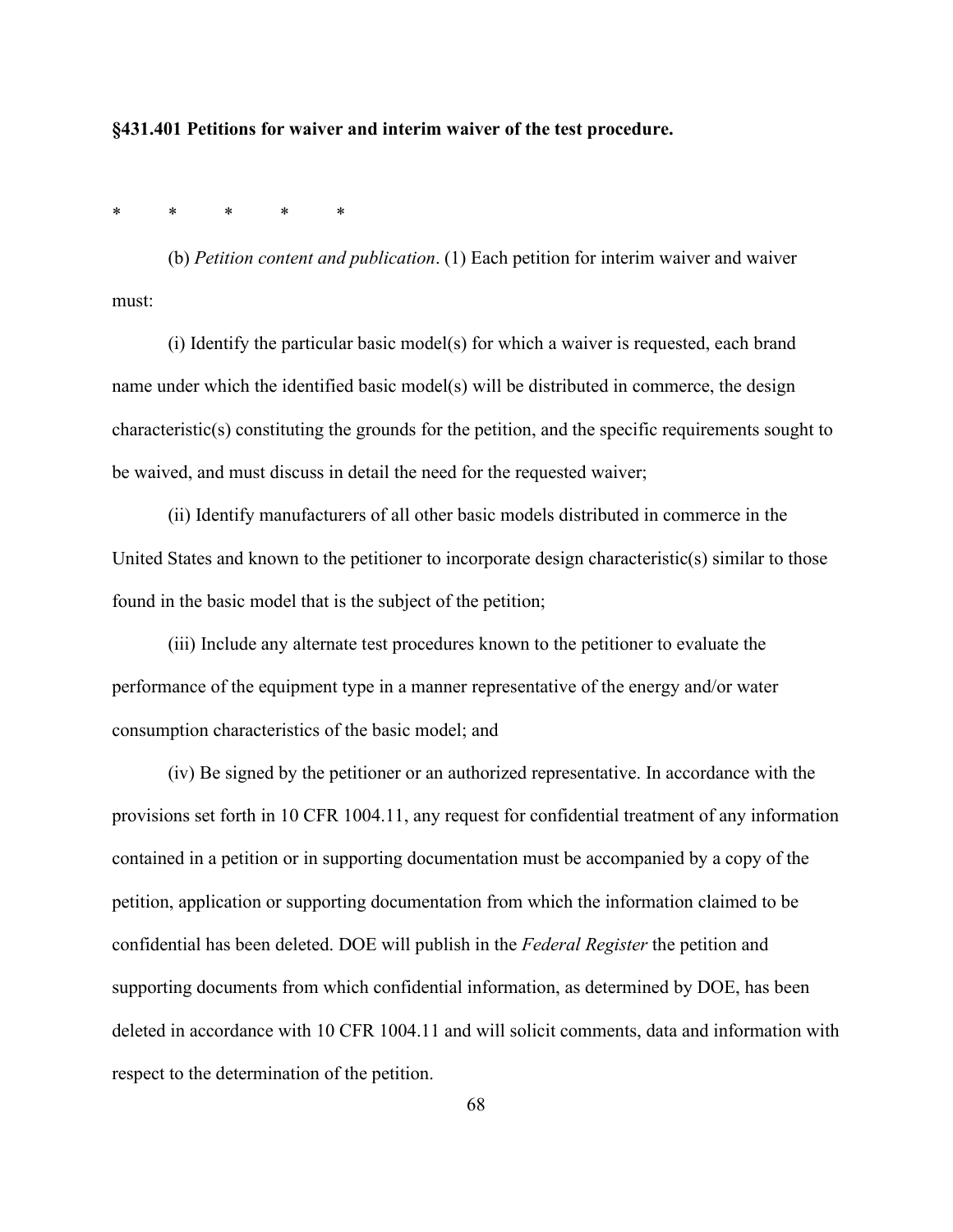(2) In addition to the requirements in paragraph (b)(1) of this section, each petition for interim waiver must reference the related petition for waiver, demonstrate likely success of the petition for waiver, and address what economic hardship and/or competitive disadvantage is likely to result absent a favorable determination on the petition for interim waiver.

\* \* \* \* \*

(e) *Provisions specific to interim waivers--*(1) DOE will post a petition for interim waiver on its website within 5 business days of receipt of a complete petition. DOE will make best efforts to review a petition for interim waiver within 90 business days of receipt of a complete petition.

(2) A petition for interim waiver that does not meet the content requirements of paragraph (b) of this section will be considered incomplete. DOE will notify the petitioner of an incomplete petition via email.

(3) DOE will grant an interim waiver from the test procedure requirements if it appears likely that the petition for waiver will be granted and/or if DOE determines that it would be desirable for public policy reasons to grant immediate relief pending a determination on the petition for waiver. Notice of DOE's determination on the petition for interim waiver will be published in the *Federal Register*.

\* \* \* \* \*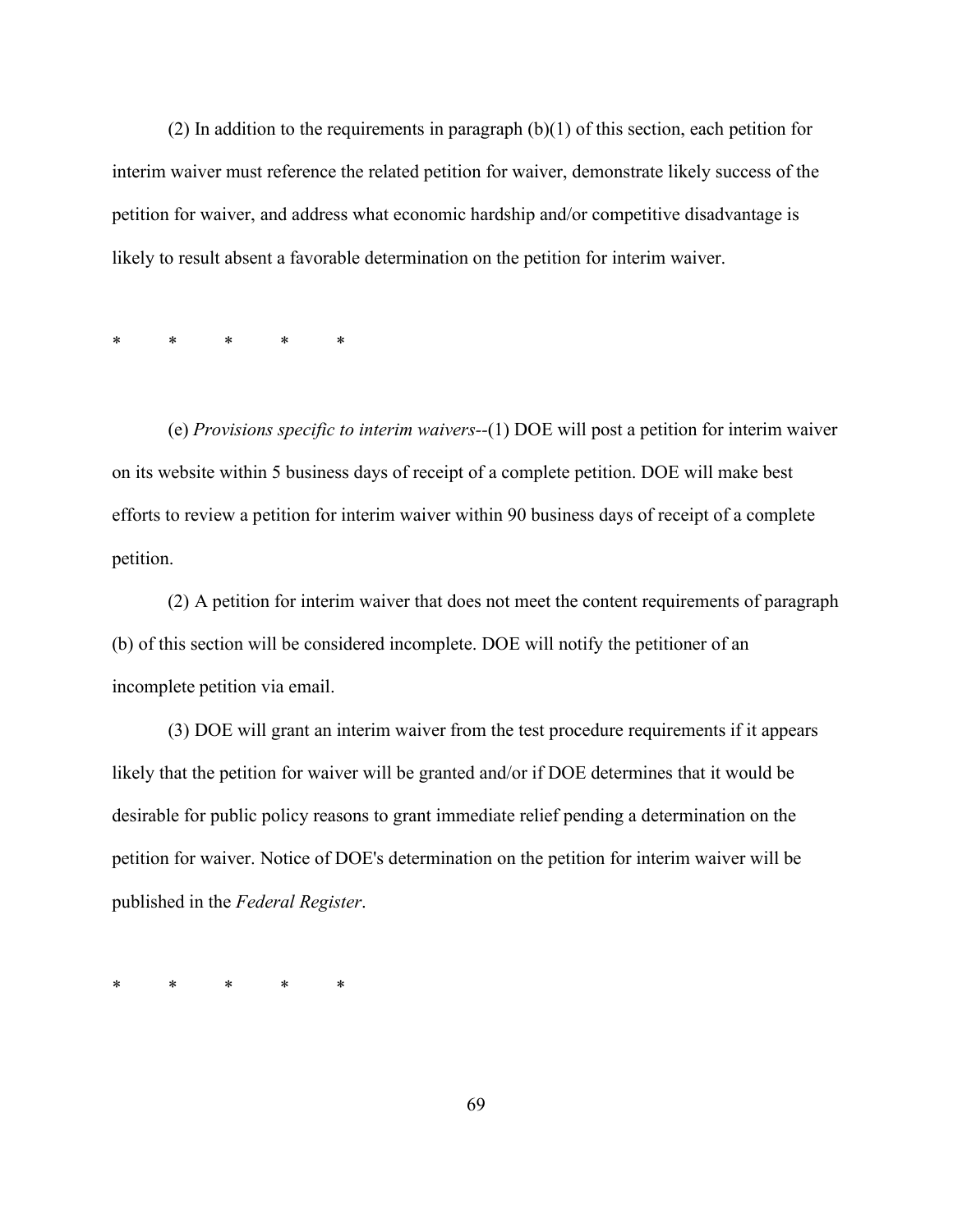(g) *Extension to additional basic models*. A petitioner may request that DOE extend the scope of a waiver or an interim waiver to include additional basic models employing the same technology as the basic model(s) set forth in the original petition. The petition for extension must identify the particular basic model(s) for which a waiver extension is requested, each brand name under which the identified basic model(s) will be distributed in commerce, and documentation supporting the claim that the additional basic models employ the same technology as the basic model(s) set forth in the original petition. DOE will publish any such extension in the *Federal Register*.

(h) *Duration.* (1) Within one year of issuance of an interim waiver, DOE will either: (i) Publish in the *Federal Register* a final determination on the petition for waiver; or (ii) Publish in the *Federal Register* a new or amended test procedure that addresses the issues presented in the waiver.

(2) When DOE publishes a decision and order on a petition for waiver in the *Federal Register* pursuant to paragraph (f) of this section, the interim waiver will terminate upon the date specified in the decision and order, in accordance with paragraph (i) of this section.

(3) When DOE amends the test procedure to address the issues presented in a waiver, the waiver or interim waiver will automatically terminate on the date on which use of that test procedure is required to demonstrate compliance.

(4) When DOE publishes a decision and order in the *Federal Register* to modify a waiver pursuant to paragraph (k) of this section, the existing waiver will terminate upon the date specified in the decision and order, in accordance with paragraph (i) of this section.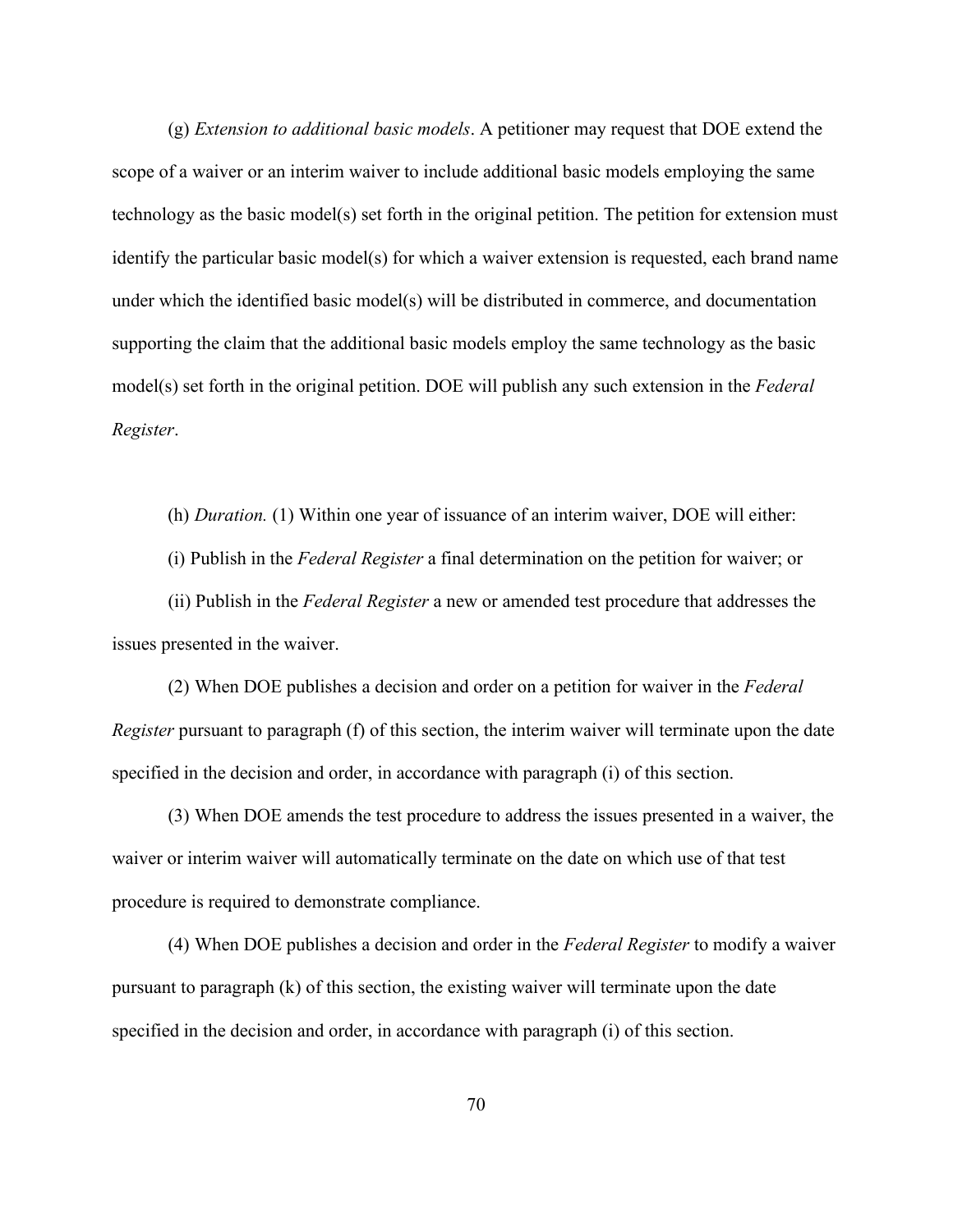(i) *Compliance certification and representations*. (1) If the interim waiver test procedure methodology is different than the decision and order test procedure methodology, certification reports to DOE required under 10 CFR 429.12 and any representations must be based on either of the two methodologies until 180 – 360 days after the publication date of the decision and order, as specified by DOE in the decision and order. Thereafter, certification reports and any representations must be based on the decision and order test procedure methodology, unless otherwise specified by DOE. Once a manufacturer uses the decision and order test procedure methodology in a certification report or any representation, all subsequent certification reports and any representations must be made using the decision and order test procedure methodology while the waiver is valid.

(2) When DOE publishes a new or amended test procedure, certification reports to DOE required under 10 CFR 429.12 and any representations must be based on the testing methodology of an applicable waiver or interim waiver, or the new or amended test procedure until the date on which use of such test procedure is required to demonstrate compliance, unless otherwise specified by DOE in the test procedure final rule. Thereafter, certification reports and any representations must be based on the test procedure final rule methodology. Once a manufacturer uses the test procedure final rule methodology in a certification report or any representation, all subsequent certification reports and any representations must be made using the test procedure final rule methodology.

(3) If DOE publishes a decision and order modifying an existing waiver, certification reports to DOE required under 10 CFR 429.12 and any representations must be based on either of the two methodologies until 180 – 360 days after the publication date of the decision and order modifying the waiver, as specified by DOE in the decision and order. Thereafter,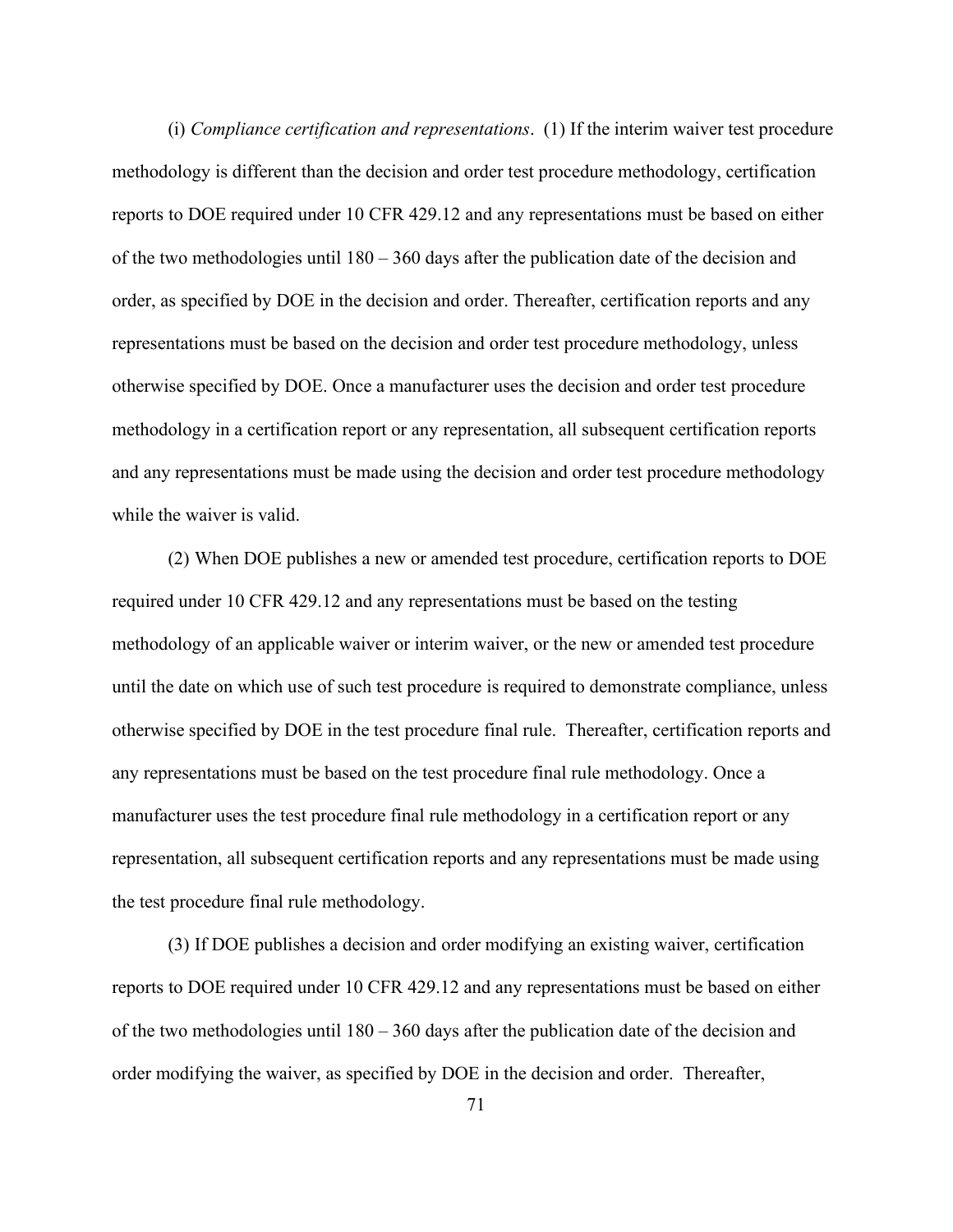certification reports and any representations must be based on the modified test procedure methodology unless otherwise specified by DOE. Once a manufacturer uses the modified test procedure methodology in a certification report or any representation, all subsequent certification reports and any representations must be made using the modified test procedure methodology while the modified waiver is valid.

(j) *Petition for waiver required of other manufactures.* Any manufacturer of a basic model employing a technology or characteristic for which a waiver was granted for another basic model and that results in the need for a waiver (as specified by DOE in a published decision and order in the *Federal Register*) must petition for and be granted a waiver for that basic model. Manufacturers may also submit a request for interim waiver pursuant to the requirements of this section.

(k) *Rescission or modification*. (1) DOE may rescind or modify a waiver or interim waiver at any time upon DOE's determination that the factual basis underlying the petition for waiver or interim waiver is incorrect, upon a determination that the results from the alternate test procedure are unrepresentative of the basic model(s)' true energy consumption characteristics, or for other appropriate reason. Waivers and interim waivers are conditioned upon the validity of statements, representations, and documents provided by the requestor; any evidence that the original grant of a waiver or interim waiver was based upon inaccurate information will weigh against continuation of the waiver. DOE's decision will specify the basis for its determination and, in the case of a modification, will also specify the change to the authorized test procedure.